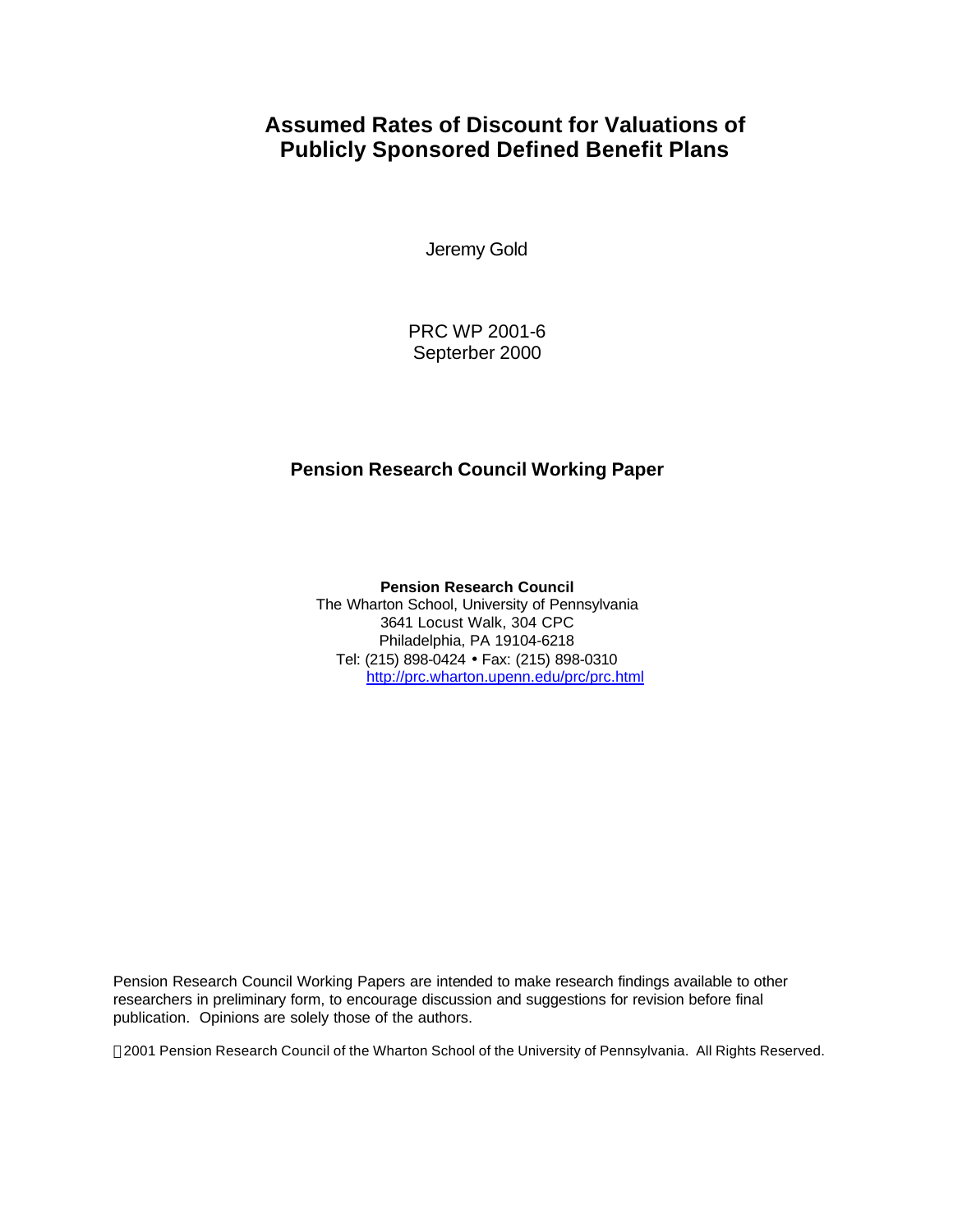## **Assumed Rates of Discount for Valuations of Publicly Sponsored Defined Benefit Plans**

|                | Abstract                                                                                                                                                                                                                                                                                                                 | 1                                                                              |
|----------------|--------------------------------------------------------------------------------------------------------------------------------------------------------------------------------------------------------------------------------------------------------------------------------------------------------------------------|--------------------------------------------------------------------------------|
| I              | Introduction<br>The defined benefit pension contract and the funding rationale<br>The role of actuarial cost methods and actuarial assumptions<br>Historical development of the standards for setting assumptions                                                                                                        | 1<br>$\ensuremath{\mathsf{3}}$<br>5<br>8                                       |
| $\mathbf{I}$   | Model Approach                                                                                                                                                                                                                                                                                                           | 11                                                                             |
| $\mathbf{III}$ | <b>Results</b><br>Result 1:<br>Higher interest, lower cost<br>Result 2:<br>Gen1 advantage re: rate set<br>Result 3:<br>Gen1 advantage re: benefit increase<br><b>GenK</b> disadvantage<br>Result 4:<br>Spreading alters pattern, not direction<br>Result 5:<br>Result 6:<br>Advantages independent of actual investments | 12 <sub>2</sub><br>13 <sub>1</sub><br>13<br>15 <sub>15</sub><br>16<br>18<br>20 |
| IV             | Implications<br>Magnitude<br>Governmental accounting and funding for pension costs<br><b>Benefit negotiations</b><br>Skim funds<br>Pension obligation bonds                                                                                                                                                              | 21<br>21<br>21<br>23<br>24<br>26                                               |
| V              | Counter-Arguments<br>Expected costs will decline over time<br>A balance of errors: e.g., salary scale<br>Mean is acceptable for diversifiable risk, not systemic risk<br>Equity correlated liabilities, a beta adjustment<br>Mean reversion<br><b>Noise</b><br>Population growth                                         | 30<br>31<br>32<br>32<br>34<br>36<br>36<br>36                                   |
| VI             | <b>Extensions</b><br><b>Corporate Pension Plans</b><br>The Virtues of Smoothing                                                                                                                                                                                                                                          | 37<br>37<br>39                                                                 |
| VII            | Conclusions                                                                                                                                                                                                                                                                                                              | 40                                                                             |
|                | Appendices                                                                                                                                                                                                                                                                                                               | 43                                                                             |
| A              | ASOP 27, selection of assumptions                                                                                                                                                                                                                                                                                        | 43                                                                             |
| B              | FAS 87, accounting for private pensions                                                                                                                                                                                                                                                                                  | 44                                                                             |
| C              | GASB 25, accounting for public plans                                                                                                                                                                                                                                                                                     | 46                                                                             |
| D              | GASB 27, accounting for public plan sponsors                                                                                                                                                                                                                                                                             | 47                                                                             |
|                | References                                                                                                                                                                                                                                                                                                               | 48                                                                             |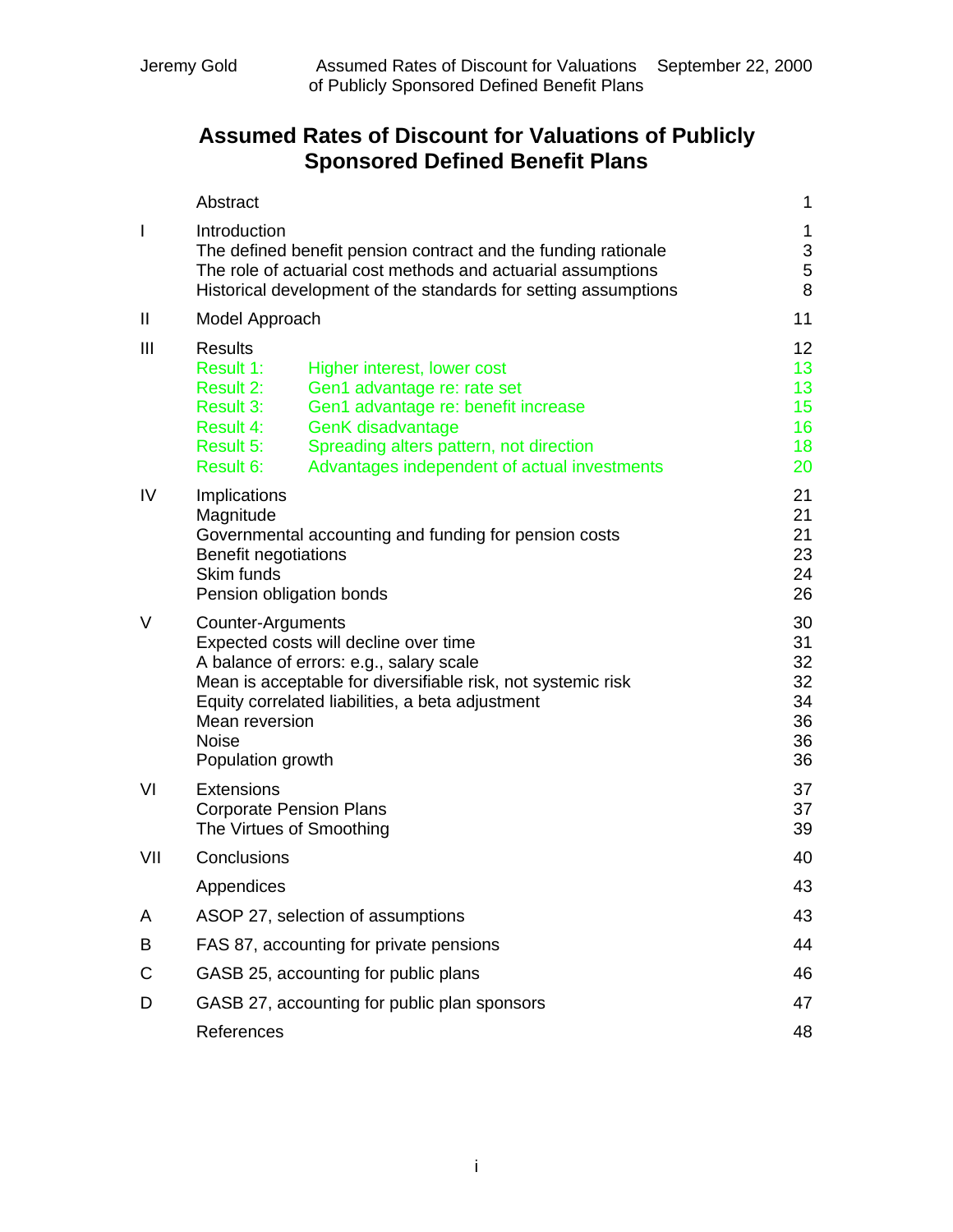### **Assumed Rates of Discount for Valuations of Publicly Sponsored Defined Benefit Plans**

### **Abstract**

Actuaries commonly, and in accordance with professional standards, use expected rates of return (on an anticipated asset mix) to discount the liabilities of defined benefit pension plans and to develop periodic plan expenses and contributions. With risky assets, the symmetry of returns about the expected return is deemed sufficient to develop costs that are unbiased over time. In the public (governmental) plan sector, expenses and contributions are almost always identical and intergenerational equity is a high priority.

This paper uses arbitrage principles to show that the use of expected returns including equity premia is biased in favor of early generations at the expense of later generations, a wealth transfer disguised as risk diversification over time. It is shown that unbiased results can be developed, with no wealth transfers between generations, by assuming risk-free rates of return independently of the actual asset mix.

Because cost computations anticipate equity premia, governments are likely to offer their employees pension benefits and valuable options (Skim funds) at less than their risk-adjusted cost, and to enter into costly strategies such as the issuance of Pension Obligation Bonds (POB's).

### **I Introduction**

Public sector defined benefit (DB) pension plans invest substantially in both equities and fixed income securities. Actuarial Standard of Practice Number 27 (ASOP 27, Appendix A) promulgated by the Actuarial Standards Board says that the actuarial valuation of defined benefit pension plans should take the mix of assets into account when computing plan liabilities and annual costs and contributions. Assumed investment returns and discount rates must fall into a best-estimate range defined around the expected return on the anticipated asset allocation. Thus the resulting rate is usually well above the risk-free rate for the life of the pension liabilities.

The actuarial literature, including ASOP 27, justifies the use of expected return as an unbiased estimate of the rates of return that will be earned by the plan assets over the life of the liabilities. It is understood that actual returns will deviate from those expected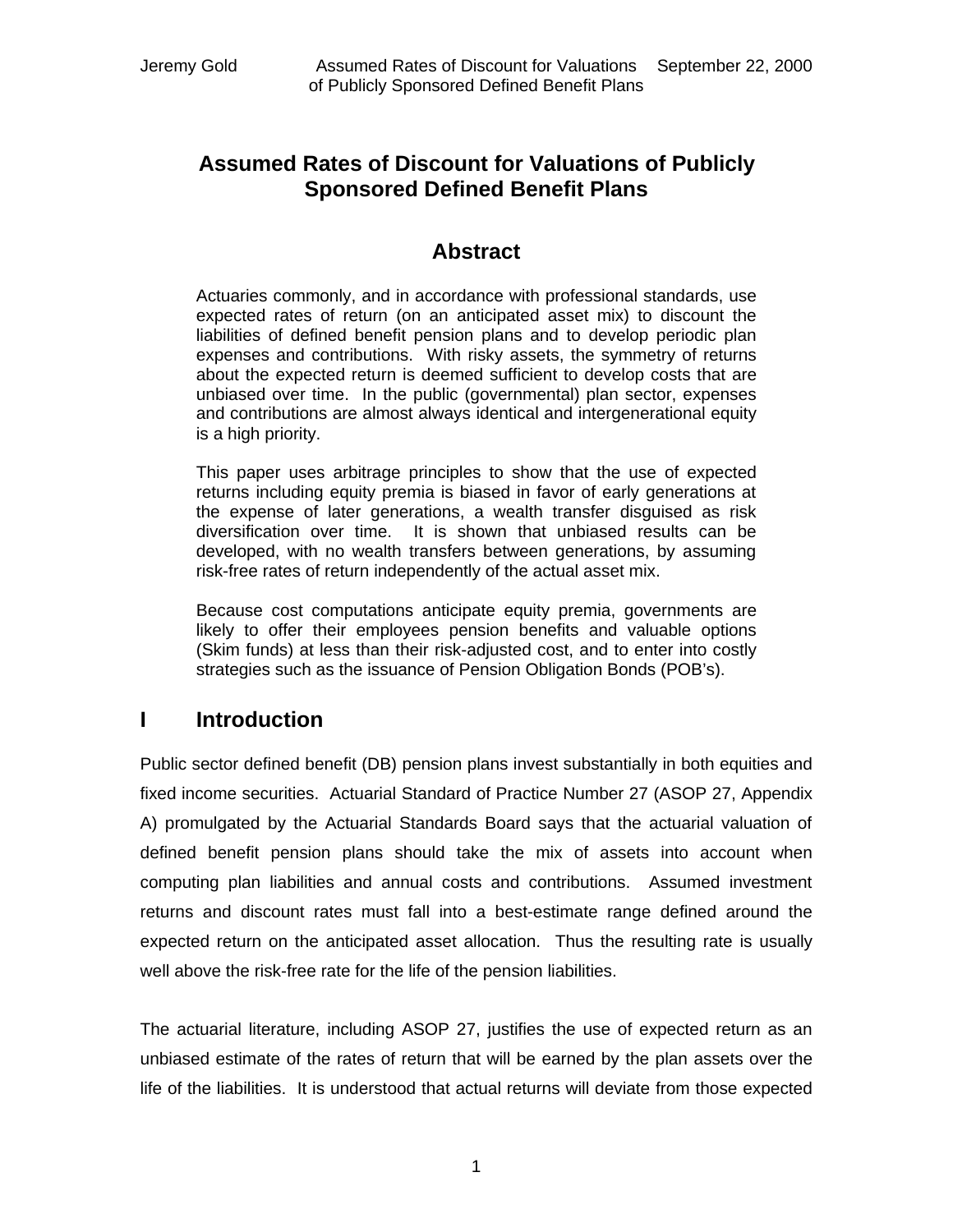and that better-than-expected returns in some years will offset worse-than-expected returns in others. It is also anticipated that, in future years, expected rates of return will vary and that plan actuaries will then change the assumed rate of return accordingly.

An immediate implication of the procedure described above is that plans that invest more heavily in equities require lower levels of funding and that these lower levels usually may be realized immediately upon setting the asset allocation. Although it is recognized that higher expected rates of return must be associated with greater uncertainty with respect to future returns, year-by-year valuations incorporate no explicit recognition of these differing levels of risk.

This paper uses the lessons of modern finance to criticize the actuarial process for determining annual costs for public sector pension plans. I argue that the use of expected return without adjustment for risk constitutes a wealth transfer among generations with the current generation enjoying the benefit of risks that must be borne by later generations. It is shown that, although the actuarial assumption employed is unbiased with respect to anticipated returns, it is not unbiased with respect to risks. The intergenerational transfers may be represented as a borrowing by the first generation (Gen1) upon which interest is paid by all future generations (GenK, K>1) with the principal repayment left as an additional onus for the final generation (Gen $Ω$ ).

Actuarial principles, as contrasted with actuarial assumptions under ASOP 27, support risk recognition. This paper argues that the current prescription is flawed. Regardless of the actual allocation of assets, the risk-adjusted unbiased plan cost is computed using risk-free rates applicable to the time horizons of the pension liabilities.

This paper addresses public sector pension plans. Very similar arguments may be applied to defined benefit pension plans maintained by private corporations. ASOP 27 applies to both public and private defined benefit pension plans. The decision to focus on the public sector is derived from the "cleaner laboratory" presented in the public area. The cleanliness of the laboratory arises from a common practice in the public sector, wherein annual contributions to the plan and accounting expenses for the sponsor are almost always identical. The word *costs* is used throughout the paper to refer to either or both of these concepts except when greater specificity is necessary. Neither the

2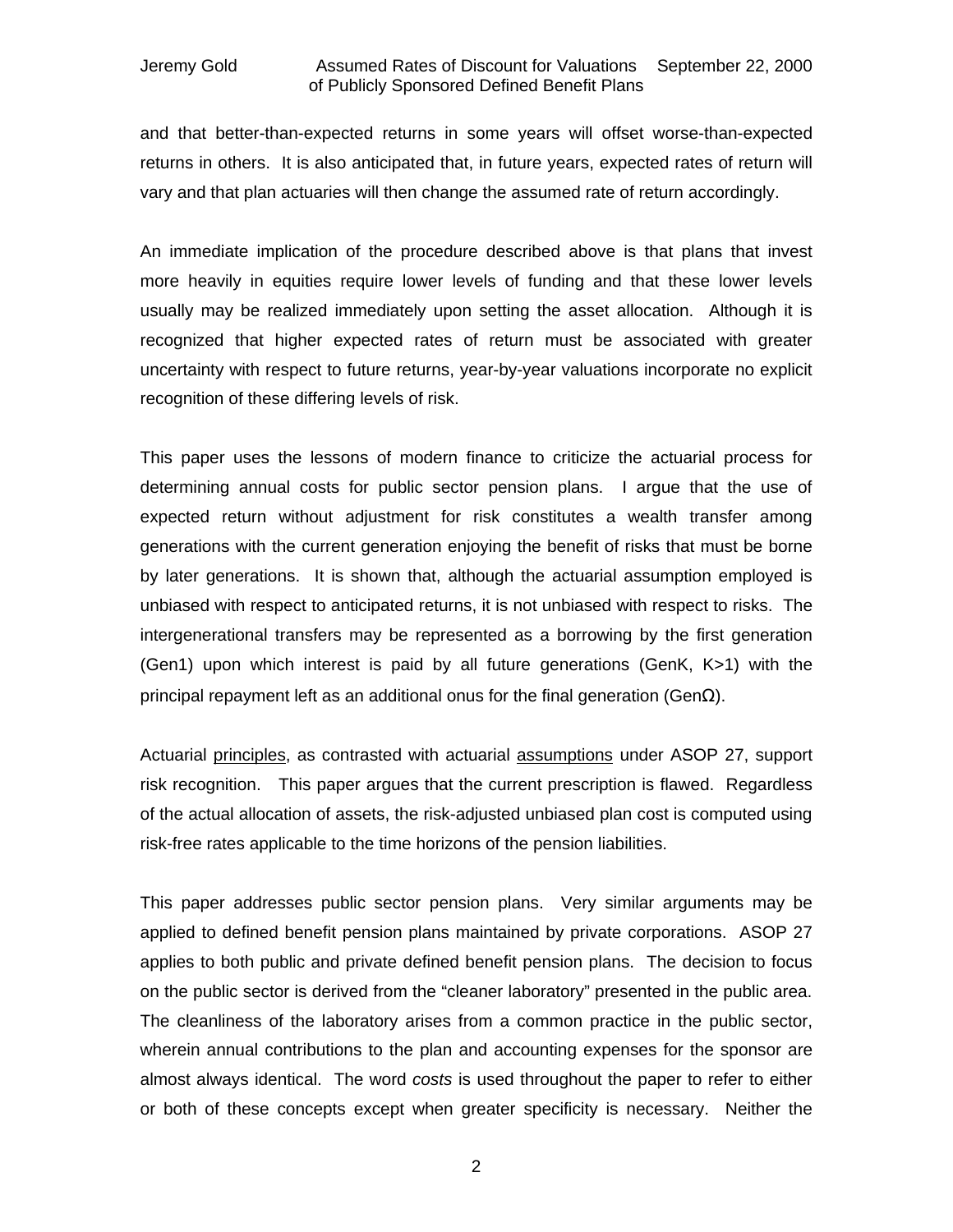accounting rules of the Financial Accounting Standards Board (FASB) nor the statutes and regulations of the Employee Retirement Income Security Act (ERISA) are applied in the public area (although less restrictive Governmental Accounting Standards Board (GASB) accounting rules often apply as well as state and local statutes). As a consequence, most actuaries practicing in the public sector are able to work with a single set of books of account. Another aspect of the cleaner laboratory is that the taxexempt status of pension trusts matches the nontaxability of governmental entities in contrast to the taxability of corporations

The remainder of this section discusses the defined benefit contract, the funding rationale, the role of *Actuarial Cost Methods* (ACM's) and *Actuarial Assumptions*, and the historical development of the standards for setting assumptions.

### *The defined benefit pension contract and the funding rationale*

Defined benefit pension plans implement long-term contracts between the plan sponsor and its employees, under which employees accept some of their total compensation in the form of promised annuities commencing after employment ends. The contract terms are frequently complicated and may embed options, forfeitures, qualifying age and service rules, etc. The group nature of the contract makes it necessarily true that an individual employee almost never receives a promise set<sup>1</sup> that matches the economic value of his or her particular wage concession. This may be thought of as a socialization principle or, if individual economic equity is a high priority for the reader, it may be assumed that the total ex-ante compensation varies with the individual circumstances of the employee.

It is a common conceptual error to assume that the conceded wages form a fund that is invested on behalf of the employees. Part of this misconception arises from the legal definitions with respect to the responsibilities of the plan's trustees<sup>2</sup>. More arises from

 $\frac{1}{1}$ For every plan participant and at every point in time, there exists a set of contingent benefits that may vary by age, future employment, future pay, marital status, etc. The entire set is promised to the employee by the defined benefit pension contract.

<sup>2</sup> There is a colloquial understanding that a fiduciary must cause the plan to be administered in the best interests of the plan participants. More accurately, the plan must be administered so that the employee promises are protected. There is no mandate to act in any fashion to expand the promises beyond those made by the sponsor.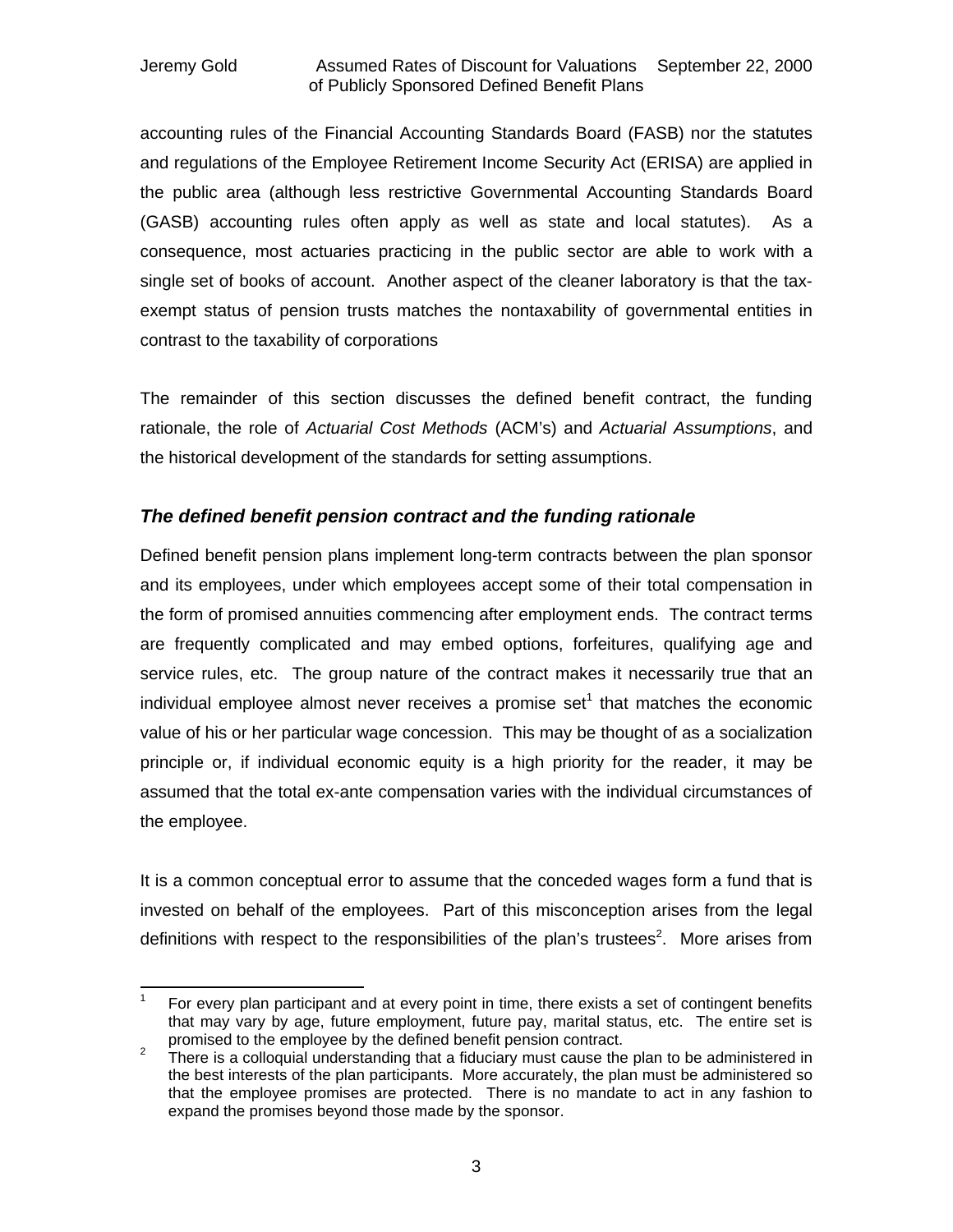the negotiating process wherein total group concessions may equate to some (perhaps miscalculated) measure of employer costs. Further, some very poorly informed employees may confuse defined benefit and defined contribution arrangements.

It is conceptually more accurate to view the DB contract as an exchange of part of total current compensation for a promise set. The fact that many plans based in the United States do accumulate assets does not mean that these assets should be viewed as an accumulating investment of deferred wages.

In the case of public DB plans which, unlike most private plans, frequently require employee contributions, the assets-as-deferred-wages concept is harder to shed. A corporate finance analogy may help. The promise made to bondholders of a corporation is fixed regardless of the performance of corporate assets. When default is an issue, the promise may be subject to contingencies, but the promise itself does not include a share of asset performance beyond that necessary to deliver the contractual amount. This is true despite the fact that bondholders may have supplied the very funds that purchased the assets. Similarly, contributing employees of a public fund are entitled to fixed promises in exchange for reduced salaries as well as for that portion of their salaries that comprises the contribution requirement<sup>3</sup>.

The plan assets should be viewed as a segregated portion of the assets of the sponsor, set aside to serve particular purposes. This segregation is strong; these assets are unreachable for other purposes until all the plan obligations have been satisfied. In the private sector, ERISA makes funding a requirement in order to provide collateral for long-term promises made by a knowledgeable (but not necessarily financially strong) employer to vulnerable employees. Further, under ERISA, where the Pension Benefit Guaranty Corporation is inserted into the gap between promises made and promises kept, funding reduces the risks and some of the moral hazard associated with governmental guarantees of private promises.

 $\overline{3}$ <sup>3</sup> One might ask why have employee contributions rather than just lower pay? The inclusion of employee contributions has achieved various purposes historically. It allows higher nominal pay rates to be offered to prospective employees, persuades taxpayers that they do not bear the full cost, provides backloading of benefits in favor of longer service older employees, commits employees to the success of the plan and strengthens the bargaining position of employee representatives with respect to investments and benefits, etc.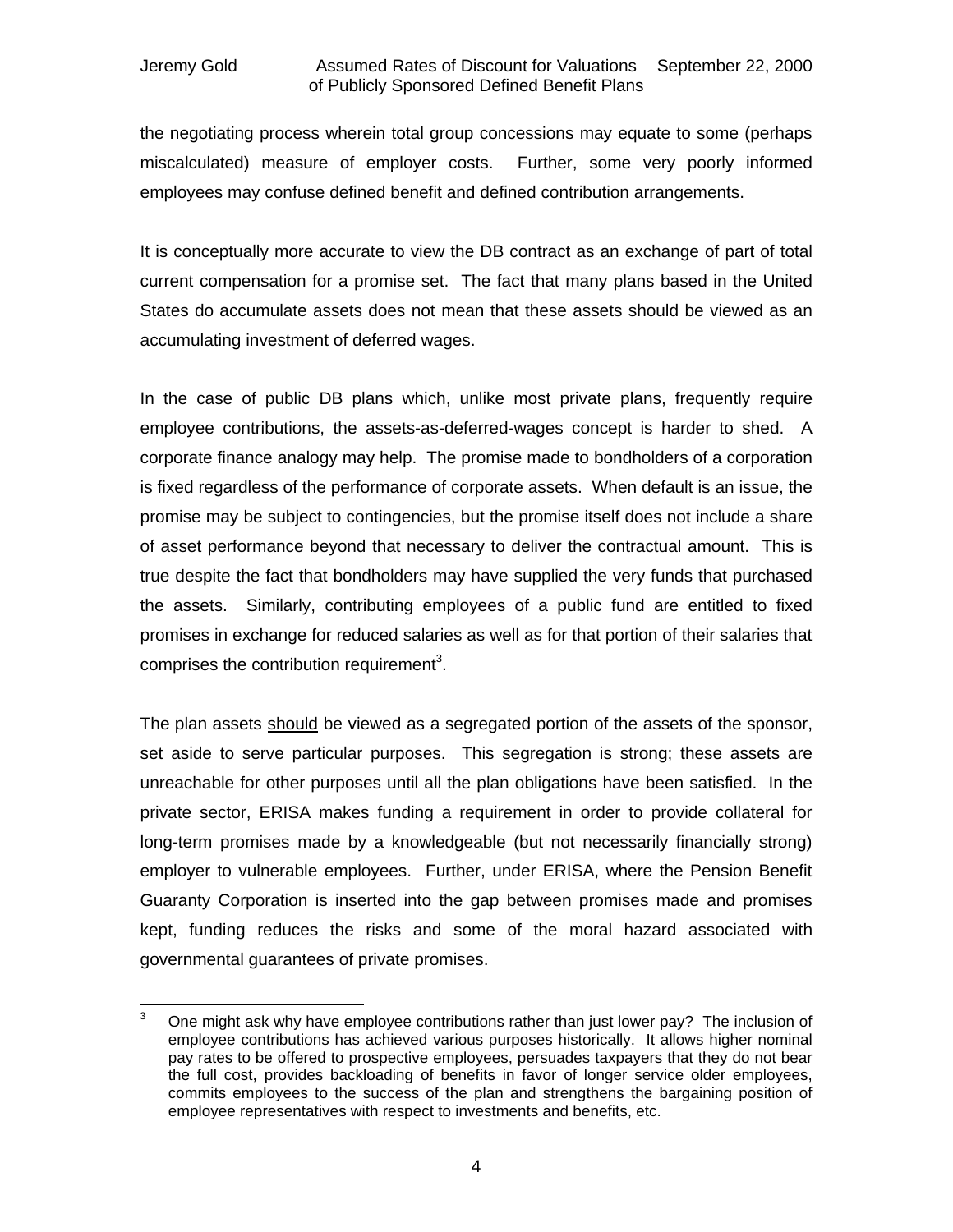In the public sector, it has been argued that, because of the taxing power of most sponsors and because accounting expenses are almost always identical to the amount of funds contributed, the primary rationale for funding is to provide an opportunity for a system of intergenerational equity (Peskin, 1999). This paper will show that the actuarial processes employed squander this opportunity.

### *The role of actuarial cost methods and actuarial assumptions*

Because the operation of a defined benefit plan implements a long-term exchange contract, and because terms of the exchange are subject to periodic updating, it is necessary to employ actuarial valuations as a navigational tool through time.

Actuarial valuations are the periodic (almost always annual) financial analyses of the assets and liabilities of a pension plan leading to the development of a schedule (a vector) of future plan costs. Every valuation employs an Actuarial Cost Method (ACM), a set of data, and a set of actuarial assumptions.

The cost method is the procedure that develops the future periodic costs vector, subject to the constraint that the accumulation of actuarial assets, future contributions and investment returns is exactly sufficient to meet all benefits when due:

> Present Value of Future Benefits (PVFB) = Actuarial Asset Value (AAV) + Present Value of Future Costs (PVFC)

Benefits are projected using assumptions about deaths, retirements, terminations of employment, salaries and such other factors as the plan may use to define the benefits that it will pay. The vector of projected benefits is then discounted at the assumed interest rate to yield the PVFB. Note that the "closed group" valuations used to develop plan costs do not include future hires. Special "forecast" valuations may incorporate future hires<sup>4</sup>. For a discussion of the particularities of various cost methods, see Berin (1976), McGill et al (1996), Trowbridge (1952), Trowbridge and Farr (1976).

 McGill et al (1996), pp. 272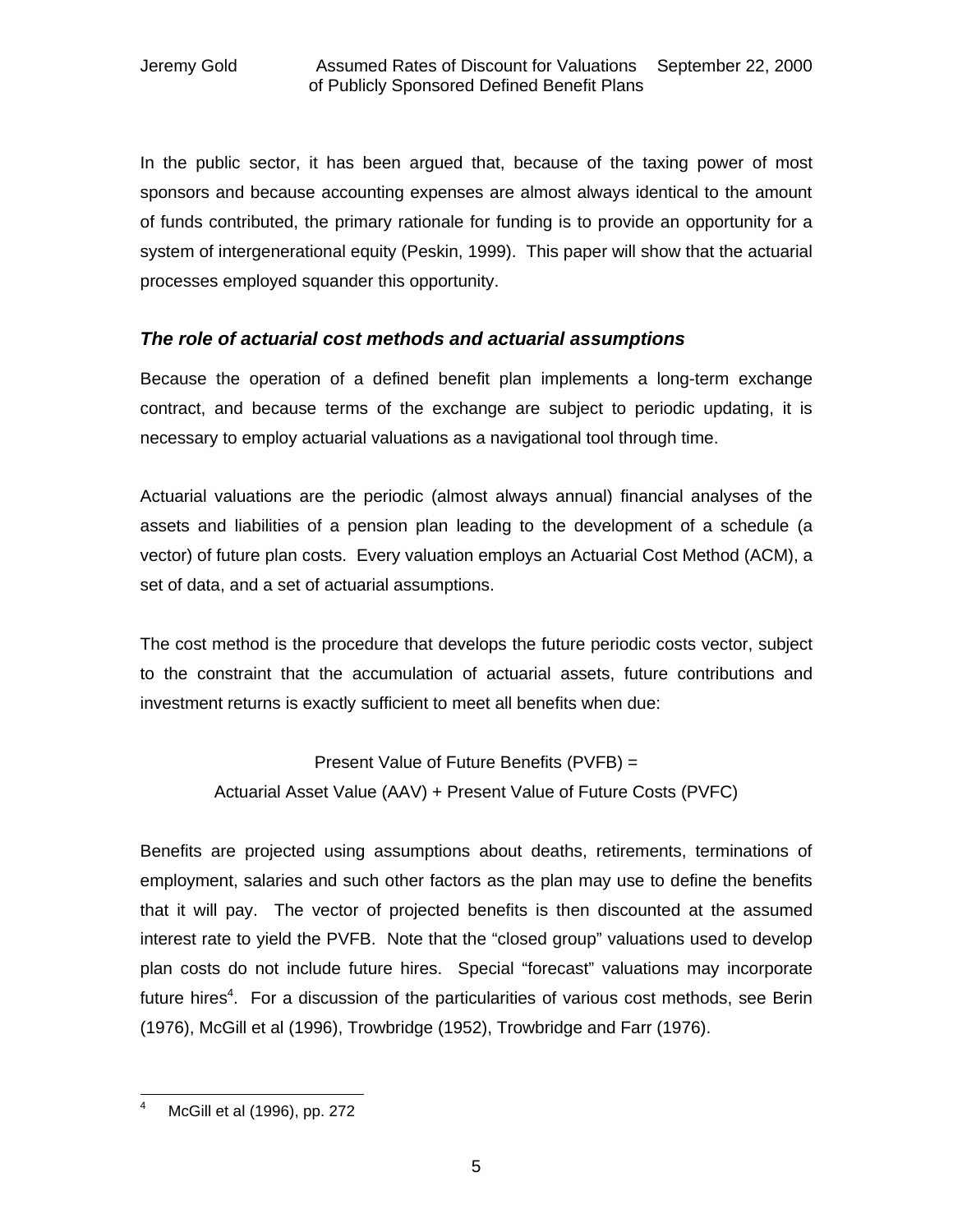The computation of the Actuarial Asset Value is defined as part of the ACM. ERISA, FASB and GASB all require that the AAV be "market-related". Typically, the AAV is a weighted average of recent market values subject to a market-based minimum and maximum. The use of the AAV in lieu of the market value of the assets has two implications. The first is that asset realization is effectively smoothed to a greater extent than is the realization of other actuarial assumptions. For the purposes of this paper, this is a matter of degree and not of direction. All smoothing activities are modeled herein as a spreading of the difference between realization and expectation over some future period of time. The second implication is addressed in GASB 25 paragraph 36c which indicates that the assumed interest rate should be developed with consideration given to the basis used to determine the AAV. This may be understood to suggest that when the AAV is greater (lesser) than the market value of the assets, the actuary will reduce (increase) any interest rate assumed for the future from that which might be deduced from the current state of the market alone. As noted in Section IV, this suggested understanding is weakly communicated and may often be ignored in practice

The PVFC is the balancing item in the constraint above. Since the AAV is not itself a function of the assumed discount rate, the direction of change in the PVFC will follow the direction of change in the PVFB. As a result, the PVFC will rise or fall as the assumed discount rate is decreased or increased.

An integral part of every ACM is the treatment of gains or losses (Dreher, 1960) so that the constraint equation is self-correcting and valid in every period. Also inherent in every method is a procedure for translating the PVFC into a vector of projected (scheduled) future costs. The differences in ACM's are primarily differences in how these two functions are performed.

Aggregate methods generally divide the PVFC into two pieces: the Present Value of Future Normal Costs (PVFNC) and the Unfunded Accrued Liability (UAL)<sup>5</sup>. The prescription for this division is an element of the ACM and for the purposes of this paper may be treated as arbitrary. The PVFNC is divided by the PV Future Payroll to get a percentage which is then applied to the future pay vector to determine each future year's

6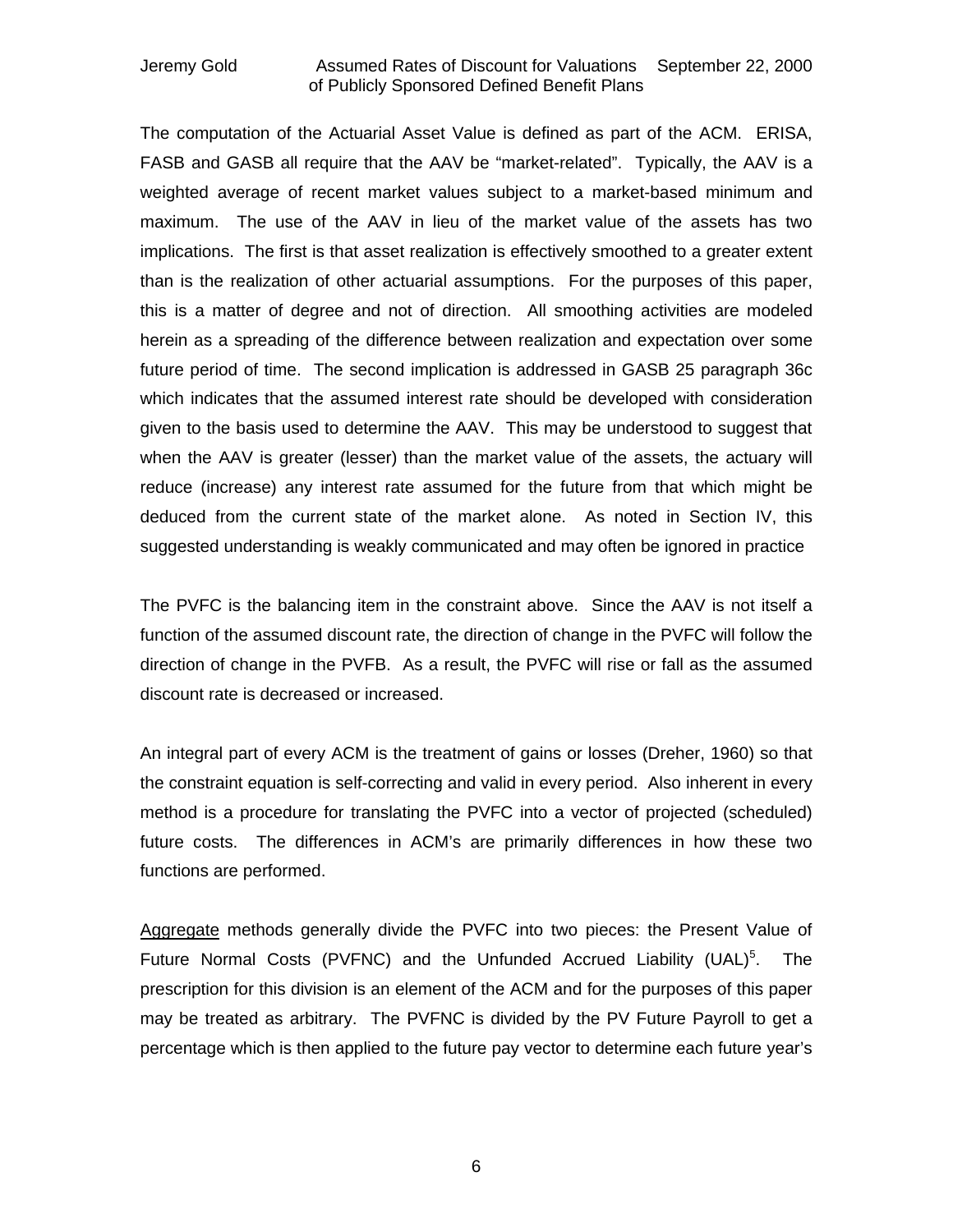expected normal cost. The UAL is often amortized by dividing it by an annuity certain to generate a level dollar amount per year for the period certain. GASB additionally recognizes a method that amortizes the UAL over future payrolls projected for a certain period<sup>6</sup>. The cost vector may then be computed as the amortization vector plus the product of the normal cost percentage and the projected future pay vector.

Accrued methods also develop a UAL and amortize it. The accrued methods develop the normal cost as the PV of benefits deemed to be accrued in each future year. This contrasts with the aggregate methods in that future normal costs are not expected to be a constant percentage of the projected payroll.

The process for allocating the PVFC over future periods (in essence, the ACM) incorporates historic notions about the "right" way to recognize the impact of accruing pension liabilities over the working lifetimes of employees. The accrued benefit methods may be understood to follow a "yearly renewable term" premium structure borrowed from life insurance contracts. The aggregate methods follow a structure based on "level premium life". Some methods level the annual costs individual by individual (individual methods) and then sum them to get values for the group, while others (aggregate methods) develop level (as a percentage of payroll) costs for the group directly.

For our purposes, it is sufficient to observe that every method allocates the PVFC over time somewhat arbitrarily. Because some of the allocation procedures use interest sensitive measures (e.g., PVFP) in the denominator of some of the calculations, the inverse relationship between the discount rate and the PVFC is not always transmitted to the first term (the current year's cost) of the cost vector. It may be shown that no ACM is immune to this "pathology" given an unusual combination of data and assumptions. Nonetheless, it is almost always the case that the current year's cost is inversely related to the assumed discount rate.

<sup>5</sup> <sup>5</sup> Under the traditional "Aggregate" method, the UAL is defined to be zero.<br><sup>6</sup> CASB 25, pergarash 26t2

<sup>6</sup> GASB 25, paragraph 36f3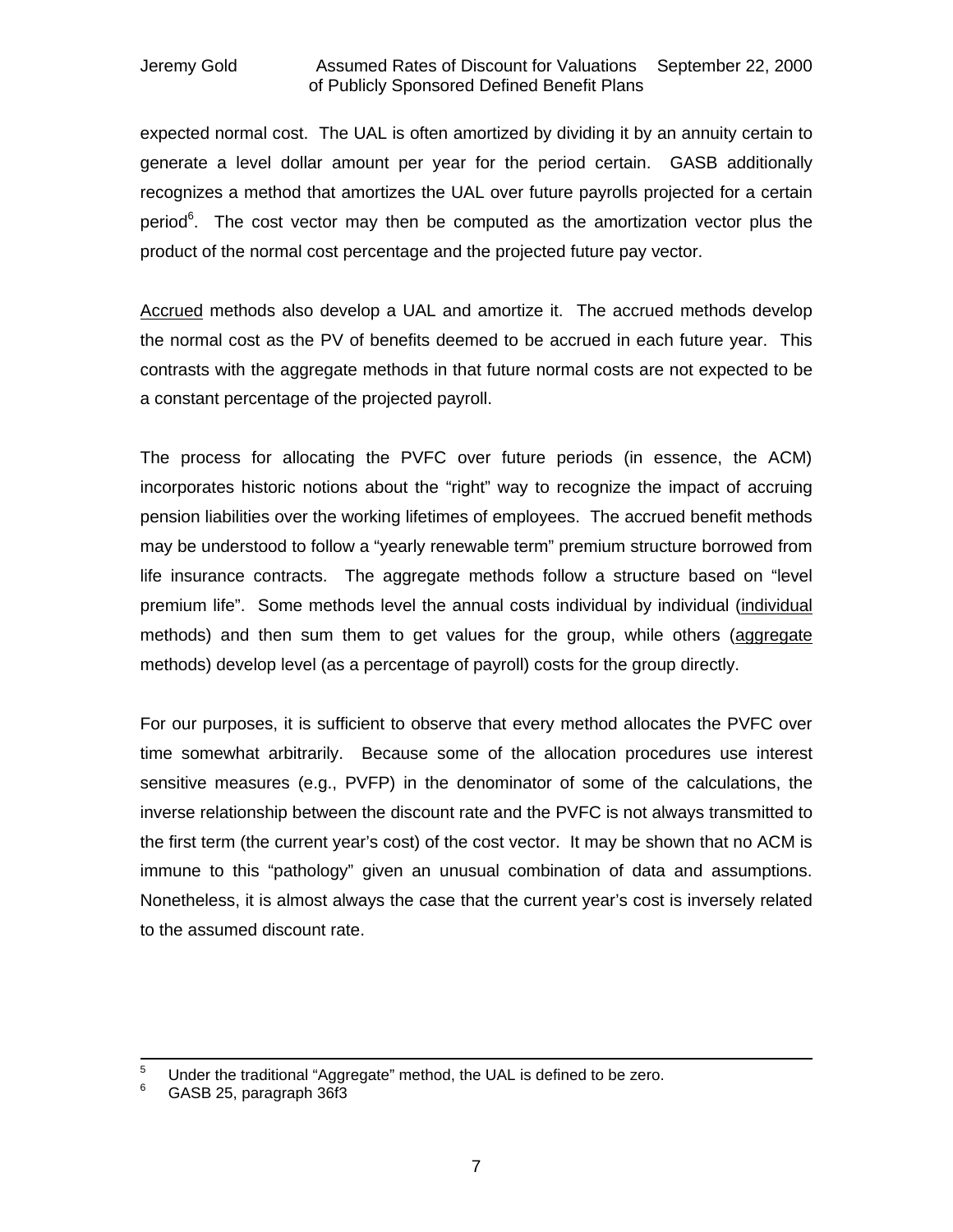### *Historical development of the standards for setting assumptions*

Appendix A summarizes those provisions of Actuarial Standard of Practice 27 that pertain to setting assumed rates of discount. ASOP 27 is firmly rooted in actuarial processes that were developed during the 1960's as pension plans began to include substantial investments in equities.

Prior to that time, many pension plans were insured and most pension plans invested almost exclusively in fixed income securities. With stable interest rates prevailing in the post-War years, and with commercial computers of a rudimentary sort not arriving until the late 1950's, most actuaries carried fixed income investments at book value and adjusted discount rates very infrequently. The ACM's, which were developed somewhat earlier and summarized by Trowbridge (1952), were designed to provide a smooth and self-correcting accumulation of assets sufficient to meet plan liabilities.

During the 1950's and 1960's, a movement to unbundle pension management gained momentum. Plans were taken out of insurance companies. Uninsured, "trusteed", plans required investment, actuarial and administrative services that were frequently delivered by independent parties. A major virtue of the trusteed plans was their ability to invest in equities. A seeming drawback was the volatility that this might impose upon annual pension costs. Even though the ACM's described by Trowbridge already smoothed actuarial gains and losses over many years, the traditional book value treatment was not an adequate approach to valuing equities and particularly for actively managed equities.<sup>7</sup> Various ways of defining the actuarial value of assets were developed (Hamilton and Jackson, 1968). Schemes that balanced the recognition of equity returns against the desired smoothness of costs gained favor.

The priority of smoothness and the expectation that equity would reduce costs in the long run led naturally to the use of assumed discount rates that included premia for the expected returns on equities in excess of that expected for fixed income investments.

 $\overline{a}$ Note that the book value of an equity portfolio is essentially a trailing average of the market value of each security on its acquisition date; active turnover would cause book value to approach market value; inactive management would leave equities at outdated values.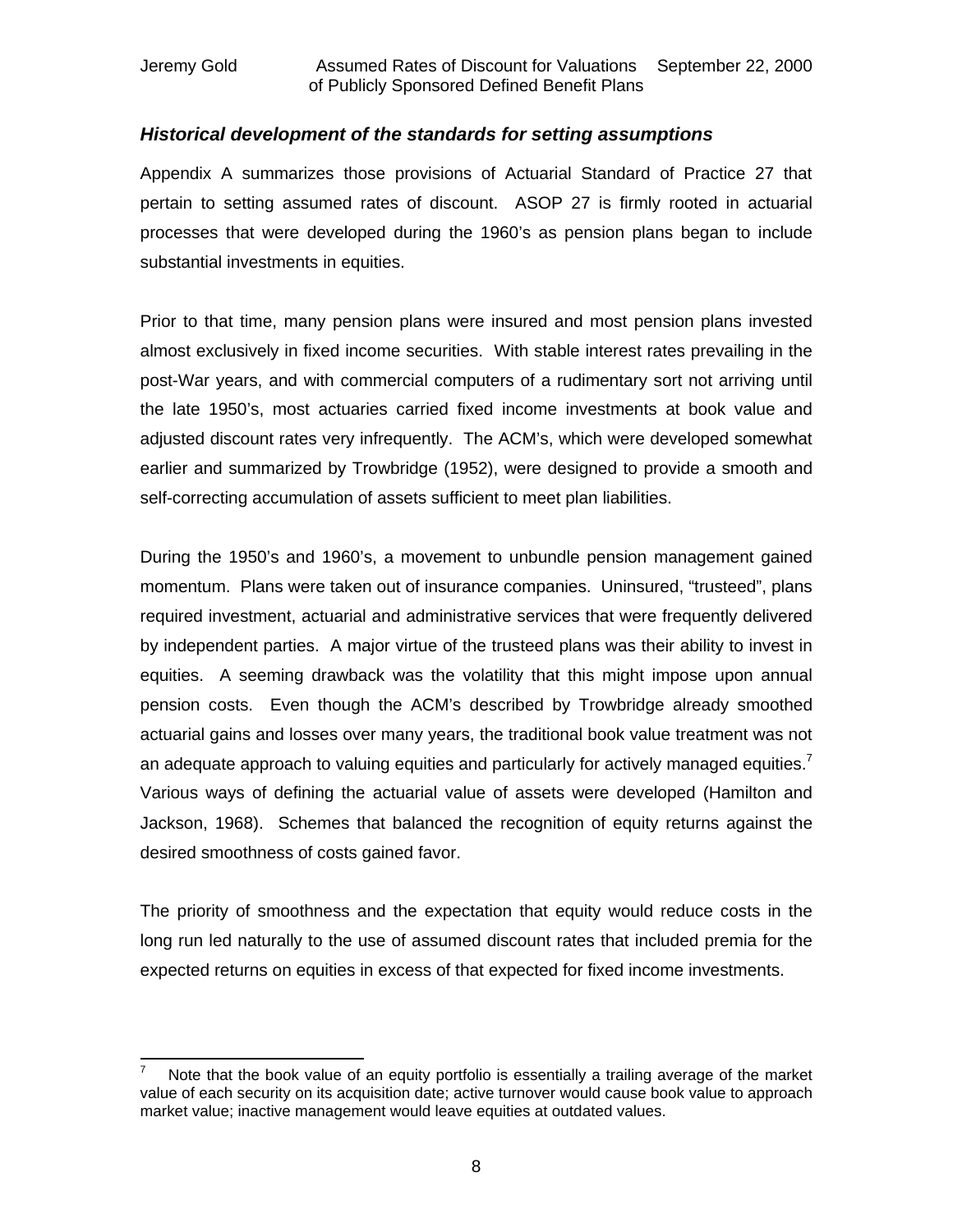Contemporaneously with the development of actuarial processes to derive pension costs (essentially an accounting methodology), economists looking at the securities markets began to develop financial economics. Modigliani and Miller (1958) applied the arbitrage concept to assert that an investment that may be replicated by another must, absent arbitrage, carry the same price. Although the use of expected returns unadjusted for risk violates this proposition, there seemed to be little reason for actuaries to adjust a thirtyyear funding plan to incorporate lessons that, even if then known to the actuaries, would appear to apply to the short-lived prices at which securities were traded.

Various accounting opinions and IRS rulings codified the actuarial processes in the years prior to the enactment of the Employee Retirement Income Security Act (1974). The primary accounting opinion was Opinion No. 8 of the Accounting Principles Board (APB 8, 1966) which identified mainstream ACM's and provided guidance with respect to the periods over which unfunded liabilities and actuarial gains and losses had to amortized. IRS rulings also identified the major generic ACM's and provided limitations on the number of years over which unfunded liabilities could be funded on a taxdeductible basis. Although the IRS rules applied to amounts contributed to plans and APB 8 applied to the sponsors' books of account, most employers could contribute and account using the same numbers.

ERISA provided further formal (statutory) codification of the rules that the IRS had developed on a slimmer statutory footing in earlier years. ERISA also added the Pension Benefit Guaranty Corporation as an insurer of employee pensions promised by companies that were unable to meet the promises, minimum funding standards based on common ACM's and limited amortization periods, codification of pension-specific fiduciary standards, and the rule that actuarial assumptions had to be "reasonable" in the aggregate. This latter rule meant that a conscious underestimate of the discount rate might be offset by a consistent underestimate of future pay increases or that low rates of assumed mortality might be offset by low estimates of plan expenses. There was no consideration given to the appropriateness, or lack thereof, of the expected-returns approach to setting the discount rate.

The use of offsetting assumptions predated and survived ERISA. From an economist's perspective, the use of offsetting assumptions makes comparative statics unreliable.

9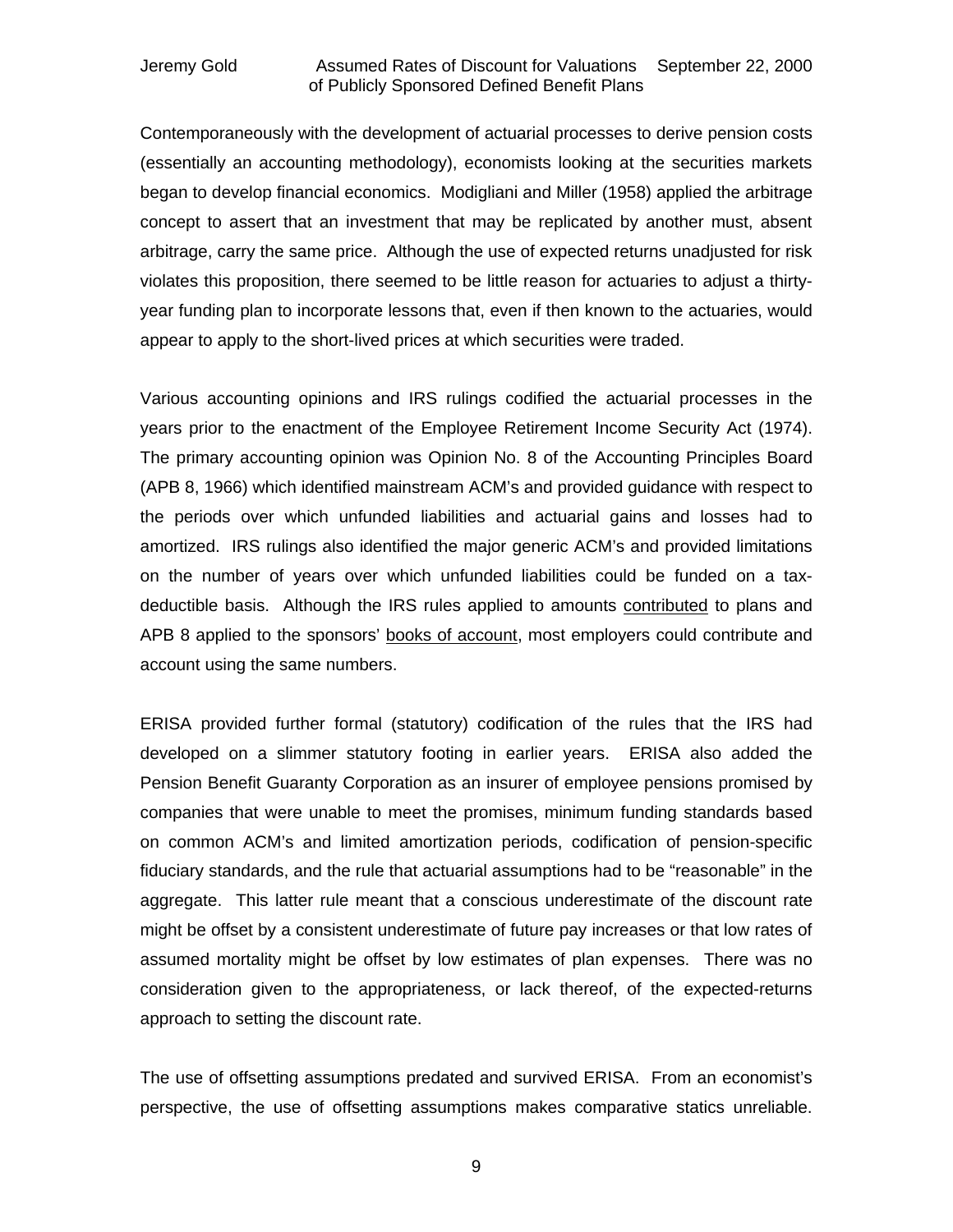Even though the plans might be in some long-term balance and even though the annual cost might be, in some sense, "right", the marginal cost relationships are distorted by this offset process. This distortion has at least two major implications:

- The marginal cost of benefit changes, including optional forms of benefits, is only likely to be comparable to a change in current wages (for which such benefits are often exchanged in negotiations) by accident.
- Investment products may be designed to allow plan managers to achieve their desired goals regardless of the merits of the investments. Opaque methodologies and inaccurate marginal costs encourage manipulation by plan managers to the potential detriment of employees or principals (taxpayers or shareholders).

In 1985 the Financial Accounting Standards Board (successor to the APB) approved and promulgated FAS 87 which became effective for fiscal years beginning after December 15, 1986. This standard superseded FAS 36 which had become effective in 1980 as a post-ERISA successor to APB 8. Unlike ERISA whose cost rules apply entirely to plan contributions, FAS 87 applies entirely to employer accounting for pension costs.

The provisions of FAS 87 that are most pertinent to this paper are briefly summarized in Appendix B. FAS 87 introduced the idea that each significant assumption must "reflect the best estimate of the plan's future experience solely with respect to that plan assumption"<sup>8</sup>. In those instances where the subject is corporate books of account, the use of offsetting assumptions no longer applied. FAS 87 moved the compromise between financial reality and accounting smoothness towards the former despite the objections of the advocates of the latter.

How the provisions of FAS 87 reinforce or mitigate the arguments of this paper as they might be applied to the private plan sector is discussed in Section VI.

The plans that constitute the primary subject of this paper are governed neither by ERISA nor by FAS 87. Public plans are governed by the statutes of states and municipalities and, for some federally sponsored plans, by federal law. The accounting

<sup>-&</sup>lt;br>8 FAS 87, paragraph 191.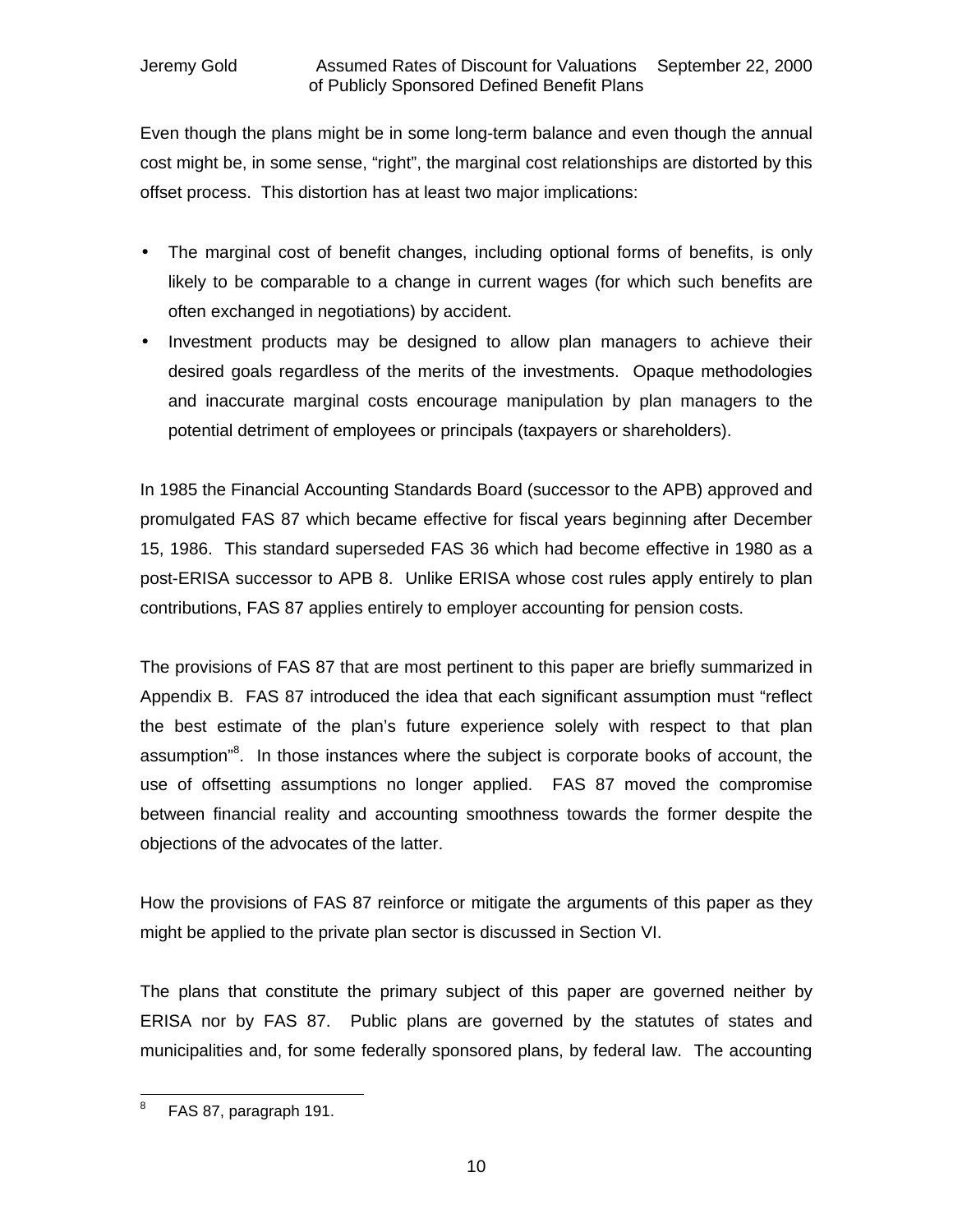for such plans is the province of the Governmental Accounting Standards Board (GASB) a sister organization of FASB under the umbrella of the Financial Accounting Foundation. After circulating some FAS 87-like proposals within the public plan community, the GASB released in November, 1994, GASB 25 which applies to the books of account of the public pension plan and GASB 27 which applies to the sponsor books of account. Despite the later publication date, these rulings are more like the FAS 35/36 updates of APB 8 than they are like FAS 87. In particular, they recognize all the common ACM's and allow substantial flexibility with respect to amortization periods. They defer to ASOP 27 (as a successor to ASOP 4) with respect to the setting of discount rates, which are not distinguished from expected returns on plan assets. Thus the GASB statements incorporate the use of expected returns that include estimated risk premia for equity and other investments. The statements require that each assumption's reasonableness "should be considered independently based on its own merits, its consistency with each other assumption, and the combined impact of all assumptions."<sup>9</sup> This appears to be similar to the FAS 87 admonition that each assumption be developed without contemplation of offsets.

ASOP 27 (1996) is the latest pronouncement by the actuarial profession with respect to the setting of the economic assumptions for use in valuing defined benefit pension plans. It replaces that part of ASOP 4 (last revised in 1993) that deals with economic assumptions. ASOP 27 refines, but does not correct, earlier actuarial attempts to apply the lessons of finance to the selection of economic assumptions.

### **II Model Approach**

Actuarial Cost Methods are accounting procedures used to develop periodic (annual) pension costs. The costs so developed may be used to account for the expenses of the plan sponsor or as a budgeting plan for contributions to the plan by its sponsor, or both.

The methods incorporate complex details which vary from method to method. Strictly modeling each method in order to demonstrate the thesis of this paper would surely be to lose the forest for the trees. This paper will, instead, rely on a simpler generic model containing the critical common elements of all ACM's. This model is built in steps in

<sup>9</sup> GASB 25, paragraph 36b.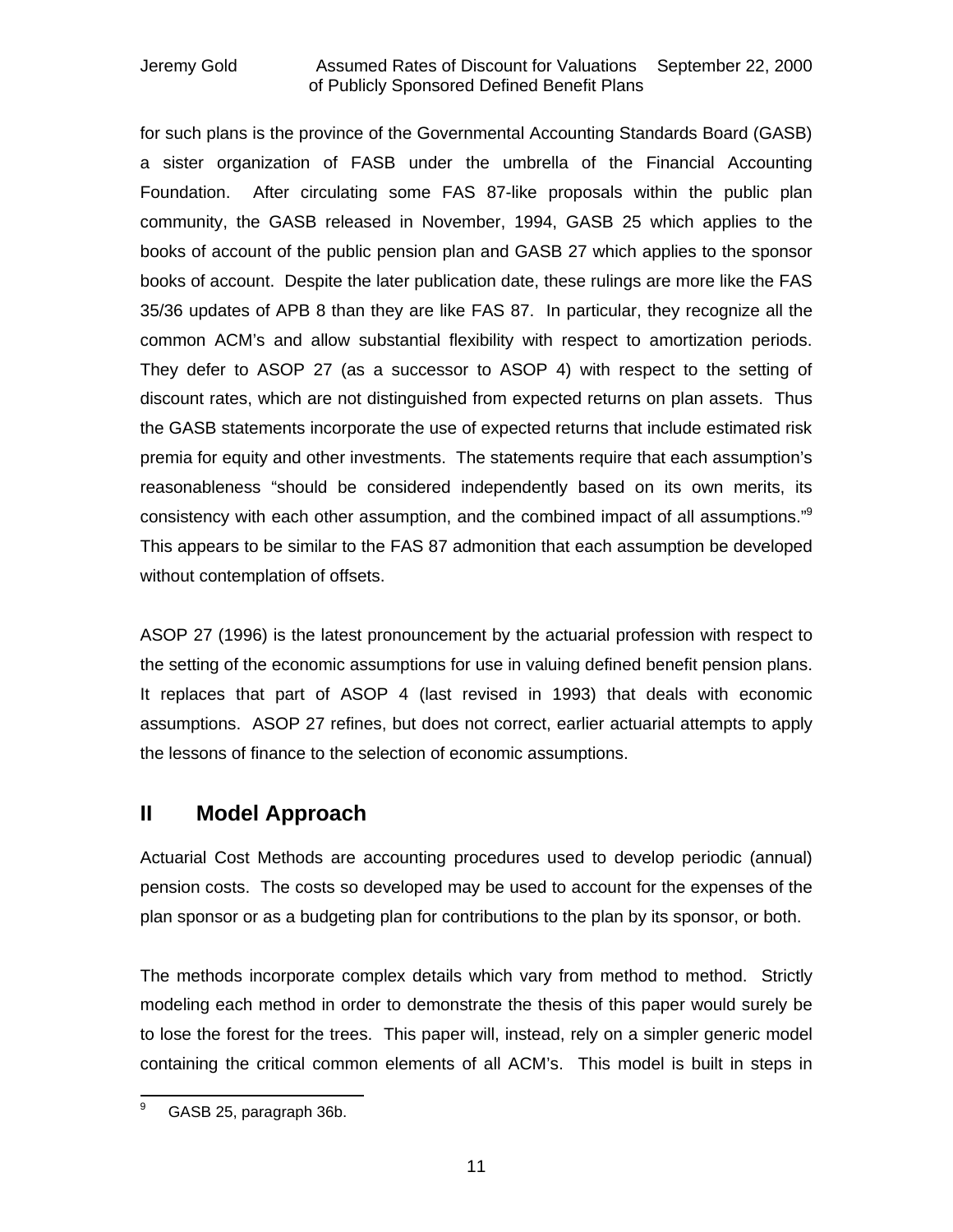Section III. It includes: the promise of a defined benefit made during the working lifetimes of plan participants; the discounting of the promise for the time value of money; the concept of gain and loss arising from the distinction between expected returns on risky assets and the realized returns thereon; and the spreading of such gains and losses over periods that exceed the time over which any particular gain or loss arises. The model does not deal with demographic assumptions and variations in their realization, taking these assumptions as perfect forecasts. Furthermore, the model includes an implicit assumption that defined benefits are accurately modeled as nominal bond-like promises. Section V deals with the more general case where promises include components correlated with the excess returns on equities.

The model marks time in "periods" of unspecified length. For the purposes of the Results other than Result 5, it is appropriate to recognize that a period might be roughly in the range of twenty to forty years. Thus risk-free returns would be represented by long bonds. Equity returns would be represented by total returns on an index using models that assume neither mean-reversion nor trend-following, implying that equity risk is persistent and grows with the square-root of the length of the period. With the duration of plan liabilities frequently as great as fifteen years, the use of an expected return on equities for a fund half invested in equities will result in a liability roughly onethird less than a liability computed using risk-free rates.

For Result 5, where spreading risks over multiple time periods is the focus, it is appropriate to think of annual periods with gains and losses being actuarially spread over fifteen to thirty one-year periods.

### **III Results**

This section develops a simple generic model of the actuarial treatment of investment risk and the spreading thereof across generations of taxpayers. The first result provides the sign of the derivative of actuarial cost with respect to the interest rate assumption and observes that some rare combinations of methods, assumptions and data may contradict the general rule. The later results develop the model.

12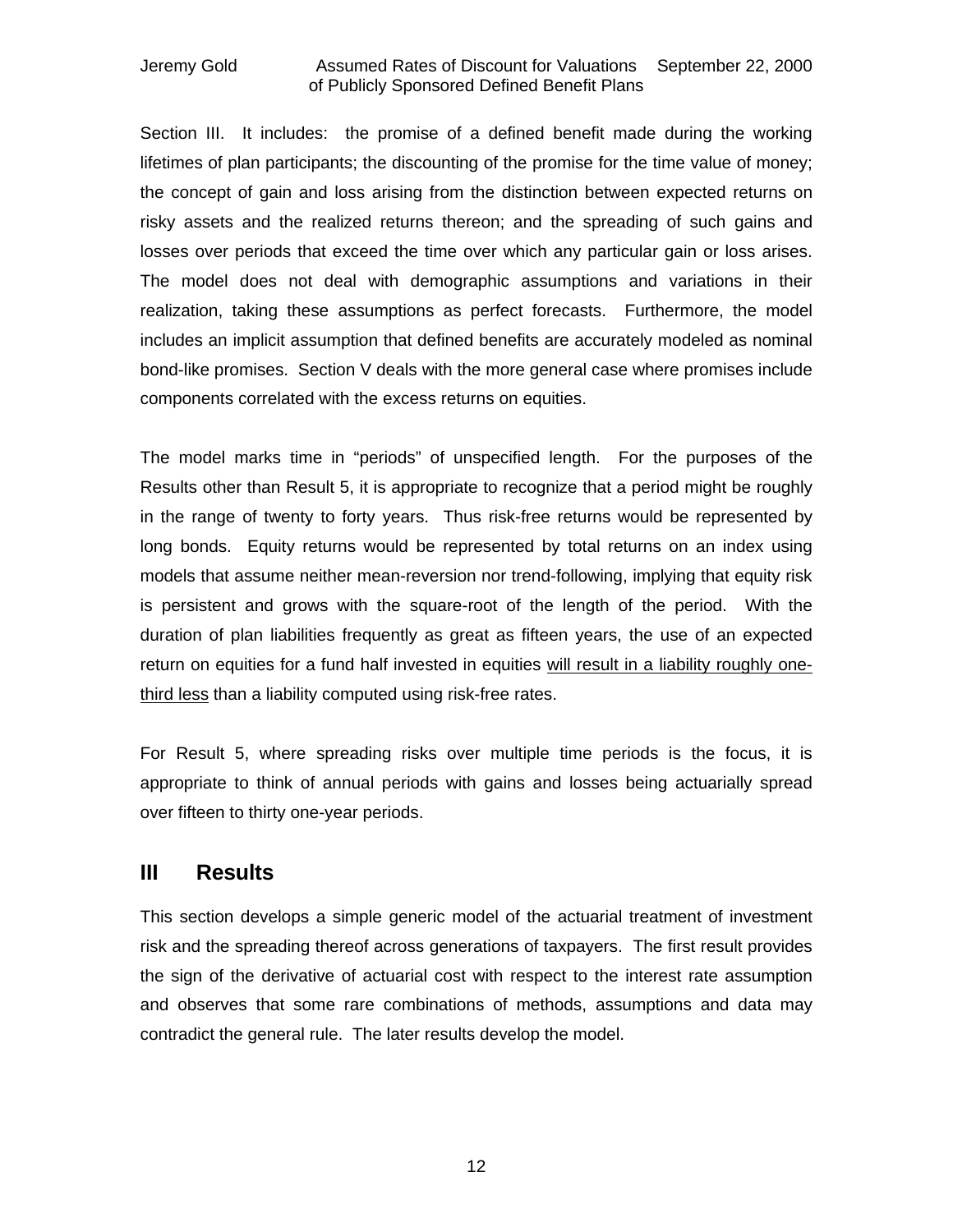# Result 1: The use of higher interest rate assumptions always leads to a reduction in the present value of future costs and *almost* always lowers this year's actuarial cost.

It would seem to be self-evident that raising the assumed interest rate would always lower this year's cost. It is a peculiar aspect of actuarial cost methods that this statement is not true for any of the common actuarial cost methods<sup>10</sup>.

As outlined in Section I, the Present Value of Future Costs is inversely related to the assumed discount rate. This is not surprising. What is surprising is that the first entry in the cost vector is not necessarily decreasing in the interest rate. While the cases where this first (or current) period cost does not decrease with rising interest rate assumptions are rare and may be considered to be, in some sense, pathological, it is not clear whether the pathology is in the unusual data sets that cause this effect (frequently comprised of workforces where most of the actively employed are close to retirement age) or in the weak design and arbitrary nature of the actuarial methods.

Having noted that this year's costs generally, but not always, decline with rising assumed interest rates, we will, hereinafter, address only those well-behaved cases that represent all but a miniscule fraction of defined benefit pension plans.

## Result 2: Adjusting the assumed interest rate to reflect a change in equity allocation upward is a windfall for the generation that does it.

ASOP 27 indicates that the marginal effect of an increase in the anticipated equity allocation should be an increase in the assumed interest rate. Assuming that Result 1 is effective, any increase in the assumed interest rate will lower this year's cost independently of whether it is accompanied (justified?) by a change in the asset allocation. In the sense that risk premia are earned entirely by the bearers of the risk, such a decrease in current costs cannot be earned by the generation that changes the interest rate assumption even if the asset allocation is changed as well. All of the

 $10$ The statement is true for the special case of the FAS 87 pension expense when only the expected return on assets is increased.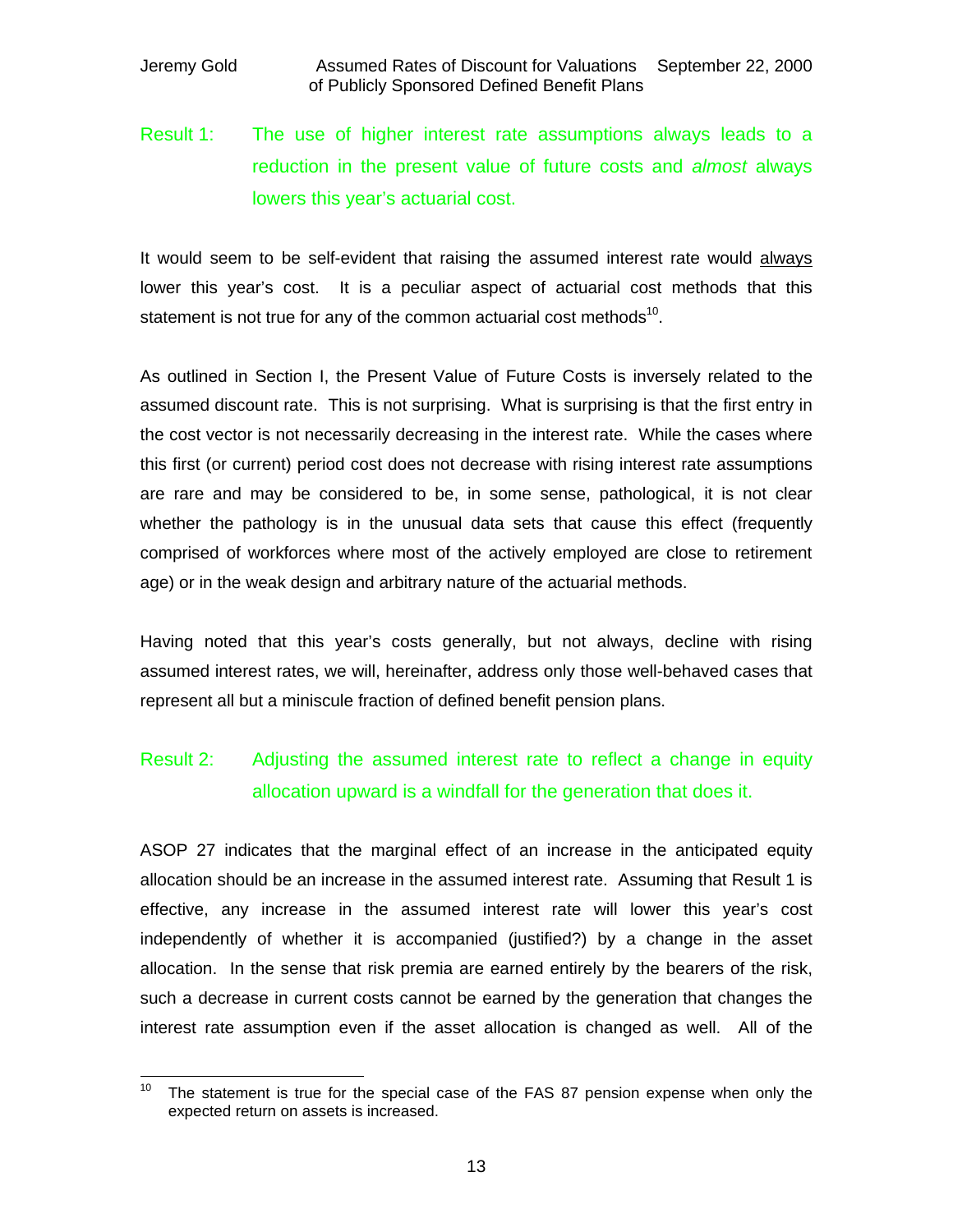increased risk associated with the greater equity exposure will be faced by future generations yet some of the risk premium is being expropriated by this generation.

The following example will serve to illustrate this point and to initiate the model that will be used to evaluate later results as well. Define:

**a** = fraction invested in equities; 1- **a** = fraction invested in riskless asset

 $r =$  riskless rate of return  $11$ 

 $\mathbf{\bar{q}}$  = expected return on equities;  $\mathbf{\bar{\hat{q}}}$  = actual return on equities

 $\mathbf{\tilde{e}} = \mathsf{expected}\ \mathsf{return}\ \mathsf{on}\ \mathsf{asset}\ \mathsf{mix} = \mathbf{a}\ \mathsf{\bar{q}} + (1\cdot \mathbf{a})\mathsf{r}; \ \ \mathsf{\tilde{e}} = \mathsf{actual}\ \mathsf{return}\ \mathsf{on}\ \mathsf{asset}\ \mathsf{mix} = \mathbf{a}\ \mathsf{\tilde{q}} + (1\cdot \mathbf{a})\mathsf{r}$ 

Employees of the municipal system work for one period and are retired in the following period at which time they receive a fixed sum promised to them at the beginning of the employment period. Taxpayers live for two periods. In the first period, they are endowed with assets that will be used for their expenses in the second period and which they invest in the securities markets during period one. In the second period, they consume all of their assets net of taxes. The tax obligation includes an amount that will be invested by the municipal pension plan in order to meet the retirement benefits of those municipal employees whose work period is contemporaneous with the consumption period of the taxpayers. Taxpayers are also obligated to make up any actuarial losses (shortfall) or receive any actuarial gains (longfall) left by the previous generation of taxpayers. The populations of taxpayers and municipal employees are stationary and the benefits promised to retirees translate into \$1 per taxpayer. Thus:

Generation 1 of taxpayers (Gen1) promises to pay \$1 in period two to municipal employees of period one. Gen1 sets aside ("funds", used as a verb) this promise with \$1 discounted for one period. Gen2 promises and funds for \$1 payable in period three and is held responsible for paying \$1 in period two using the investment proceeds of the Gen1 funding.

  $11$  The term structure of risk-free rates applicable to the liability cash flows.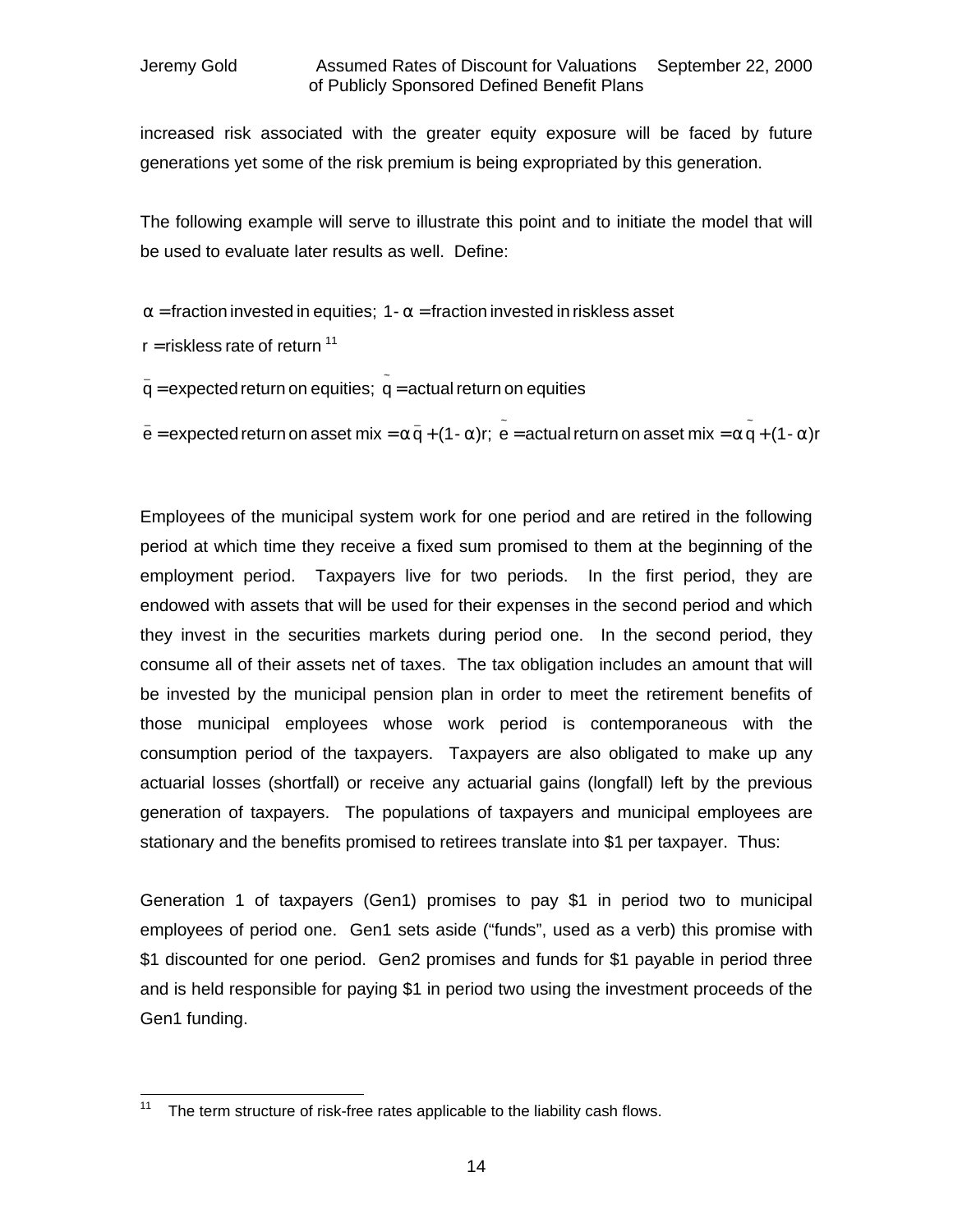In accordance with ASOP 27, the rate of return used in the discount process is the expected rate of return taking into account the anticipated asset allocation, i.e.:

Funding per taxpayer in Gen1 = 
$$
F_1 = \frac{1}{1 + \bar{e}}
$$

\_ ~  $2 - \frac{1}{2}$  $1 + e$  $1 - \frac{1 + e}{1}$  $1 + e$ Funding per taxpayer in Gen2 =  $F_2 = \frac{1}{100}$ +  $+1 - \frac{1}{1}$ +  $=F<sub>2</sub>$  =

where the last term in the Gen2 funding formula represents the proceeds of the Gen1 funding invested using the anticipated allocation and, since the promise is to pay \$1, the last two terms constitute the actuarial gains or losses carried from Gen1.

Since the last two terms combined with the existing fund are just sufficient to make good on the Gen1 promise, the remaining (first) term constitutes the Gen2 funding for period three. Since this is identical to the Gen1 funding for period two, it is clear that all GenK (K>1) face the same situation as each other. Note further that the expected value of Gen2 funding is exactly equal to the actual Gen1 funding.

Assuming that  $\alpha > 0$ , it is clear that Gen2 faces some uncertainty that was not faced by Gen1. This represents a cost (price of risk) to Gen2 that Gen1 did not bear. If  $\alpha = 0$ , then such uncertainty will not be passed from Gen1 to Gen2 and each  $F_k$  will be identical and will equal the risk-free discount of \$1.  $F_1$  is a decreasing function of  $\alpha$ . Although the expected value of  $F_2$  is a also a decreasing function of  $\alpha$ , the uncertainty of  $F_2$  is an increasing function of  $\alpha$ .

Note that the risk borne by Gen1 is not a function of  $\alpha$ . In fact, there is no risk borne by Gen1. The decrease in F<sub>1</sub> associated with values of  $\alpha > 0$  constitutes a windfall for Gen1. Similarly, any increase in  $\alpha$  subsequent to the first period represents a windfall for the initiating generation and any decrease amounts to a payment for part of an earlier generation's windfall.

Result 3: Using an interest rate higher than the risk-free rate to compute the cost of any benefit increase constitutes a windfall for the generation that does it.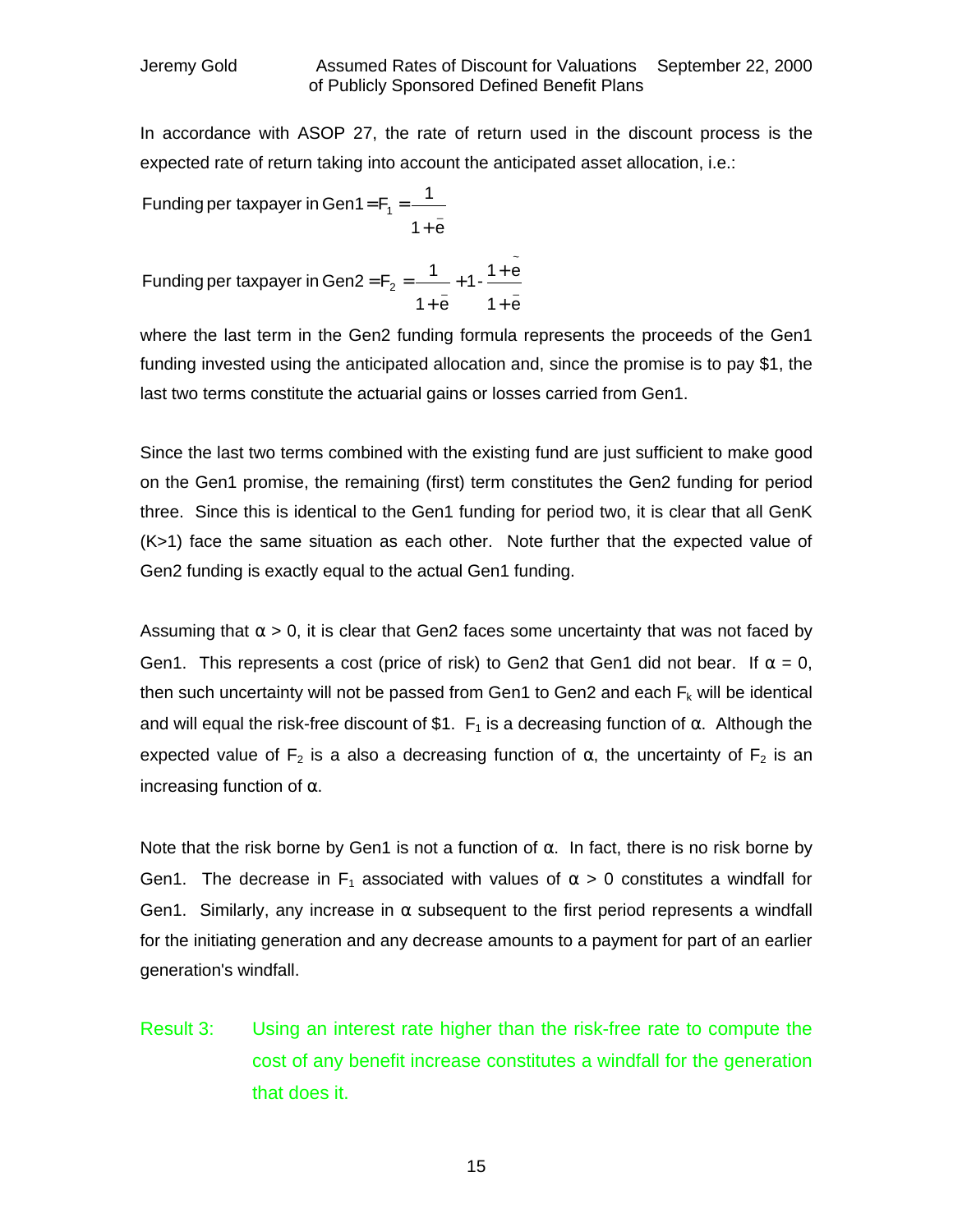This may be seen to be an application of the principle of Result 2. With respect to the new benefit level, the granting generation enjoys the Gen1 advantage outlined above. Simply deconstruct the new benefit level of \$(1+b) into \$1 of continuing benefit with respect to which GenK has no special ranking and \$b with respect to which GenK enjoys a windfall.

Note that this windfall may not belong to the taxpayer members of the granting generation. If the new benefit is exchanged for a wage concession equal to:

> $1 + r$ b

then the windfall belongs to the taxpayers. If, as is almost always the case in practice, the wage concession is computed as:

$$
\frac{b}{1+\bar{e}}
$$

then the windfall has been consumed by the employees and a new windfall will inure to future employees in every subsequent generation, assuming no subsequent adjustments in wages or benefit levels.

Result 4: The windfalls enjoyed by initiating generations come at cost to subsequent generations, a cost that is not ameliorated by equity investments.

It is tempting to believe that the windfall enjoyed by Gen1 is but the first of a series of such gains that may be enjoyed by future generations as long as the equity exposure is maintained across generations. I.e., generations who agree to diversify across time may pool their mutual risks and share the rewards. In fact, the actuarial methods we are studying herein do not achieve such sharing<sup>12</sup>.

Consider the base case where each generation funds \$1 discounted in accordance with the riskless rate. In this base case each generation pays a certain:

 $12$ Intergenerational risk sharing through tax policy is possible (Smetters, 2000). Our observation is that pension actuarial methods do not implement such sharing between those taxpayers who promise pension benefits and those who must make good on the promise.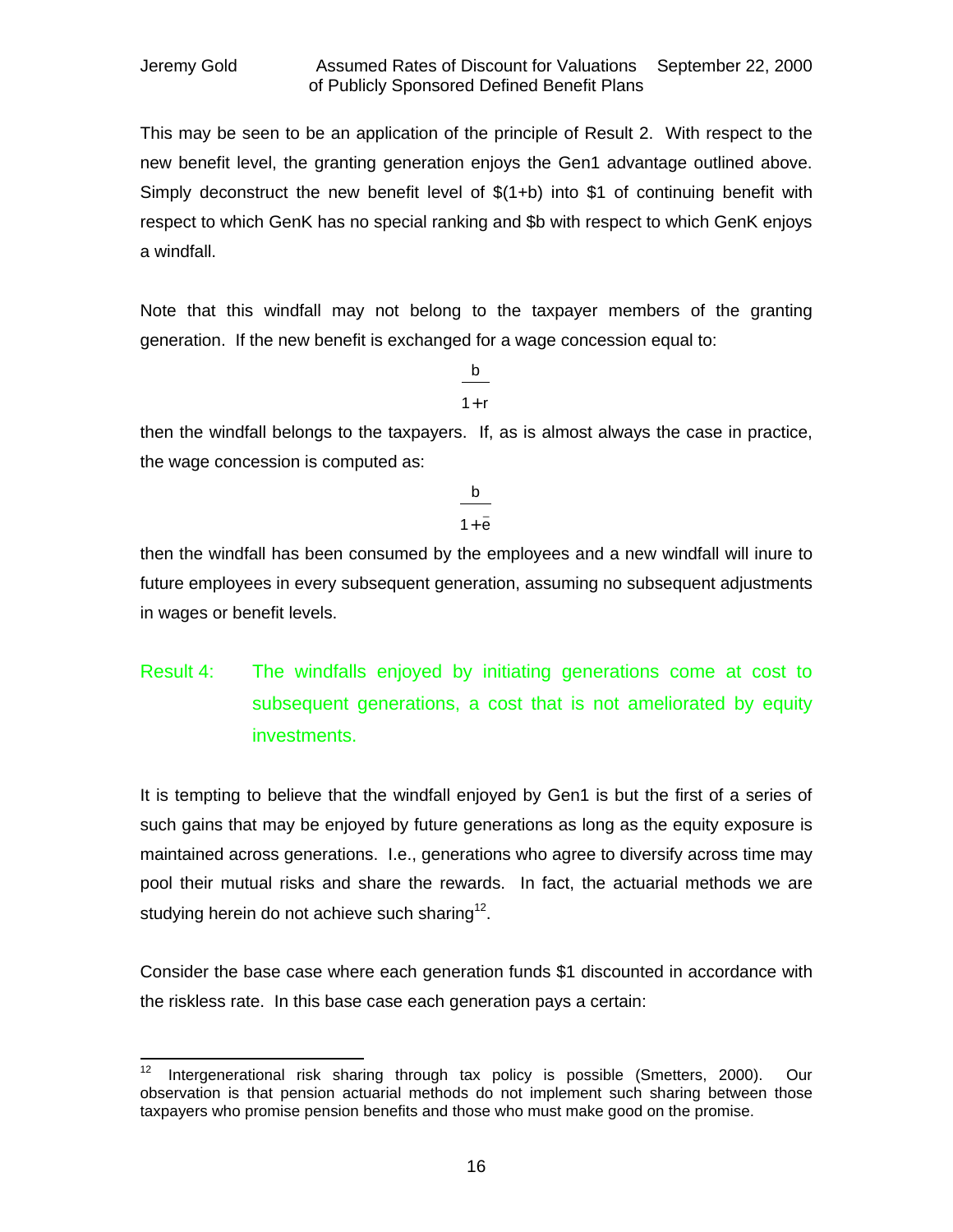$$
\frac{1}{1+r}
$$

This may be compared to the case where, for  $K > 1$ , GenK faces an uncertain:

$$
\frac{1}{1+\bar{e}}+1-\frac{1+\bar{e}}{1+\bar{e}}=\frac{1+\bar{e}\cdot\tilde{e}}{1+\bar{e}}
$$

Can we determine which of these cases is preferable? Certainly the expected cost of the second case is lower than that of the base case for all  $\alpha > 0$ . While we might posit a risk averse utility function that would permit us to answer the preference question, the answer would turn out to be a direct result of the utility function formulation. Instead, we shall employ arbitrage pricing to determine taxpayer preferences.

In order to compute an optimal asset allocation for the investments they make during their first period of life, taxpayers desire to compute the riskless value of the obligation that they will be required to pay as taxes during their second period. But this amount is only riskless in the base case. Faced with the uncertain case, the taxpayer may elect to take a short equity position equal to  $\frac{4}{1+\bar{e}}$ **a** and invest that amount in the risk-free asset.

As a result the taxpayer's effective pension funding obligation will become:

$$
F_{K} = \frac{1 + e - r}{1 + \bar{e}} = B + D
$$
  
where  $B = \frac{1}{1 + \bar{e}}$  and  $D = \frac{\bar{e} - r}{1 + \bar{e}}$ 

\_

What relationship does this bear to the base case? If  $\alpha = 0$ , it is identical to the base case. An examination of the first derivative of  $F_k$  with respect to  $\alpha$  shows that it is strictly positive and thus  $F_k$  is a strictly increasing function of the equity exposure. In effect, our taxpayer must, after hedging the risk, be poorer than with the base case and become progressively poorer as  $\alpha$  increases. This is not all together surprising since Gen1's windfall is increasing in  $\alpha$  as well.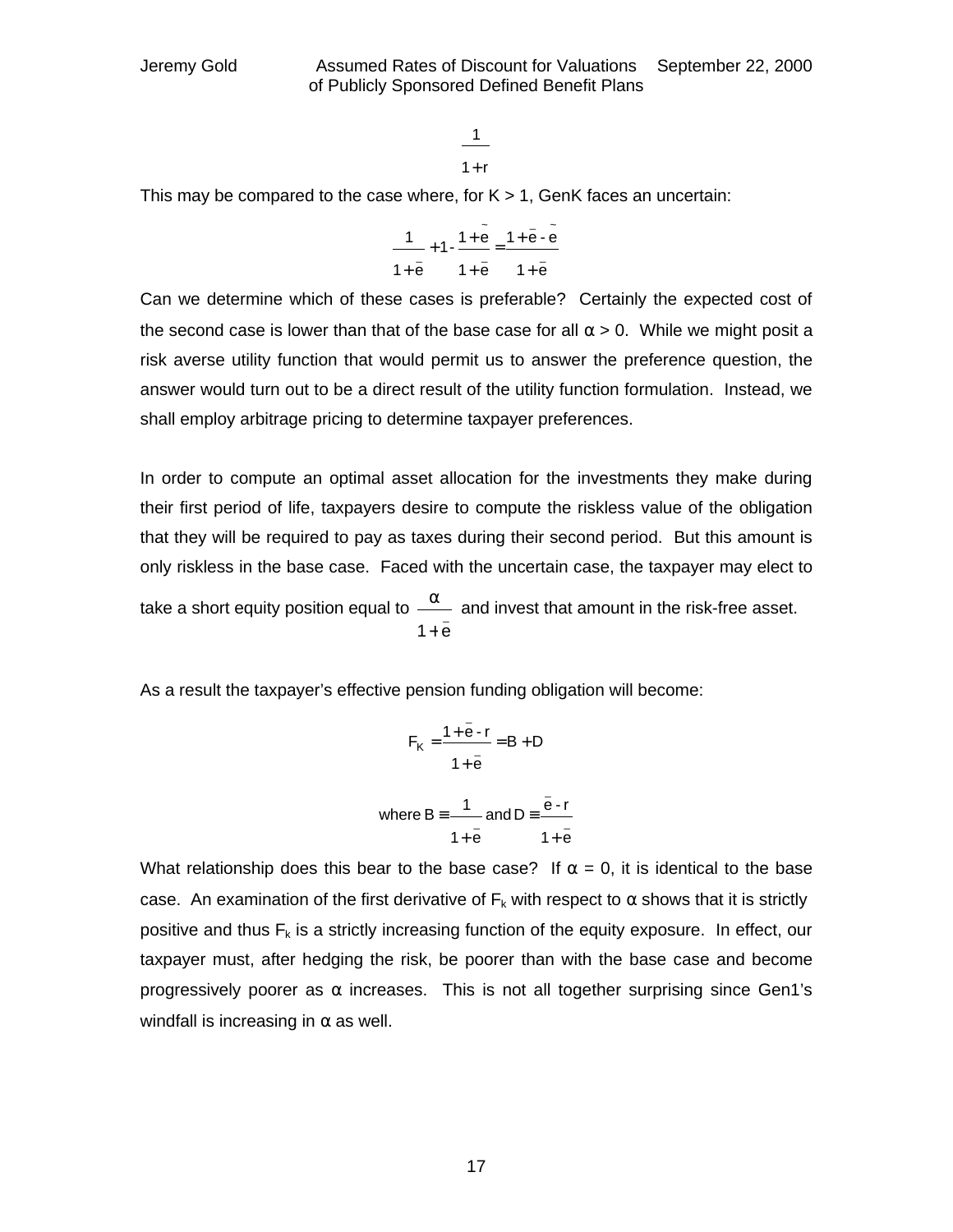It is useful at this point to observe the *Gen1 advantage* which may be defined relative to the base case:

Gen1 advantage =  $\frac{1}{4}$   $\frac{1}{2}$   $\frac{1}{4}$  =  $\frac{1}{4}$  =  $\frac{1}{4}$  =  $\frac{1}{4}$  =  $\frac{1}{4}$  =  $\frac{1}{4}$  =  $\frac{1}{4}$  =  $\frac{1}{4}$  =  $\frac{1}{4}$  =  $\frac{1}{4}$  =  $\frac{1}{4}$  =  $\frac{1}{4}$  =  $\frac{1}{4}$  =  $\frac{1}{4}$  =  $\frac{1}{4}$  =  $\frac{$ -D  $(1 + r)(1 + e)$ - <u>e - r</u>  $1 + r$  $-1$  $1 + e$ 1 \_  $-$  +  $-$  = =  $\frac{6}{1}$  +  $\frac{1}{2}$  =  $\frac{1}{1}$  $+ (1 +$ =  $+ e \t1+$ =

Where the (-) sign indicates that funding has been reduced.

\_

And similarly the risk-adjusted *GenK disadvantage*:

GenK disadvantage =  $\frac{1+e^{-1}}{2}$  -  $\frac{1}{2}$  =  $\frac{1}{2}$ \_ \_ \_  $1 + r$ rD  $(1 + e)(1 + r)$ (e - r)r  $1 + r$  $-1$  $1 + e$  $1 + e - r$ + =  $+ e)(1 +$ =  $+ \overline{e}$  1+  $=\frac{1+}{1}$ 

which may be seen to represent the risk-free interest rate applied to the Gen1 advantage. In effect the windfall enjoyed by Gen1 constitutes an indebtedness upon which all future generations pay the interest. A "final" generation would not be able to discount its promise at any rate above the risk-free rate and thus it would have to pay the principal as well as the interest on the Gen1 advantage:

Gen $\Omega$  disadvantage =  $\frac{1}{2}$  + 1 -  $\frac{1}{2}$  -  $\frac{1}{2}$  = D  $1 + r$  $-1$  $1 + e$ 1 -  $\frac{1+r}{1-r}$  $1 + r$ 1 \_\_\_\_\_\_\_\_ = D =<br>\_  $+ e 1 +$  $+1 - \frac{1+}{1}$ + = GenK disadvantage – Gen1 advantage

Result 5: Spreading the economic component of actuarial gains and losses over n future periods does not alter the results above except that the first m generations may enjoy a diminishing windfall followed by n-m generations who suffer an increasing burden. All generations after the nth are identical but are heavily burdened.

Having seen that mutualization of risks and rewards over time does not provide relief from the disadvantage bequeathed to future generations by Gen1, we ask whether mutualizing the resulting gains and losses by spreading over time is efficacious. All actuarial cost methods (ACMs) spread deviations from assumptions over varying forward periods. Here we consider a simple generic spreading of each year's net gain or loss over subsequent periods in an overlapping fashion.

Consider first an example with gains and losses spread over two subsequent periods:

$$
F_1 = B
$$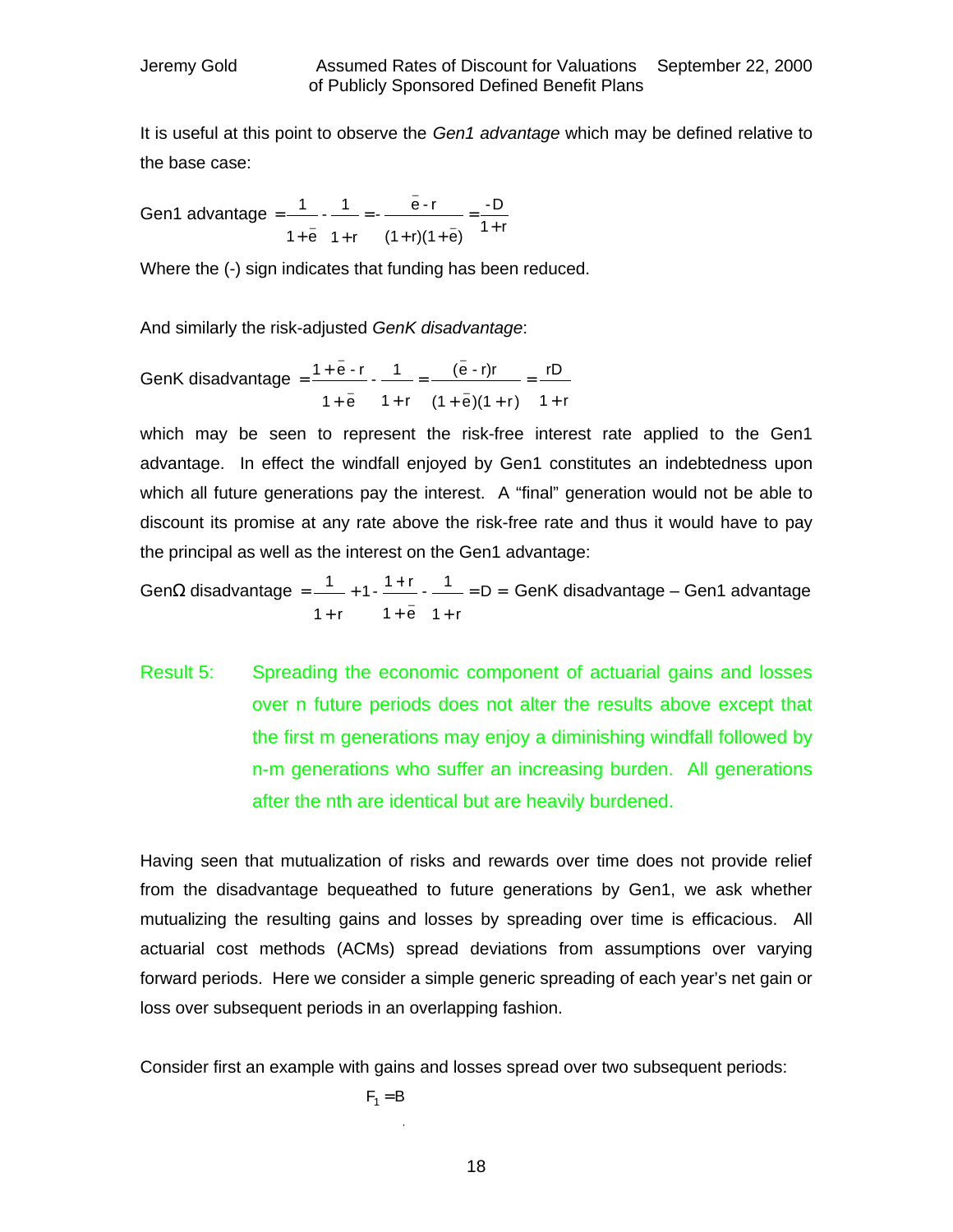$$
F_2 = B + D/2
$$
  
\n $F_K = B + D/2 + (1+r)D/2 = B + \frac{D}{2}s_{\frac{1}{2}}$   $\forall K > 2$   
\nWhere:  $s_{\frac{1}{10}} = \frac{(1+r)^n - 1}{r}$ 

Note that the expected return and the risk-free rate are assumed to be the same from vear to vear<sup>13</sup>. Generalizing for the case where gains and losses are spread over n subsequent periods and where J is a generation greater than 1 and less than n:

$$
F_1 = B
$$
  
\n
$$
F_J = B + \frac{D}{n} s \frac{\forall J : 1 < J \le n}
$$
  
\n
$$
F_K = B + \frac{D}{n} s \frac{\forall K > n}
$$

Since the cost of the windfall enjoyed by Gen1 is passed forward in stages, it will be the case that several (m) generations will enjoy smaller net windfall s which will be followed by a growing tab paid by the subsequent (n-m) generations rising to a maximum level that remains the same for all generations beginning after GenN and prior to Gen $\Omega$ . We can solve for m:

$$
B + \frac{D}{n} s \frac{1}{m} = \frac{1}{1+r} \Rightarrow m = \frac{\log(1 + nr + r)}{\log(1+r)} - 1
$$

For  $r = 5\%$ , a 15-year spread (n=15) implies that m is 11.05 meaning that the first 11 generations (here taken as one year per generation) of taxpayers enjoy an advantage while the next 5 generations are increasingly burdened to a maximum burden for Gen16 and beyond. For  $r = 5\%$  with  $n=30$ ,  $m=18.19$ . It is clear that intergenerational wealth transfers must ultimately be exacerbated by the spreading of gains and losses over n periods. However, the string of windfalls is long enough to warm the heart of politicians and myopic taxpayers.

The GenK disadvantage may be reformulated:

$$
\frac{rD}{1+r} = D - \frac{D}{1+r}
$$

<sup>13</sup> More complicated, but not necessarily more illuminative, models may be developed wherein the expected value of e and the value of r vary over time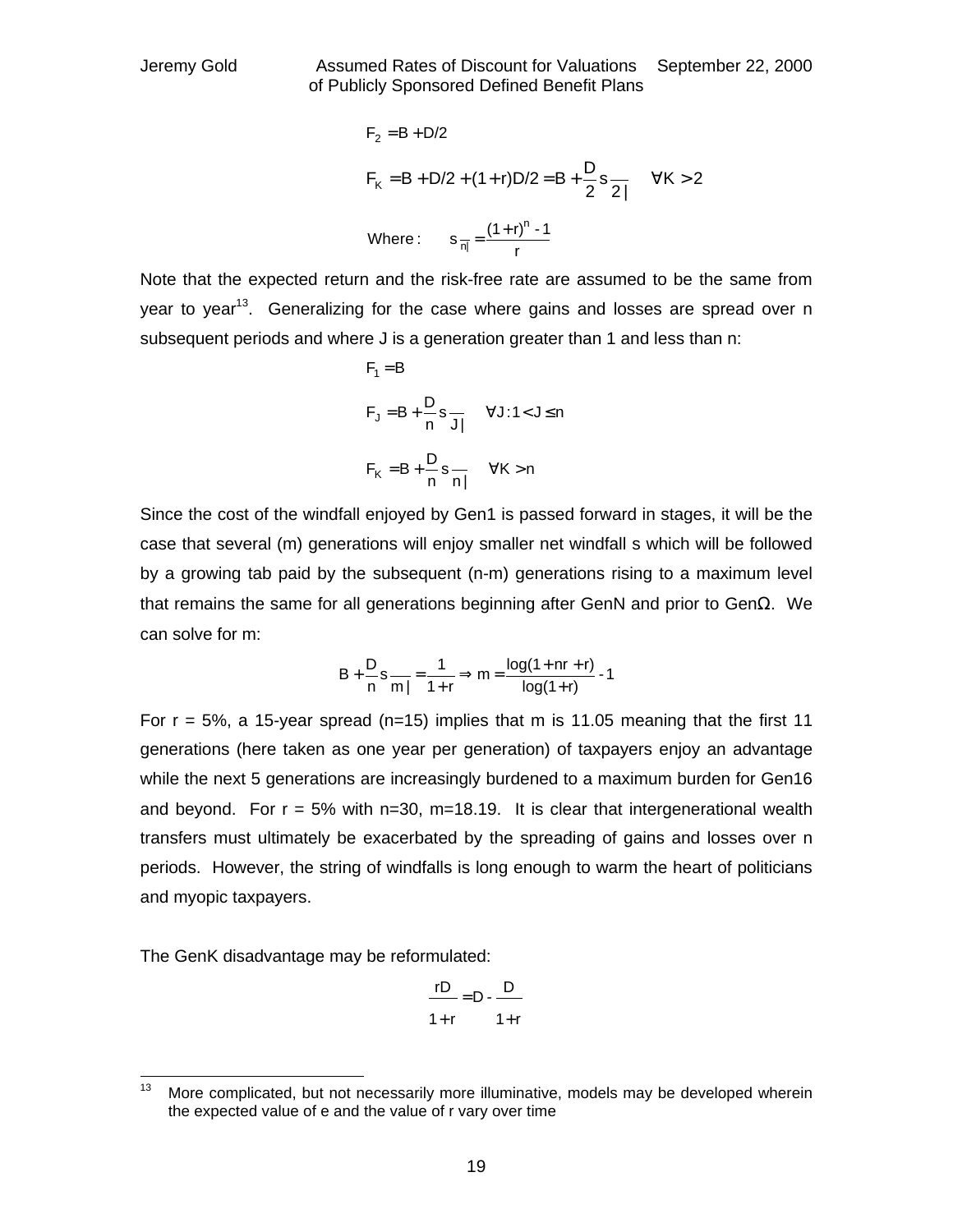The roll-up of additional interest added to the debt during the spreading period multiplies the first term by:

$$
\frac{s}{\frac{n|}{n}}
$$

so that the GenK disadvantage becomes:

$$
\frac{Ds\frac{1}{n!}}{n} \cdot \frac{D-1}{1+r}
$$

which means that the persisting disadvantage (for GenK, K>n) has been multiplied by:

$$
\frac{(1+r)s - n}{n!}
$$

When r=5% and n=15, this means that the GenK disadvantage is multiplied by 10.21 and, when n=30, it is multiplied by 26.51. Thus, spreading does not alleviate the intergenerational transfers discussed above. Instead, it postpones the day of reckoning and multiplies the disadvantage foisted upon future generations.

Note that these numeric results depend on the procedure for spreading gains and losses over n periods. Above, the procedure assigns an increasing burden over time because the amortizations "backload" the interest charges. A more typical flat-dollar amortization might lead to somewhat smaller values of m and smaller final multipliers. The GASBacceptable approach, spreading over future payrolls might, however, raise these values.

## Result 6: The intergenerational wealth transfers detailed above do not result from the equity investment or lack thereof but arise instead from the actuarial use of an expected return in excess of the risk-free rate.

Reconsider Result 4 but assume that the base case funding is invested in the risky asset allocation. Gen1 no longer receives a windfall since the equity allocation and subsequent risk do not reduce Gen1's cost. GenK faces an uncertain funding requirement:

$$
\frac{1}{1+r} + 1 \cdot \frac{1+\widetilde{e}}{1+r} = \frac{1+r-\widetilde{e}}{1+r}
$$

Using the same risk adjustment as before, this may be replaced by a market-priced certainty equivalent: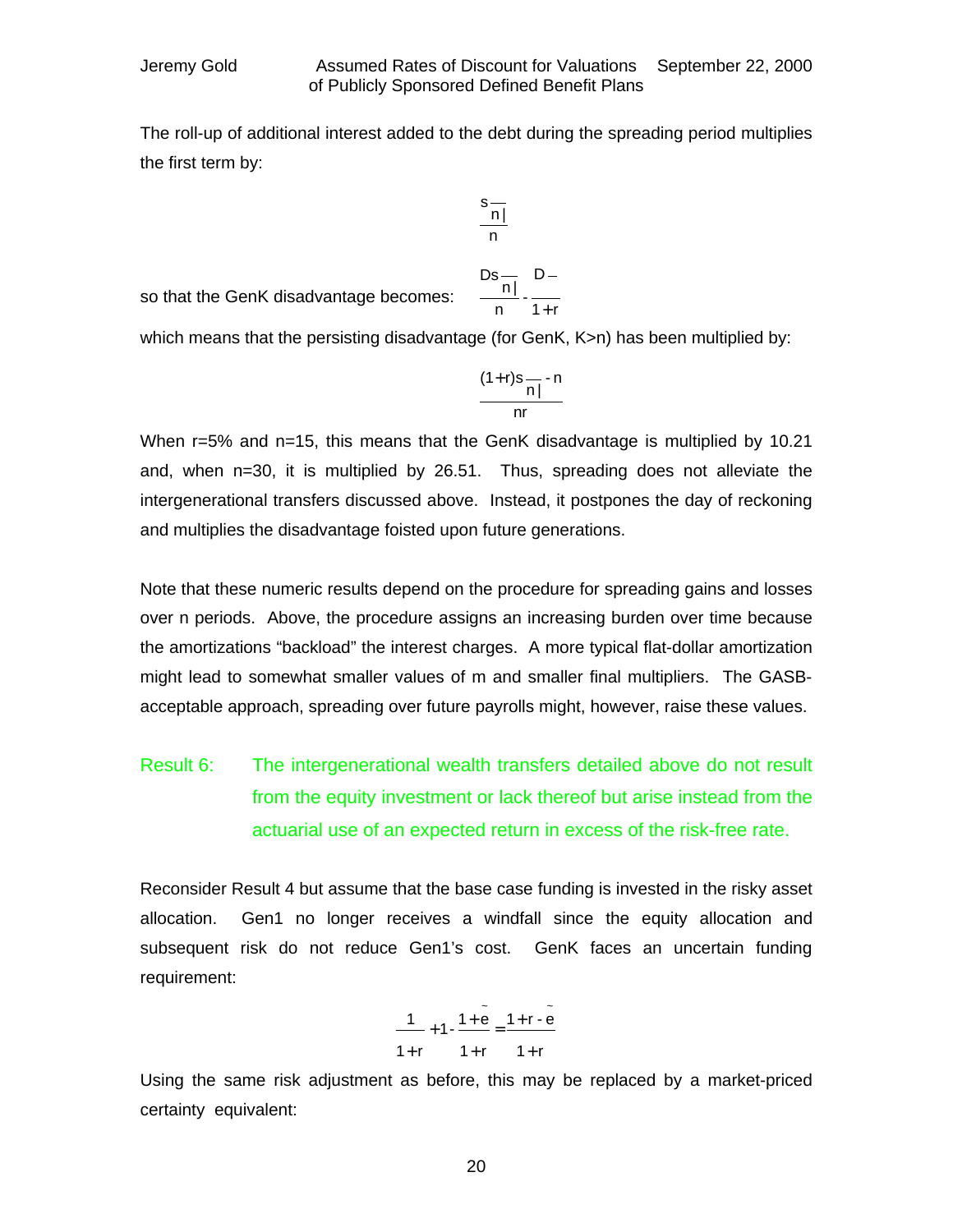$$
\frac{1+r-\tilde{e}}{1+r} \xrightarrow{risk \text{ adjusted}} \rightarrow \frac{1+r-r}{1+r} = \frac{1}{1+r}
$$

which is identical to the base case and thus implies no wealth transfer. In effect the risks and rewards of each GenK are commensurate and each taxpayer may hedge to the riskfree base case cost.

### **IV Implications**

### *Magnitude*

The Public Pension Coordinating Council's 2000 Survey of State and Local Retirement Systems identifies a ratio of assets to liabilities for continuing respondents of 96%. The survey estimates that it captures 77% of the \$2.3 trillion of the assets reported by the Federal Reserve Flow of Funds (1998). Assuming that the asset liability ratio is similar for nonrespondents and respondents, we may estimate aggregate liabilities of \$2.4 trillion. The survey interest rate has remained very close to 8% for the period 1992 through 1998. Because actuaries change the assumed discount rate slowly over time, the magnitude of the generational bias varies primarily with the risk-free yield curve.

The duration of liabilities for seasoned defined benefit plans, with discount rates approximating 8%, may confidently be bracketed by ten and fifteen years depending on the relative weights of active and retired participants. The duration will be greater at lower rates of interest and thus we can approximate the \$2.4 trillion of liabilities may be revalued at between \$3 trillion and \$3.2 trillion when the risk-free rate is 6% (circa 1999) and between \$\$3.4 trillion and \$3.8 trillion when the risk free rate is 5% (circa 1998).

### *Governmental accounting and funding for pension costs*

Every governmental entity would like to get as much value out of each budget dollar as it possibly can. Within the budgeting process, pensions are simply a cost and the smaller the cost, the more satisfied are the financial managers of the entity.

To this end, financial managers other than actuaries will generally cajole actuaries towards using ACM's and actuarial assumptions that reduce current costs. Because the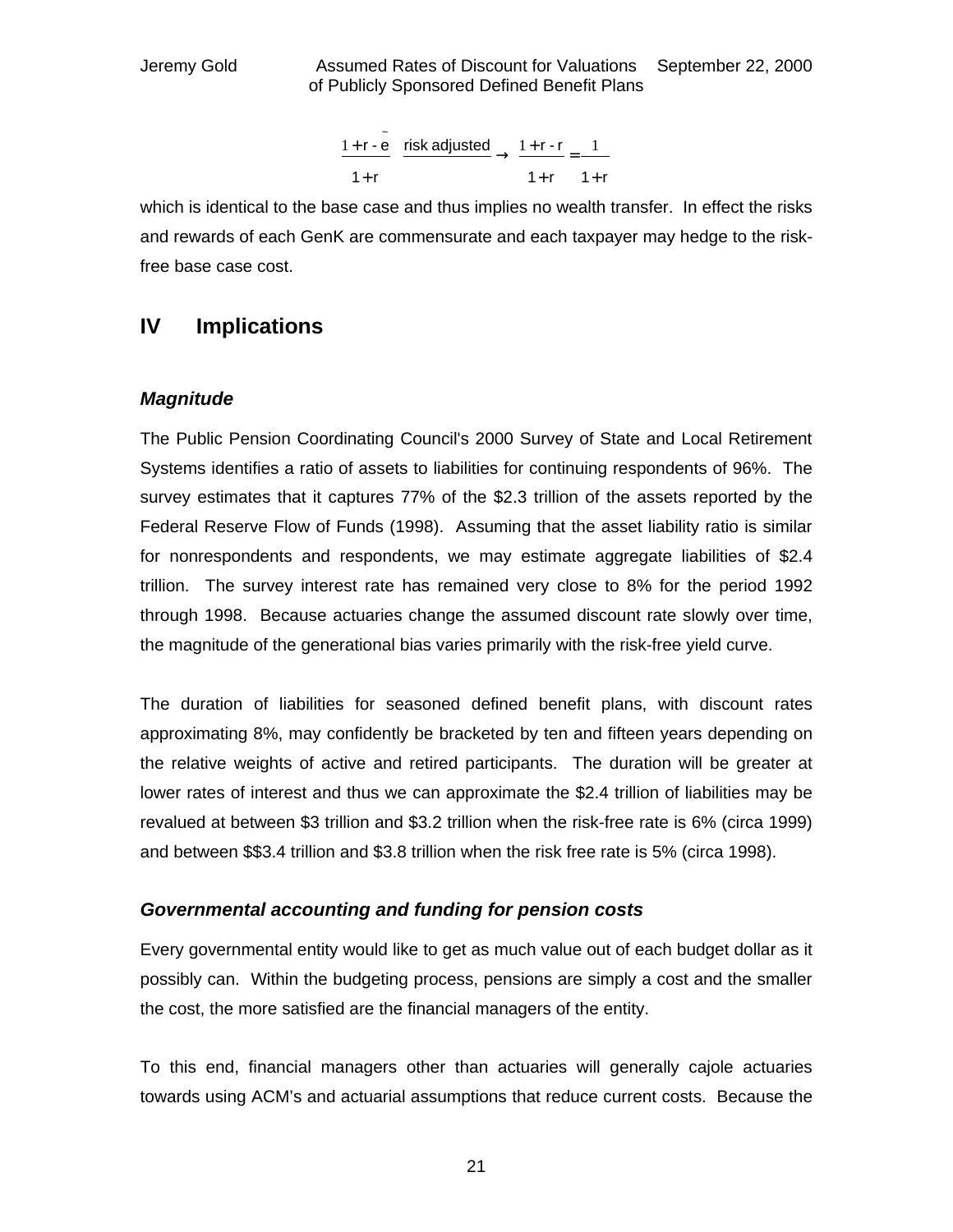noneconomic assumptions are very much in the bailiwick of the actuaries and because ACM's are also an actuarial province, it is not surprising that the prime area for cajolery is in the area of the economic assumptions (discount rate and salary scale). The financial managers may argue that they, not the actuary, know better the future progression of employee wage increases. Further, because they control the investment function and have a large say in setting the asset allocation, these managers may argue that they should have great sway with respect to the assumed discount rate.

Actuaries, in general, consider themselves to be conservative<sup>14</sup> with respect to pension funding, and they believe that they will lean towards lower discount rates and higher salary scales in order to mitigate the desires of the financial managers. Unfortunately, actuaries believe that recognizing the risk premium before the risks have been realized is not liberal<sup>15</sup> and thus a "conservative" actuary may propose a discount rate that reflects "only" 75% of the premium above the risk-free rate. The prescriptions of ASOP 27, FASB and GASB do not provide even the most conservative actuary the support (nor an opportunity) to argue in favor of using the risk-free rate.

The use of an AAV in most funding methods makes actuaries vulnerable to a "short straddle<sup>"16</sup> in their efforts to resist the demands of financial managers. It is not unusual, after a period in which asset returns have been better than expected, for the managers to request that the actuary perform a "market value restart"<sup>17</sup> in order to lower current costs. If the discount rate is unchanged, costs will be lowered. Contrariwise, if environmental interest rates rise – a situation often correlated with a decline in the ratio of the AAV to market value – the request will come for an increased discount rate assumption unaccompanied by a market value restart. Although GASB 25, paragraph 36c, may comfort the actuary who wishes to resist the whipsaw of this short straddle position, the language is weak and the support fragile.

 $14$  $14$  Trowbridge and Farr (1976) pp.27

 $\frac{15}{16}$  Ibid.

<sup>16</sup> A portfolio position characterized by short positions in both put and call options. In such a situation, market movement in either direction is likely to result in an option being exercised. In an insurance context, a similar situation is discussed and illustrated by Babbel (1994).

<sup>&</sup>lt;sup>17</sup> The AAV is reset to the current market value of assets and a new trailing average begins for future AAV's.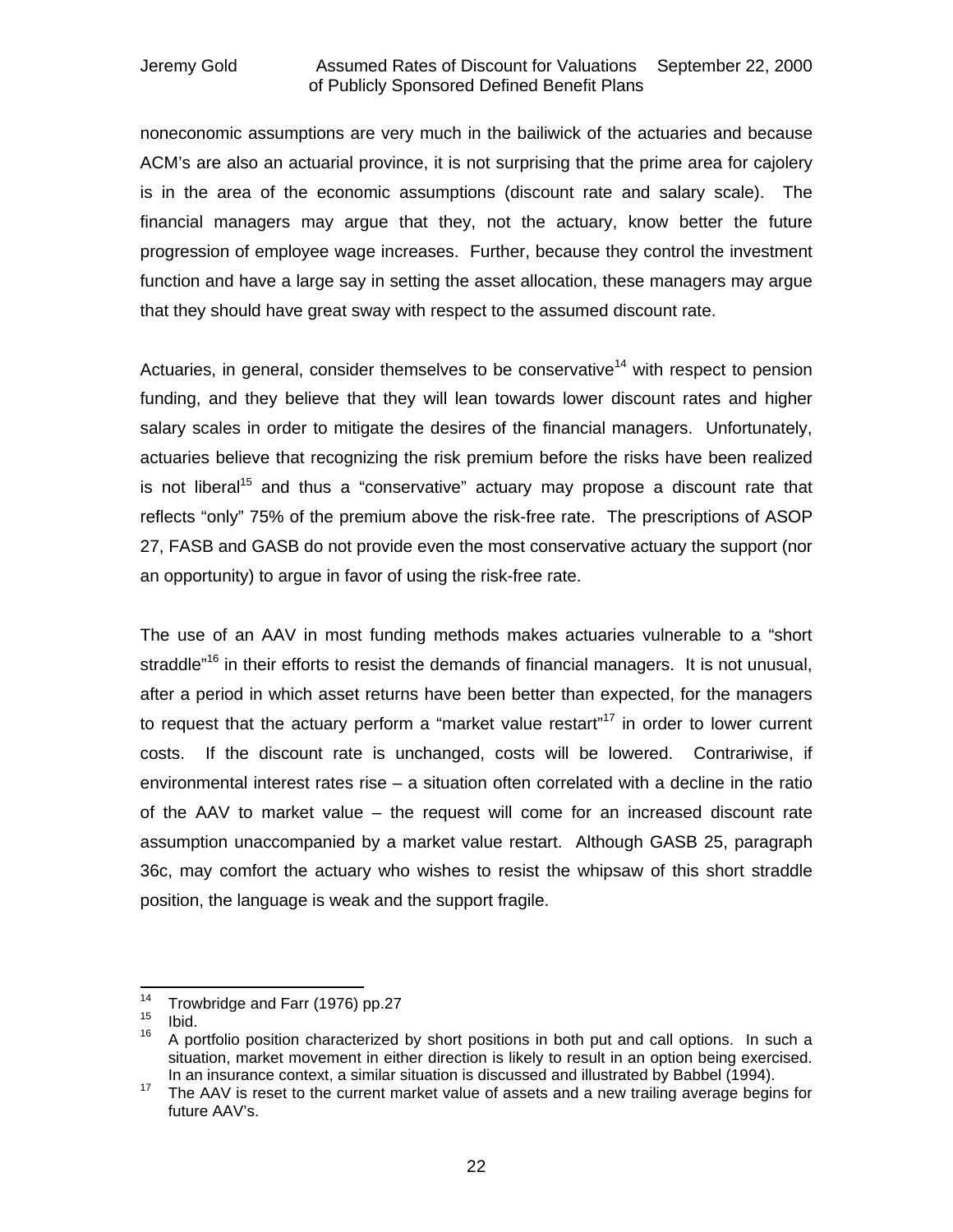Historically the equity exposure in public pension plans has lagged behind that in corporate plans. In the past two decades, however, while corporate plans have maintained the equity levels reached during the 1970's, public plans have moved to narrow the gap. In effect, this means that the lesson of Result 2 has not been lost on plan managers. Each increase in the equity exposure accompanied by a liberalization of the assumed discount rate has provided a windfall. In several instances, elected officials have initiated an increase in equity exposure and have then coerced actuarial cooperation.

### *Benefit negotiations*

"I would gladly pay you Tuesday for a hamburger, today." Wimpy (Date unknown)

The public demand for openness that surrounds the activities of democratic governments makes it necessary that the actuarial assumptions used to fund the plan and to develop the sponsor's financial statements must also be the assumptions that rule the benefit negotiation process that takes place between the financial managers of the governmental entity and its employees.

This means that these managers cannot retreat towards more conservative assumptions when they sit across the bargaining table from the representatives of the employees. As a result, public employee wages are decreased by relatively smaller amounts in exchange for generous increases in pension benefits. The systematic underpricing of the marginal cost of new benefits (Result 3) makes for bad bargains from the point of view of taxpayers. It is often the opacity of the burden placed on future taxpayers that makes both sides of the table happy with liberal actuarial assumptions.

As observed in the development of Result 3, a wage concession that is inadequate to pay fully (i.e., without risk premium) for a new benefit has an impact far beyond the initiating generation. Each new generation opens negotiations with the existing wage and benefit package as a starting point.

Occasionally, such as in New York City during the late 1970's and into the 1980's, the employee representatives will find themselves in a weak bargaining position. In such

23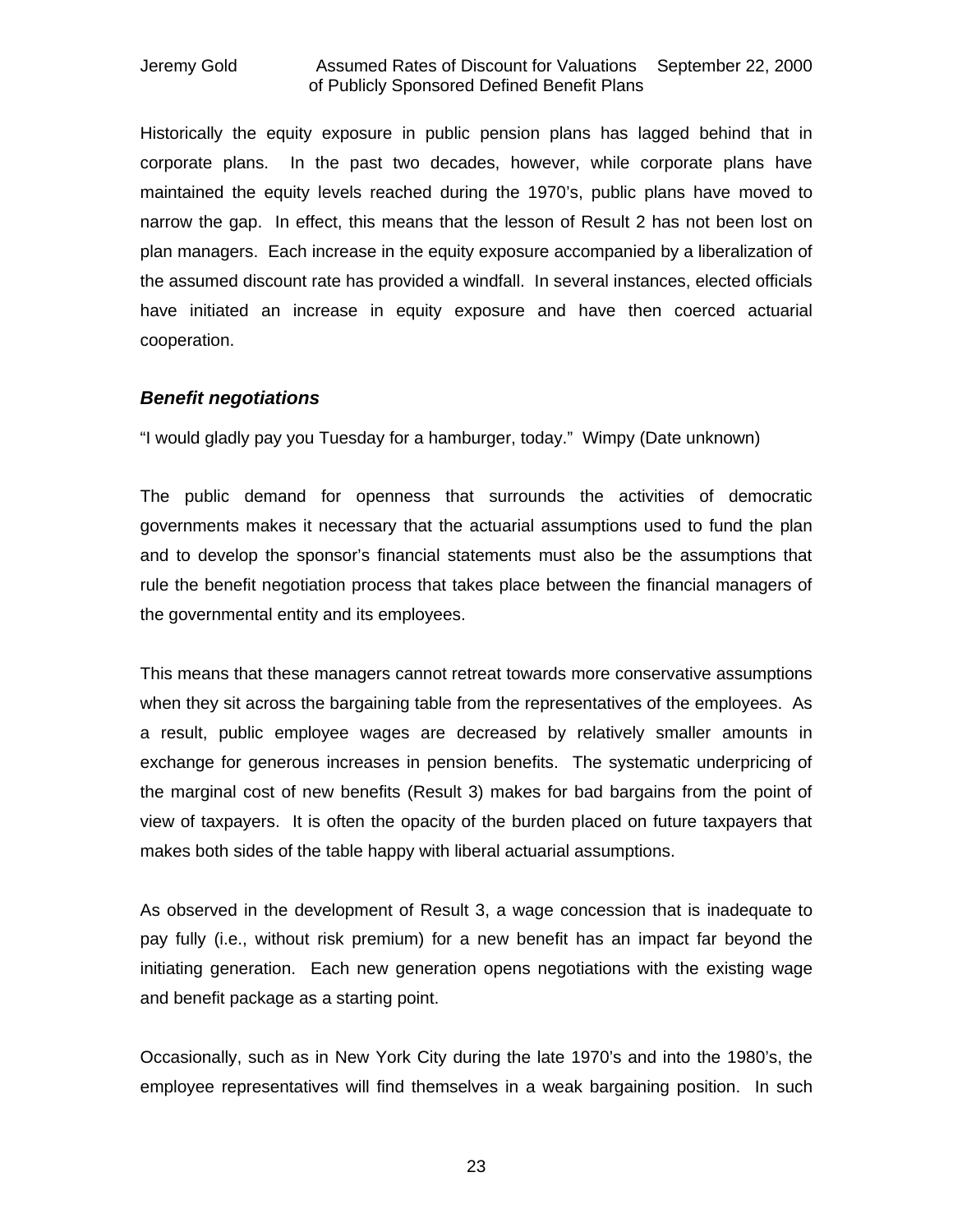instances, whole waves of benefit escalation may be rescinded through the adoption of less generous pension benefits for new hires. In accordance with the results presented herein, this is a substantial reversal of fortune for the taxpayers since the underpricing will also be present in this situation.

### *Skim funds*

A common view held by professionals involved in the public plan sector is that the higher expected returns on equities constitute a reward for their astuteness in recognizing that they are "long-term investors." Because of their understanding that they are operating in the fiduciary interests of the employees and because many of these plans include mandatory employee contributions, they believe that the higher ex-post returns on equities are a boon to be shared with employees.

It may be argued that potentially poor performance in equity returns constitutes a serious threat to the benefits promised to employees. To the extent that this is true (i.e., that taxpayers would not be called upon to make up the losses) the argument has merit. In effect, this would be an argument for using a discount rate in excess of the risk-free rate to reflect benefit insecurity when current pay is exchanged for promised benefits. To the extent, however, that taxpayers will stand behind all promises in full measure, the sharing of equity returns or any other asset results is unwarranted.

In recent periods, the returns to equity have been particularly rich and many defined benefit pension plans of all sorts have enjoyed the resulting growth in asset value. Public plan trustees often conclude that this wealth should be systematically shared between taxpayers and employees. An invention to systematize the sharing is the "skim" fund<sup>18</sup>. Retirement systems that adopt skim funds agree that "defined contribution<sup>"19</sup> companion plans will be attached to the existing defined benefit plans and that when plan returns for one or more periods exceed an agreed upon benchmark rate, a portion of the "excess" return will be skimmed off from the defined benefit plans and will be placed in the companion plans. The assets of the companion plans will be used to fund supplementary benefits on behalf of the participants of the main plans.

 $\overline{\phantom{a}}$ <sup>18</sup> For an example of how such a fund might be "negotiated", see Berry (1999).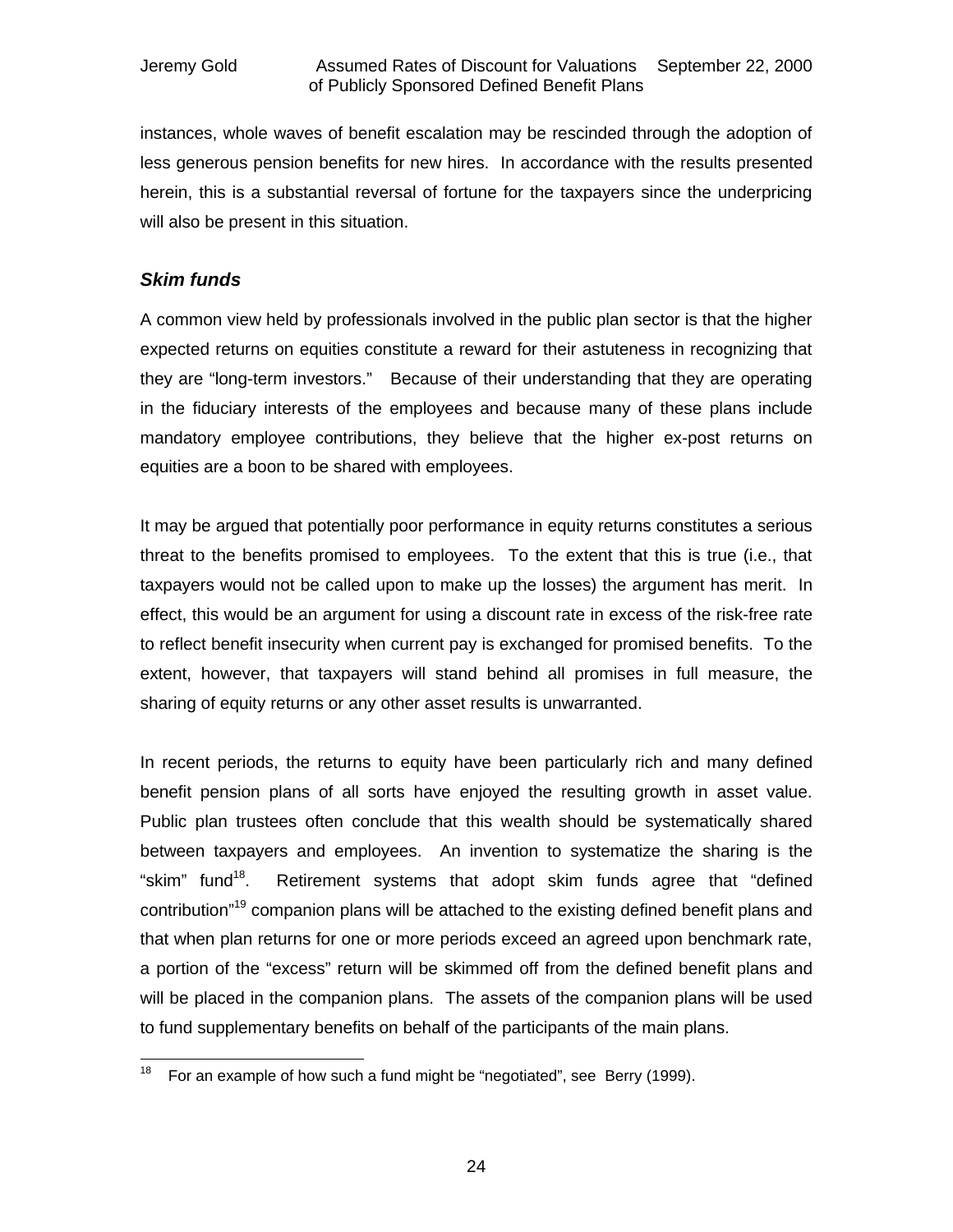The rules for skimming can be quite complex and vary from plan to plan and from jurisdiction to jurisdiction. Nonetheless several general observations may be made:

• Skim plans constitute call options on the defined benefit plan assets written in favor of the plan participants and at the expense of the taxpayer<sup>20</sup>. As a result, the net expected return to the defined benefit plan will be less than  $\bar{\mathsf{e}}$  . When the skim takes all the return in excess of a given return k, the net expected return is given by:

 $E[\text{min}(\tilde{\mathbf{e}}, \mathbf{k})] = -(h(\mathbf{a}))^2 f(\mathbf{k}, g(\mathbf{a}), h(\mathbf{a})) + g(\mathbf{a})F(\mathbf{k}, g(\mathbf{a}), h(\mathbf{a})) + \mathbf{k}F(\mathbf{-k}, g(\mathbf{a}), h(\mathbf{a}))$ 

where:  $\qquad \qquad$  f is normal pdf  $(x,\mu,s)$ 

F is normal cdf  $(x, \mu, s)$ 

$$
g(\alpha) = r + \alpha(\mu - r) = r + \alpha(\bar{q} - r) = \bar{e}
$$

$$
h(\alpha) = \sigma \alpha
$$

When the skim takes a fraction  $\beta$  (0 ≤ ß ≤ 1) of the return in excess of k:

 $\mathsf{E}[\mathsf{return} \, \mathsf{net} \, \mathsf{of} \, \mathsf{skim}] \! = \! \beta \mathsf{E}[\mathsf{min}(\overset{\sim}{{\mathsf{e}}}, {\mathsf{k}})] \! + \! (\mathsf{1} \text{-} \beta) \mathsf{g}(\alpha)$ 

- Once a skim plan is in effect, employee representatives on plan investment committees have an incentive to push for ever higher equity exposure and asset volatility since this will increase the value of the call options that have been granted. This point may be subject to some mitigation when there is any sense that some large amount of volatility may threaten benefit security.
- Plan actuaries should value the skim fund benefits as options and increase plan funding requirements accordingly. Most plan actuaries are not accustomed to using the tools necessary for rigorous valuation and may use some "scenario" approaches to estimation.
- Once any skim fund is in effect, the taxpayers' risk-adjusted optimal value for  $\alpha$  is zero. Without the skim, all asset allocations have the same risk-adjusted return, equal to the risk-free rate. Any skim with a strictly positive probability of being in the money must lower this rate. The only value of  $\alpha$  that assures zero probability is zero.

<sup>19</sup> The name is partly a misnomer. There are no individual accounts. These are better understood to be supplement benefit plans where the inflow of funds is defined by the skim.

<sup>&</sup>lt;sup>20</sup> For a development of this in a Social Security context see Smetters (1999).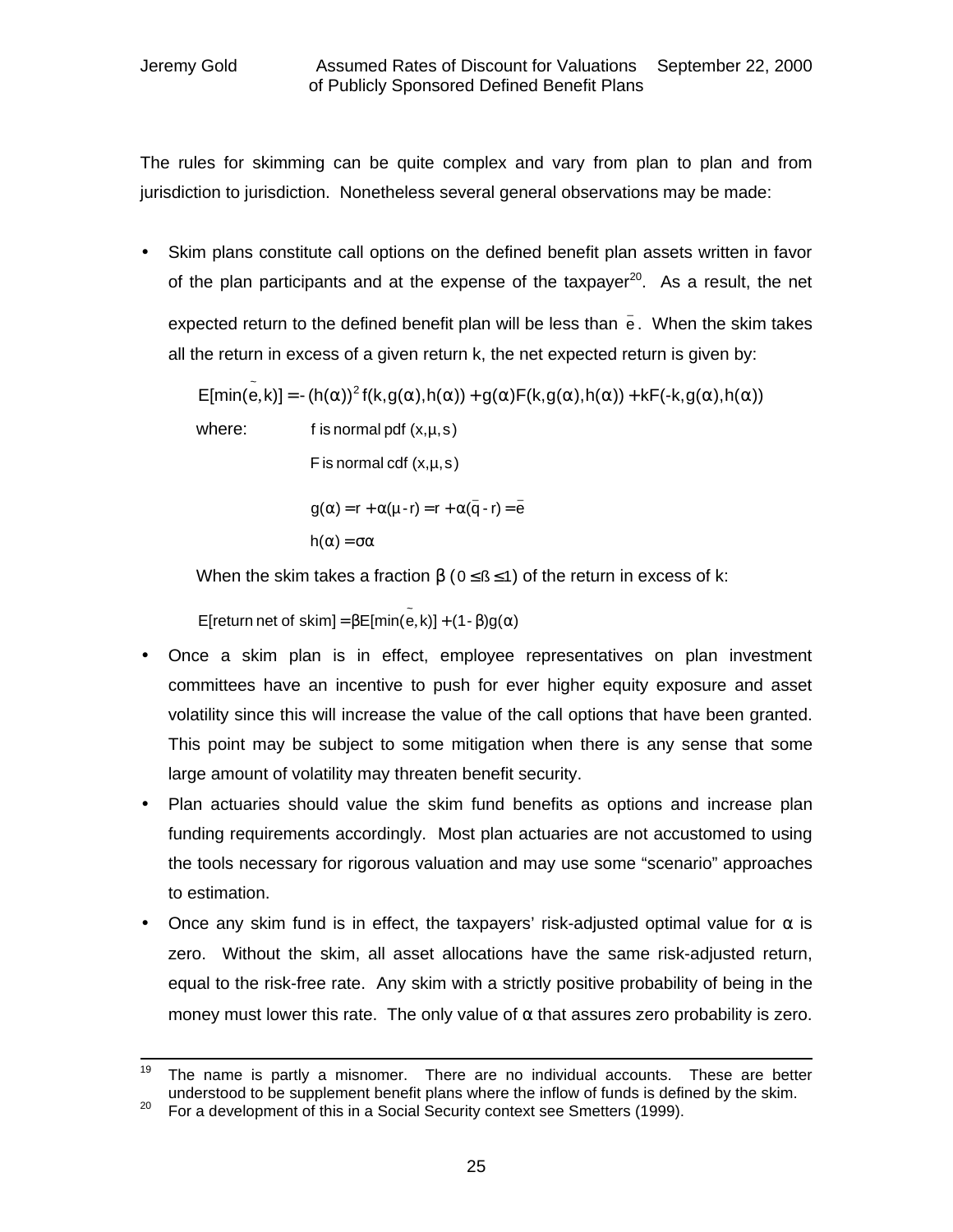It is ironic that the negotiating process often finds the employee representatives demanding a skim fund in exchange for allowing the plan to increase  $\alpha$ . This is abetted by the municipal manager's view that raising  $\alpha$  constitutes a windfall, a view that follows from the standard actuarial practice.

• Once the skim plan is in effect there is an equity exposure ( $\alpha$  value) that will maximize the expected return to the plan net of the skim fund<sup>21</sup>. Any higher  $\alpha$  value will actually lower the expected net return. From that point onward, taxpayers will be asked to bear increased risk and receive diminished expected returns.

### *Pension obligation bonds*

Pension Obligation Bonds (POB's) claim to be able to reduce the cash flow from a municipality in support of its pension fund by taking advantage of the assumed discount rate used by the plan's actuary – an investment bank has described its POB proposal as "arbitraging the actuary". Anand (2/3/97) refers to "the arbitrage between what Ms. Whitman's [New Jersey Governor Christine Todd Whitman] administration anticipates paying bond purchasers and what it hopes to earn through the pension funds' investments…"

The idea is for the municipality to borrow by issuing taxable POB's (the IRS has ruled POB's cannot be tax-exempt) at its cost of borrowing, c, where  $r < c < \bar{e}$  , and to place the proceeds in the pension plan where the actuary will assume that they earn rate  $\frac{1}{e}$ . Specifically, the proceeds "fund" a previously unfunded liability which was being amortized as part of the plan's annual cost.

Suppose an unfunded liability of \$1 is being amortized over n periods in level dollar amounts. The actuary would compute the amortization cost as:

$$
\frac{1}{a-\overline{\omega}\overline{e}}=\frac{\overline{e}}{1-(1+\overline{e})^{-n}}
$$

 $21$ For values of β greater than some  $\beta^*$  (where 0< $\beta^*$ <1), there will exist a finite value of α for which the net expected return is maximized (although this value of  $\alpha$  may exceed 100%). For values of  $\beta < \beta^*$ , the net expected return will be strictly increasing in α.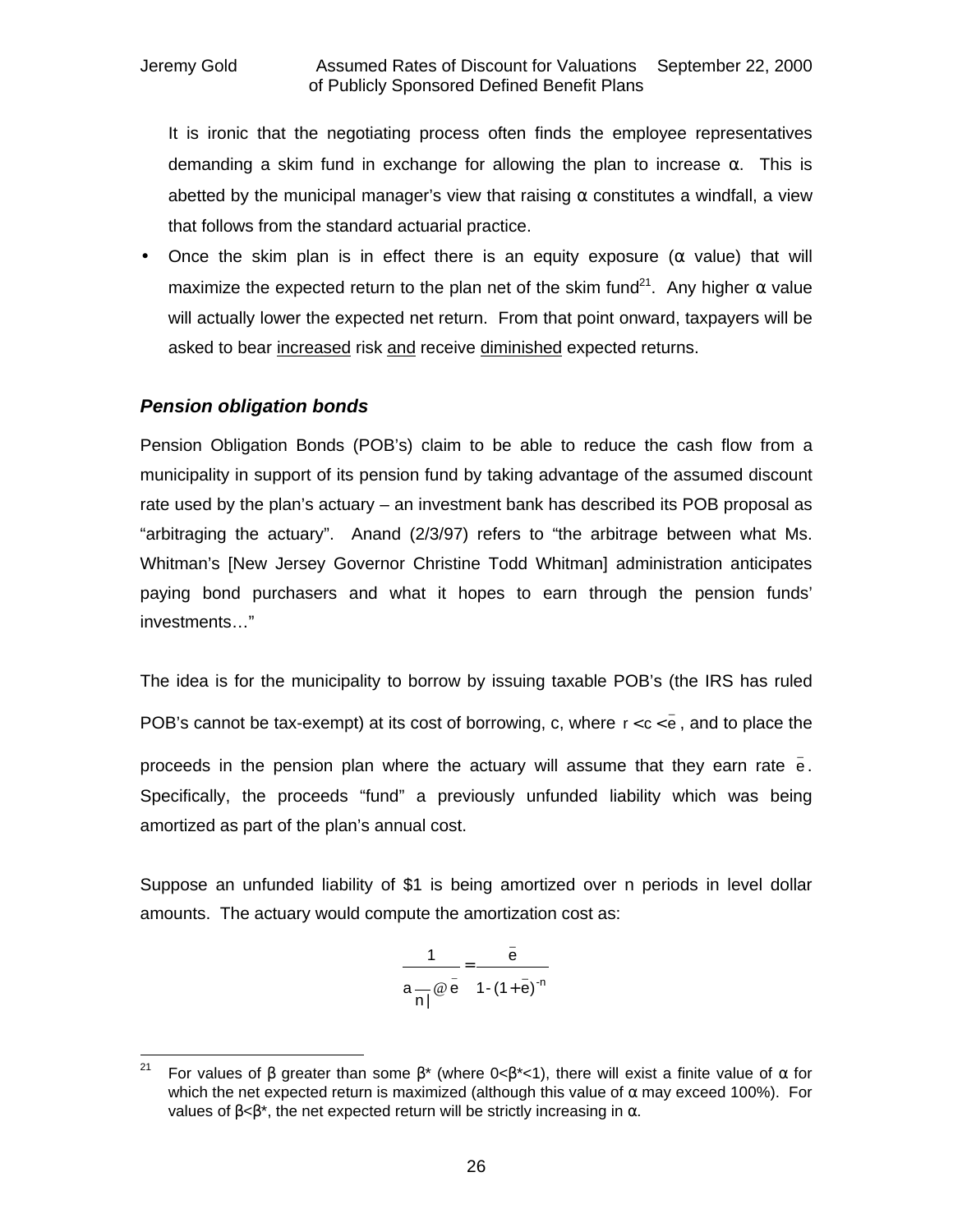The municipality issues an n-year POB with a \$1 principal and a self-amortizing repayment of:

$$
\frac{1}{a\frac{\omega}{n!}\omega c}=\frac{c}{1-(1+c)^{-n}}
$$

The \$1 proceeds of the issue are placed in the plan to "satisfy" the previously unfunded liability and invested in accordance with the  $\alpha$ -based asset mix assumed in Section III. The actuary eliminates the amortization charge from the current cost. The municipality now pays the debt service instead of the amortization charge, a "saving" to the municipality of:

$$
\frac{\bar{e}}{1-(1+\bar{e})^{-n}} - \frac{c}{1-(1+c)^{-n}} > 0
$$

Note that when  $n = 1$ , we have a case as simple as in Section III above and the above reduces to:  $\bar{e}$  - c > 0.

The process outlined may be divided into two processes which, taken together, have the identical financial substance as the original process:

- The pension plan locates within its portfolio a subportfolio of Treasury securities with a market value of \$1 and with cash flows exactly proportionate to the amortization schedule of the proposed  $POB's<sup>22</sup>$ . It sells this portfolio and invests the proceeds in the  $\alpha$ -based asset mix.
- The municipality issues the POB's and places the \$1 proceeds in the pension fund where the \$1 is used to repurchase the Treasury subportfolio sold above.

This deconstruction shows that the first step is a swap or an asset reallocation whose risk-adjusted value is zero. This is as simple as the recognition that \$1 in bonds has the same value as \$1 in stocks. Their divergent expected future values are exact compensation for their differential risk. The second step constitutes a borrowing by the municipality at its borrowing rate, c, for the purpose of investing in Treasury securities

 $22$ If, as is likely, such bonds cannot be found, many equivalent alternatives can be constructed using swaps or futures contracts. The important point here is that a large, liquid pension fund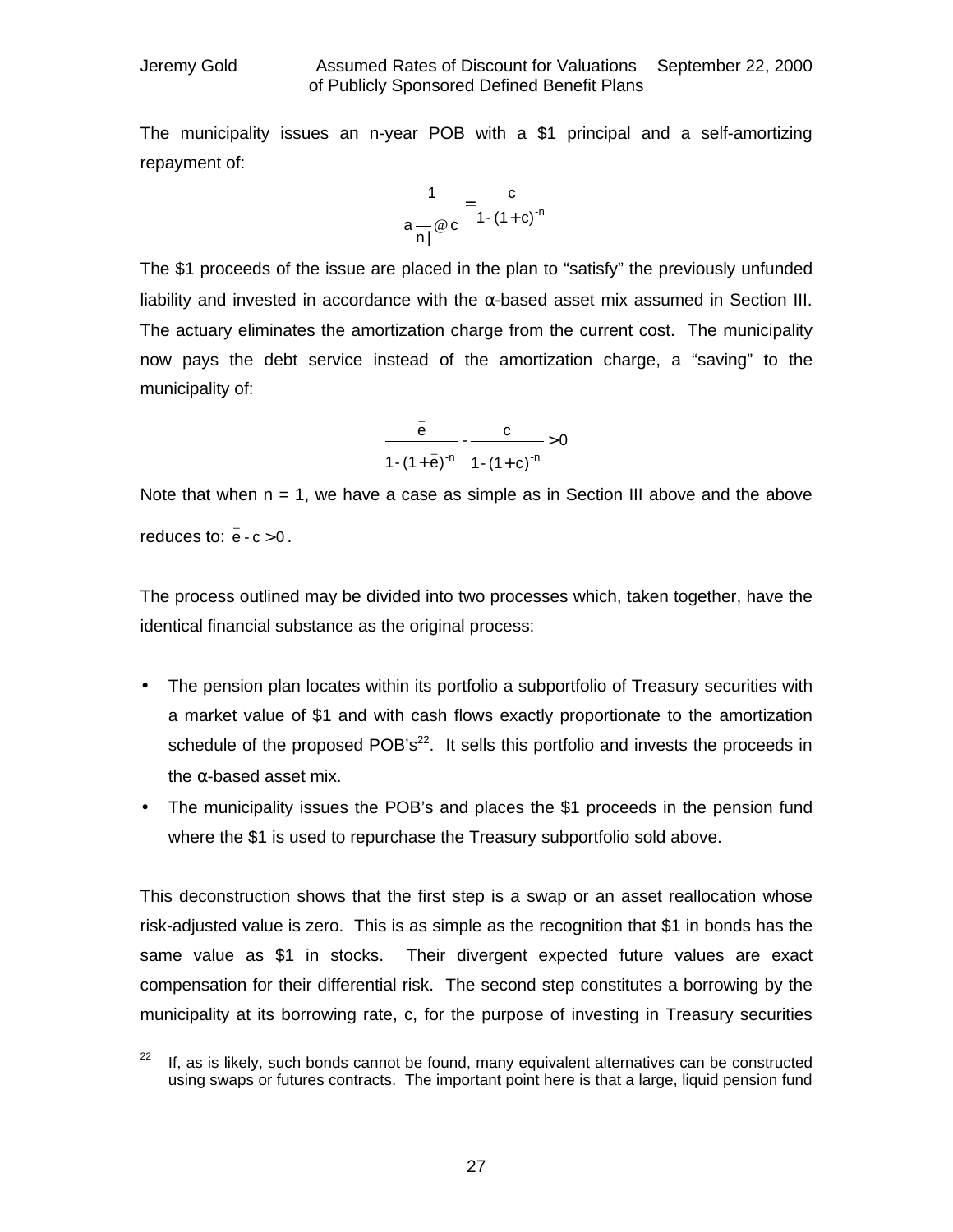with a rate r. With c>r, the differential periodic cash flow equals  $\frac{U(1+U)}{U(1+U)}$  -  $\frac{1}{U(1+U)}$  > 0  $(1 + r)^n - 1$  $-\frac{r(1+r)}{r}$  $(1 + c)^n - 1$  $c(1+c)$ n n n n > + + + +

which equals c-r for n=1 and for very large values of n and is somewhat less for intermediate n. The two steps taken together make it clear that the POB process amounts to an asset reallocation that could be done independently of the bond issuance coupled with a borrowing at rate c in order to invest at rate r.

The market assigns the higher borrowing rate, c, to the municipal debt because holders of this debt face a greater risk of default or "a debt-service moratorium"<sup>23</sup> than do holders of Treasury debt. There are two ways to look at the debt-for-debt transaction:

- If the municipality deems its promise to the pension plan to be without risk to the plan (clearly a view somewhat at odds with the market debt rate assignments), then the transaction is simply a money loser.
- If the municipality agrees with the market that its promise is not as good as the Treasury promise, then the debt-for-debt transaction amounts to a defeasance<sup>24</sup> in favor of the plan and its participants and the net cost of the defeasance, (c-r) annually, is an additional benefit to plan participants paid for by the taxpayers.

Note that, if the municipality could issue tax-exempt POB's at a rate  $c' < r$ , then a true arbitrage could be effected. It is just this reasoning that led the IRS to rule that POB's are taxable bonds.

In an unsigned editorial, *Pensions and Investments* (3/3/97), warns: "Gov. Christine Todd Whitman's plan to issue \$2.9 billion in pension obligation bonds is good news for participants…. The state, and taxpayers should view the pension obligation bonds more cautiously…"

Earlier in the decade Los Angeles County debated the merits of POB's. During the debate the actuarial rate remained unchanged. As the rates that would be required to

with substantially deferred cash outflows can effectively borrow at or near the Treasury borrowing rate.

 $23$  Mid-1970's euphemism for default adopted by New York City.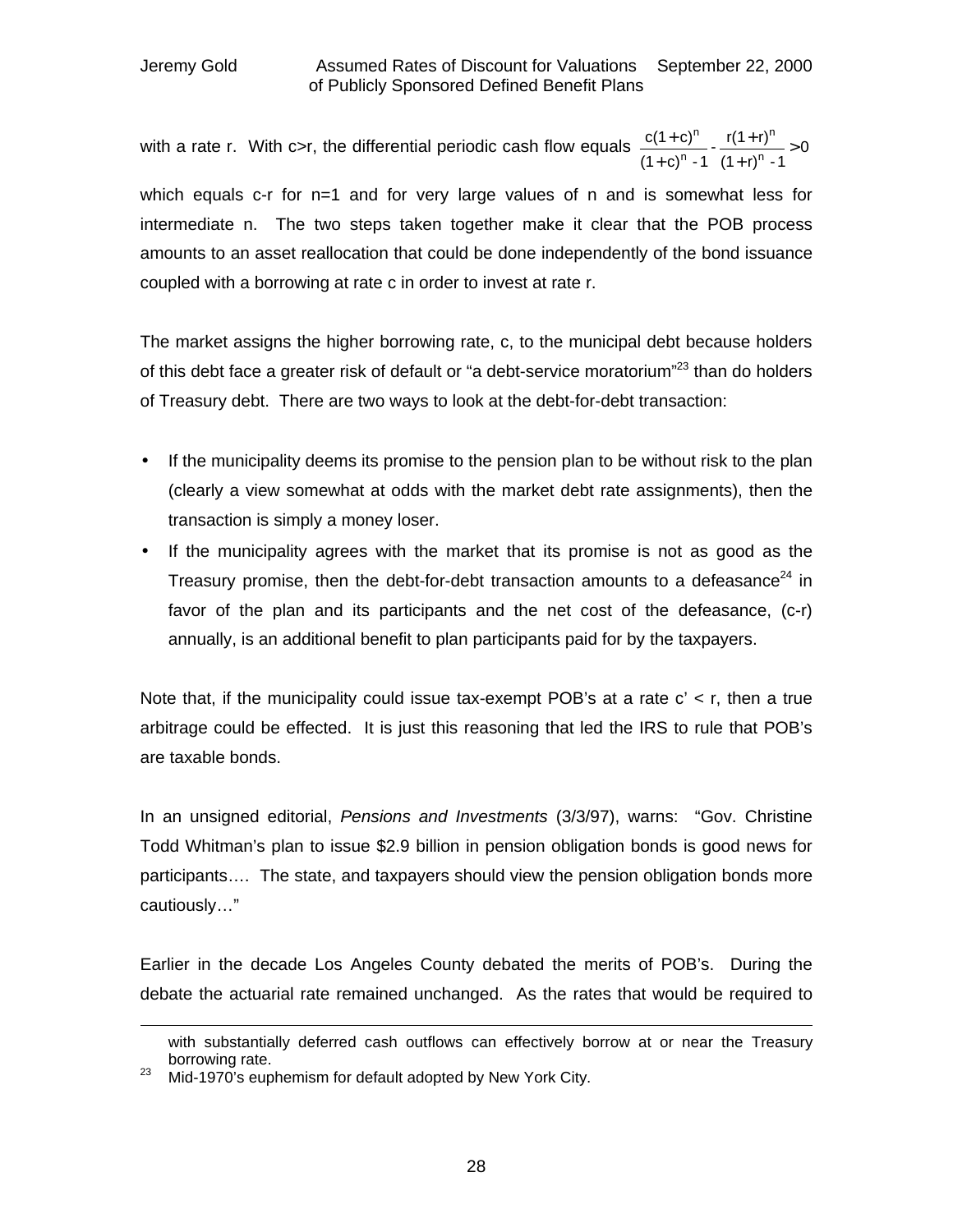sell the POB's rose, the proponents argued that the delays were costly to the county. "In October 1992, issuing the pension obligation bonds would have saved the county an estimated \$519 million [over twenty years]. By February 25 of this [1994] year, interest rate increases shrunk potential savings to \$318 million. By March 10, higher interest rates had reduced the estimated savings to \$240 million, according to [a plan trustee]." Hemmerick (4/18/94). This article exposes many of the political consequences arising from the use of an actuarial discount rate that is not risk-adjusted. A continuation, Hemmerick (7/25/94), shows the county bargaining position weakening through the delay and the trustees demanding additional concessions from the county.

In an exchange of Commentary (Surz, 4/4/94) and Letters (Stoufer, 5/30/94, Surz, 6/13/94), Mr. Surz, with a technical error later corrected by Mr. Stoufer, gets the substantive issues correct and concludes: "My basic premise still stands. POB's are advocated by those who benefit from them – underwriters, investment managers, consultants and beneficiaries. From whence does this benefit derive? It's paid by taxpayers, who clearly lose as they are bilked into buying off on bogus arbitrage arguments."

Writing in the Pittsburgh Post-Gazette, 1/18/98, Brian O'Neill writes: "I'm asking [a friend who knows about high-finance] about the city selling \$250 million in bonds to bail out its pension fund, asking if it's a good idea for taxpayers, when he offers eight words of solace I'll never forget: 'If we're really stupid, we're not uniquely stupid.'" An internet search indicates recent POB activities in Massachusetts, Connecticut and Georgia along with an unending river of POB's in California.

There is a simpler burlesque of the POB phenomenon that contains all the financial substance of the claimed POB advantages:

Suppose a state government issues \$1 billion of 30-year bonds promising to pay 6% interest and then takes \$500 million of the proceeds and puts it into an account where it is invested in equities. Since the expected return on the \$500 million of equities is sufficiently high to meet all of the bond payments, the state spends the remaining \$500 million immediately as it

<sup>24</sup> <sup>24</sup> A special case of collateralization using Treasury securities; may be accompanied by accounting derecognition of the debt so collateralized.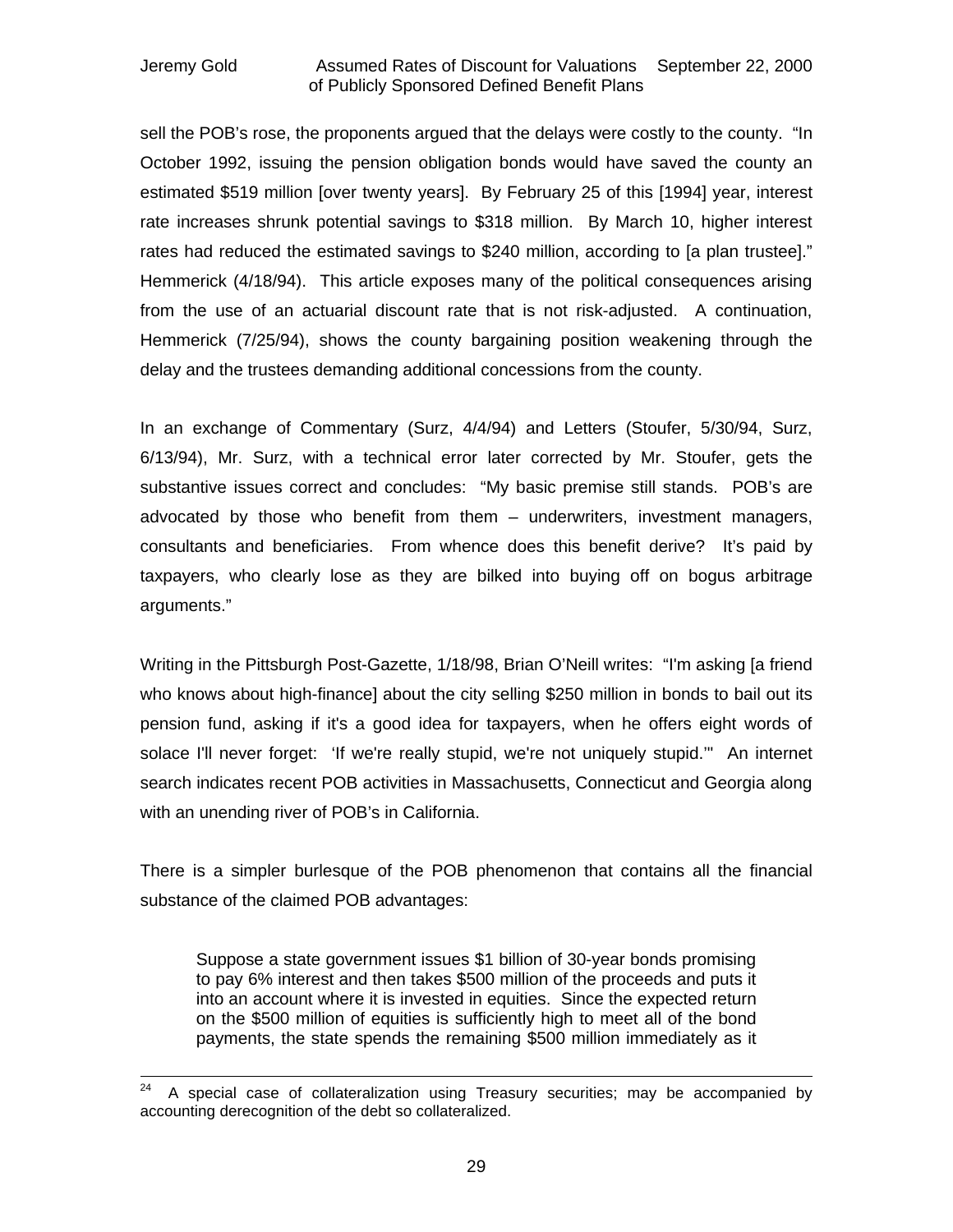pleases. An actuary says he believes that the assets are sufficient to meet the liabilities and cites ASOP 27 in support of his position.

The fundamental point of this section is this: the persistent use of expected returns in actuarial models involving risky assets ignores all of the financial economics of the last 40 years and exposes taxpayers to manipulations by those who are more sophisticated about securities markets.

### **V Counter-Arguments**

The arguments and model of this paper may be familiar to financial economists but they represent a significant departure from the precepts of pension actuarial science. This section raises some counter-arguments from an actuarial point of view. Some of the counter arguments may be refutable from the point of view of the financial economists. Others of the arguments are not refutable and may point to areas that merit further study and consideration.

Actuaries may ask whether a refutation based in financial economics should carry any persuasive power into the actuarial discipline. The author believes that two aspects of the argument at hand bring weight to the lessons of financial economics:

- The issue argued in this paper is the setting of a discount rate assumption that varies with the anticipated asset allocation and whether or not this introduces biases into what has previously been thought to be a generationally unbiased process. This is an issue close to the center of financial economics and thus the lessons of financial economics should be carefully considered by actuaries.
- No theory is ever really proven. Science depends, however, on the concept of falsifiability. Because a theory that is falsifiable may be refuted, a falsifiable theory that is repeatedly tested and is not refuted gains credibility over time. Theories in financial economics are tested in the securities markets every day. Many theories about market behavior have been presented over the past forty years. Few remain standing after being tested in this day-by-day-by-day manner. One still standing is the theory that identical cash flows must carry the same market price. It is sometimes called "no-arbitrage pricing" or the "law of one price" (Panjer, 1998) and sometimes it is said that a security has been "priced by arbitrage" (Huang and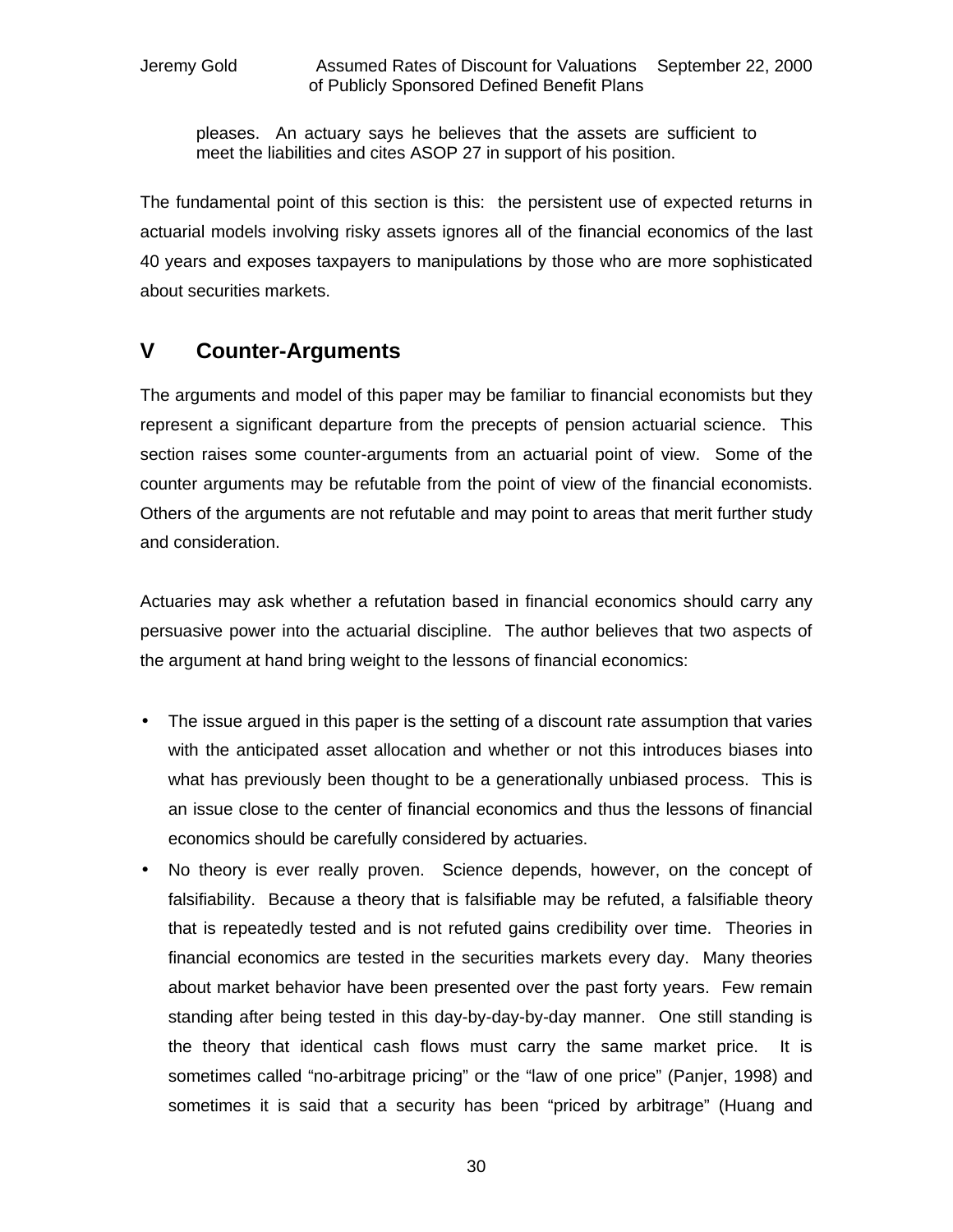Litzenberger, 1988). In contrast, science must remain cautious about a process such as pension valuation where thirty-year estimates are updated by new thirty-year estimates each year. It is not that the self-correcting nature of such a process is not practical, nor is it the case that the self-correction will necessarily break down. Because the process is self-correcting, however, none of the estimates are truly falsifiable. Thus, the scientific concern must be whether the year-by-year estimates can be treated as verifiable and meaningful reflections of financial reality.

### *Expected costs will decline over time*

If defined benefit plan valuations are performed using the risk-free discount rate and the plan invests in equities, the expected plan costs will decline over time approaching the lowest level for generations n+1 and thereafter. In the model of this paper, there will be a decline in dollars/taxpayer. In typical applications, the decline will be in the cost as a percentage of payroll. This may be disturbing to actuaries because most ACM's are designed to create level expected costs across generations of taxpayers.

This is not a flaw in the risk-adjusted model. It is a difference in philosophy. The traditional actuarial methods favor level costs over time, deeming this to be a proper measure of intergenerational equity. A risk-adjusted model emphasizes unbiased riskadjusted costs over time and declares this to be the measure of intergenerational equity. So why choose one or the other? Because the risk-adjusted model allows each generation to face the same ex-ante burden whereas the expected-return model provides an ex-ante reward to Gen1 that no other generation can match.

If the plan chooses not to invest in equities and uses the risk-free rate, both level expected costs and level risk-adjusted costs (and thus, intergenerational equity) will be achieved and taxpayers will hold their desired amount of risky assets in private portfolios. If the plan chooses to invest in equities and uses the risk-free rate, level riskadjusted costs will be achieved and taxpayers may reduce their private equity exposure relative to the prior case. In this latter circumstance, taxpayers will have lower private expected wealth (ex ante, identical risk-adjusted expected wealth) offset by lower expected pension costs.

31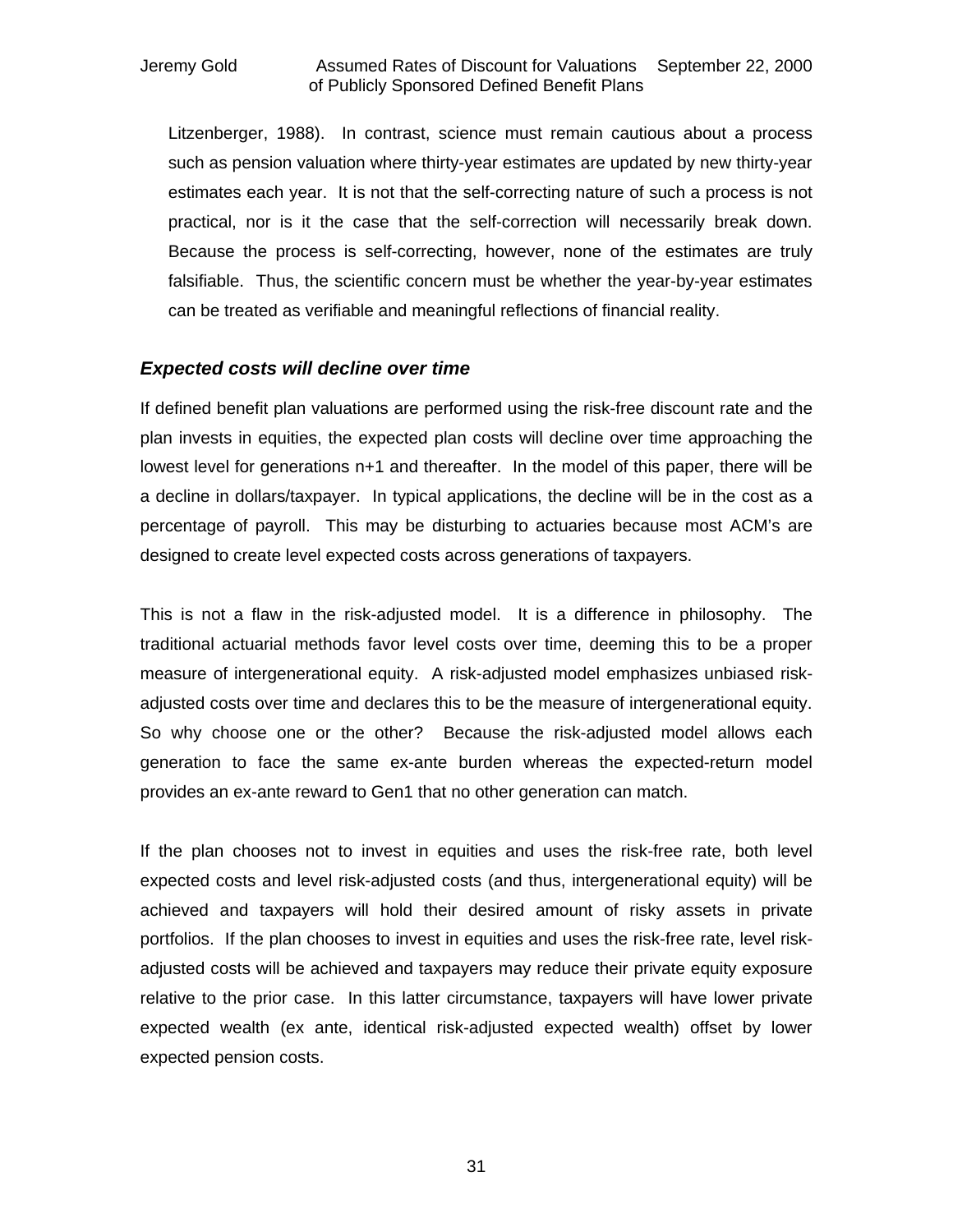In more direct terms, it is equitable for expected costs to decline from higher levels for early generations who do not bear the equity risk to lower levels for those later generations that do.

### *The use of a salary scale overstates current costs and offsets understatements due to the expected-return model*

This contention may well be true. Its veracity depends on a view about whether the liabilities for pensions based on future pay increases emerge when the employee provides a current year of service or when the future pay increase is realized. This paper does not take a position with respect to these varying views.

On the one hand, this paper argues that the use of expected returns on equities constitutes a wealth transfer among generations. On the other hand, it is not really the direction or magnitude of the transfer that is central to the argument. The use of the expected return is systematically biased. The fact that any other assumption or element of actuarial methodology, or any combinations thereof, may be systematically biased in such a way as to offset the expected return bias does not contradict the central argument.

A related issue follows.

### *The actuarial process uses many assumptions and each represents the center of a distribution of possible outcomes. What is different about the assumed discount rate that makes its use biased and these other estimates unbiased?*

We might have begun the discussion of the discount rate bias with a review of utility functions and risk aversion and, in that context, might have asked whether a risk-averse agent would prefer to receive a sure return of r or an unsure return of e. We would have concluded that, with liquid and accessible markets, a representative risk-averse agent would be indifferent.

Consider uncertainty about mortality rates. Among 1000 men aged 65 we might expect there to be 15 deaths in one year. A risk-averse agent would prefer to exchange this uncertainty for a certainty of 15 deaths or maybe even 14 (here fewer deaths are less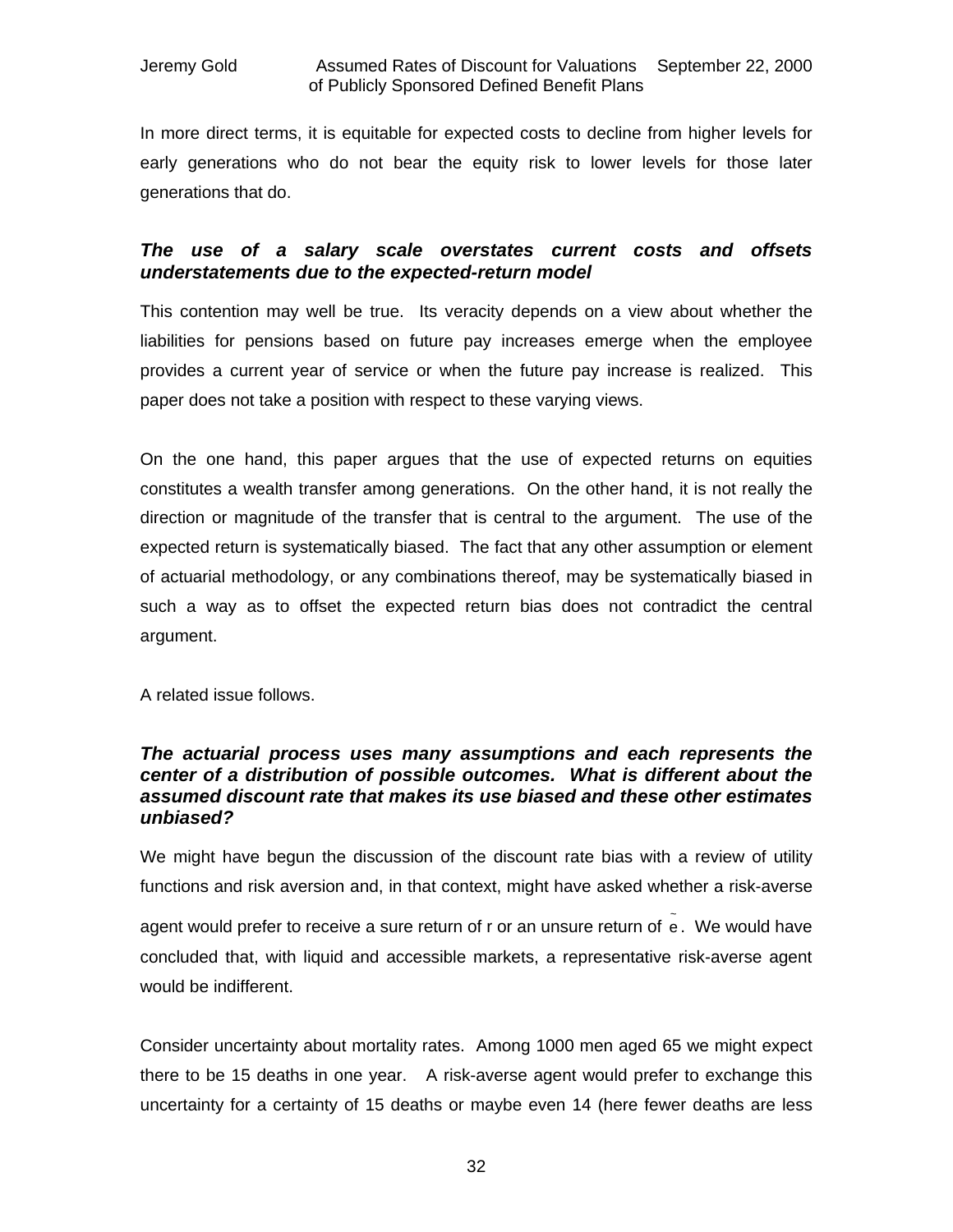"desirable" because the agent is responsible for an annuity). Does this imply that mortality assumptions also need to be risk-adjusted? If not, what is the difference between uncertain mortality and uncertain asset returns?

First, we assume that there is no significant covariance between discount and mortality rates; later, we return to the case where some uncertain liability parameters (e.g., inflation) do correlate with discount rates and asset values. Additionally we will assume that our uncertainty about mortality is limited to the realization (i.e., we believe that we have correctly estimated the distribution parameters); again, we will return to consider how misestimates of the distribution compare to the discount rate case.

The most significant distinction between discount rate and mortality uncertainty is this: we can, calling upon the Law of Large Numbers, diversify the mortality risk. If the population of the pension plan is small, the sponsor may find that it makes sense to use insurance (and the insurer may similarly use reinsurance) to achieve the necessary diversification. Note that, although there are friction costs entailed, there is no theoretical limit to the efficiency of the insurance/reinsurance process. What about diversifying the equity risk? Idiosyncratic equity risk is diversifiable in much the same way as is the mortality risk (more efficiently, perhaps). Systemic risk, however, is not and modern finance teaches that the equity risk premium is a direct consequence of the nondiversifiability of systemic risk. None of the equity premium constitutes any reward for bearing idiosyncratic risk.

What about errors in the estimation of the distribution parameters for mortality? Does this not constitute a risk that cannot be diversified? Yes, and perhaps this justifies some actuarial conservatism in projecting mortality rates. This, however, is not analogous to the systemic risk of equities. It is, rather, analogous to the misestimation of the parameters of the equity distribution. Perhaps the equity premium should be estimated as 5% rather than 6% or vice versa. The unique quality about systemic risk is that it persists even if the parameters are perfectly estimated and even after the most diligent efforts to diversify.

What about those parameters that do correlate with capital markets instruments?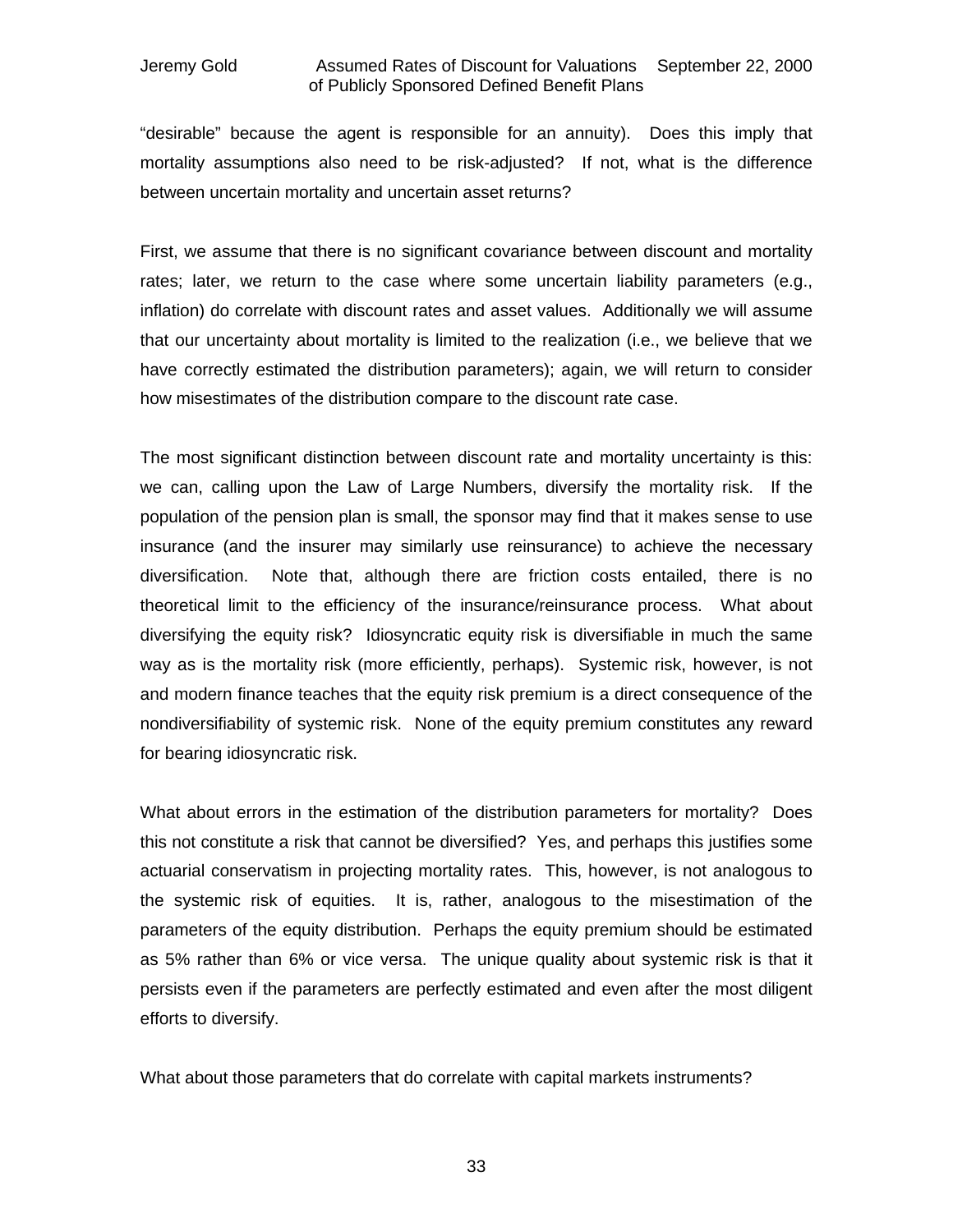### *Over long periods of time, inflation and salaries and thus liabilities are correlated with equity performance. Doesn't this mean that equities are less risky to a pension plan than to other investors?*

To the extent that the premise is true, the arguments of this paper need to be modified. Here we address two issues: First, what is the relationship between defined benefit pension liabilities and factors found in the capital markets in places other than the yield curve? Second, what modification needs to be made to the general case presented in this paper?

This paper presumes that pension promises may be reasonably presented as fixed income streams. This is not entirely realistic, but it is a starting place. It can easily be extended to the case where post-employment COLA's are included in the defined benefit by reference to the relatively new CPI-indexed Treasury bonds.

The broader, and weaker, correlations between pension liabilities and other economic factors (various measures of inflation versus salaries, economic growth versus service termination and disability rates, productivity gains versus real salary growth) and how the equity markets react to these same factors is largely an empirical issue and beyond the scope of this paper. Nonetheless, where significant correlations may be found between the liabilities and market instruments (e.g., equities), the model herein must be modified.

Consider the case where there is a portfolio of liquid assets that perfectly tracks the liabilities of a pension plan. This portfolio may be dubbed the "liability asset". For defined benefit pension plans, the existence of such an asset might be implausible, but one can imagine a liability constructed to match available market assets. In fact this is done in many cash balance plans (Gold, 1999). Because the price of a liquid portfolio may easily and frequently be obtained, we should expect that the expected return and volatility of this portfolio may be readily estimated. In the case where the perfect liability asset exists, the model in this paper should be modified to use the expected return on this portfolio for the value of r. When, as is usually the case, there is no liability asset but there are credible correlations between equities and liabilities, the value of r should also be modified.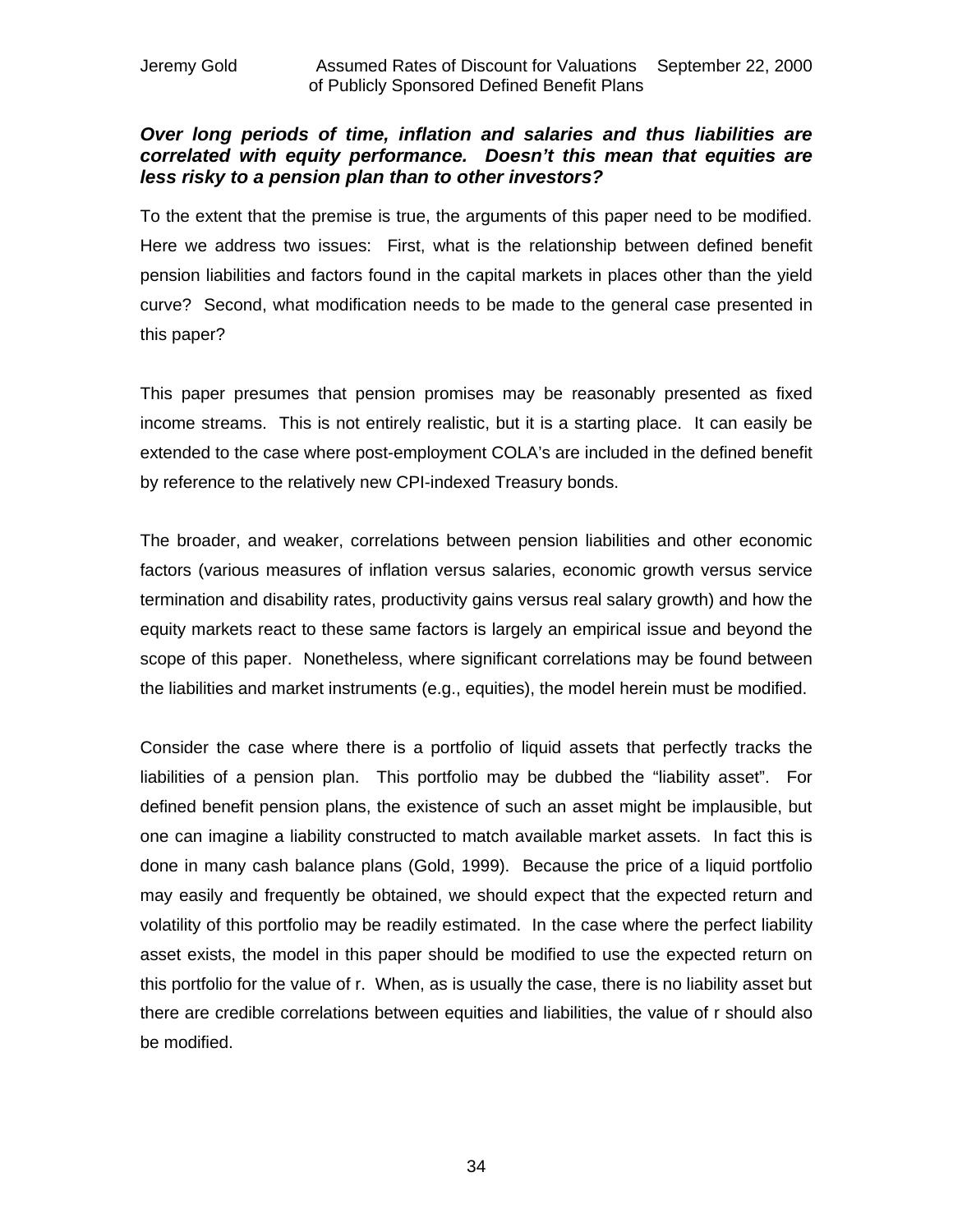Consider the case where the liability-beta is  $\beta_L$  (assumed >0, but the algebraic implications survive if  $\beta_1 \le 0$ ) and there are no other non-fixed-income factors in the securities market that correlate with the liabilities. This means that there is a promise with a present value given by L and a next period value of  $\tilde{P}$  such that  $\bar{P} = E[\tilde{P}]=1$  and that  $\tilde{P}$  has the same distribution that would be obtained if (1- $B_L$ )L were invested at the risk-free rate and  $B_{L}$ L were invested in  $\tilde{q}$ . Thus we derive:

$$
(1 - B_L)L(1 + r) + B_LL(1 + \tilde{q}) = \tilde{P}
$$
  
\n
$$
E[(1 - B_L)L(1 + r) + B_LL(1 + \tilde{q})] = E[\tilde{P}] = 1
$$
  
\n
$$
L = \frac{1}{1 + r'}
$$

where 
$$
r' = r + B_L(\bar{q} - r)
$$

We assume the base case with the pension assets invested in the risk-free asset and no wealth transfers among generations. We subsequently learn that the liabilities are not riskless but that  $\beta_1$  applies. Now each generation is made richer by:

$$
\frac{1}{1+r} - \frac{1}{1+r'}
$$

The taxpayer who wishes to maintain her equity exposure sets aside  $\frac{1}{-}$  in a β<sub>L</sub>- $1 + r'$ +

portfolio instead of  $\frac{1}{1}$  in a risk-free investment. Equivalently, she takes an amount  $1 + r$ +

equal to  $\frac{\mathsf{B}_\mathsf{L}}{}$  out of her risk-free account and invests it in  $\mathsf{\tilde{q}}$  . The end result, compared  $1 + r'$ +

to the base case is a distribution of wealth around a richer expectation with the same uncertainty as the original wealth distribution.

This result is not surprising. On a relative basis, taxpayers are richer because they have given employees a risky promise with an expected value of 1 instead of a risk-free promise of 1. The taxpayers' risk-adjusted gain is identical to the employees' riskadjusted loss.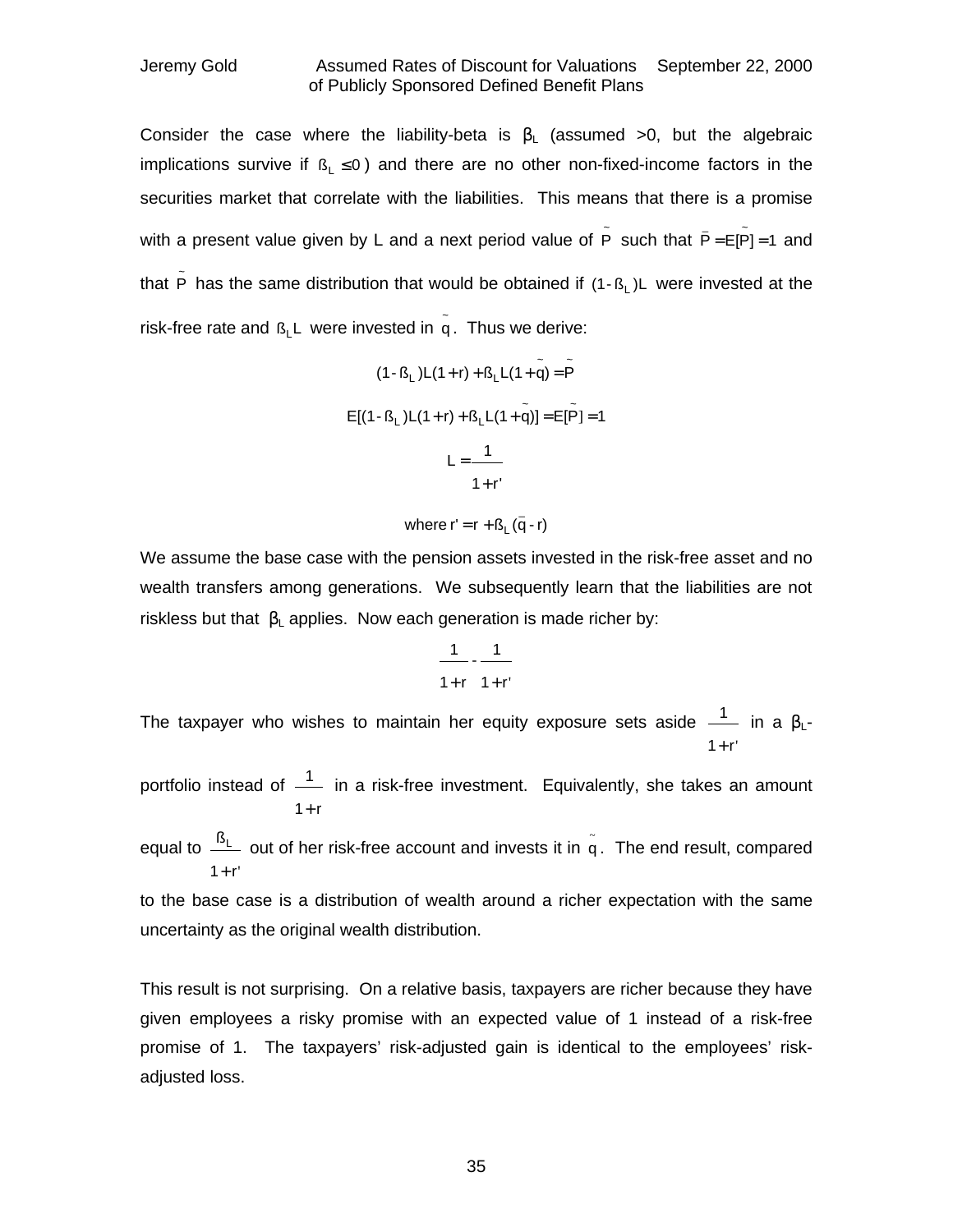### *Mean reversion*

"Any market downswing experienced in one generation will be offset by an upswing in later generations." (Burrows, 1999)

The view above was presented by the Interim Director of the Actuarial Standards Board, Edward Burrows, in a fashion that suggests that he would expect general concurrence from his pension-actuarial audience. It is likely that he and his audience would expect the burden of proof of any contrary point of view to fall upon the expresser of the contrary opinion. Implicit in the view of most pension actuaries is a mean-reverting model of stock returns over time. The issue of whether or not stock returns exhibit mean-reverting behavior and, if so, over what periods of time, is beyond the scope of this paper.

This paper presumes a model of stock returns that is neither mean-reverting nor trendfollowing. While this model may not be an entirely necessary presumption, it is clear that one can construct mean-reverting models of stock market behavior that would not allow the arguments made herein.

### *The uncertainty that is inherent in all the actuarial assumptions other than the discount rate creates a "noisy" process. Under such circumstances, it is best to aim at the center (or slightly to the conservative side) of all the parameters taken together.*

This argument is a generalization and compounding of two counter arguments above: the offsetting-assumptions argument, and the argument that equity returns are as averageable as mortality rates.

### *Result 4 is based upon a stationary population where the gains and losses of one generation are borne by an equal size following generation. What if growth of the population and/or general inflation allows the gains or losses to be spread over ever-larger forward generations?*

Define: f ≡periodic rate of general inflation

 $p \equiv$  periodic rate of population growth

 $q \equiv (1 + f)(1 + p) - 1$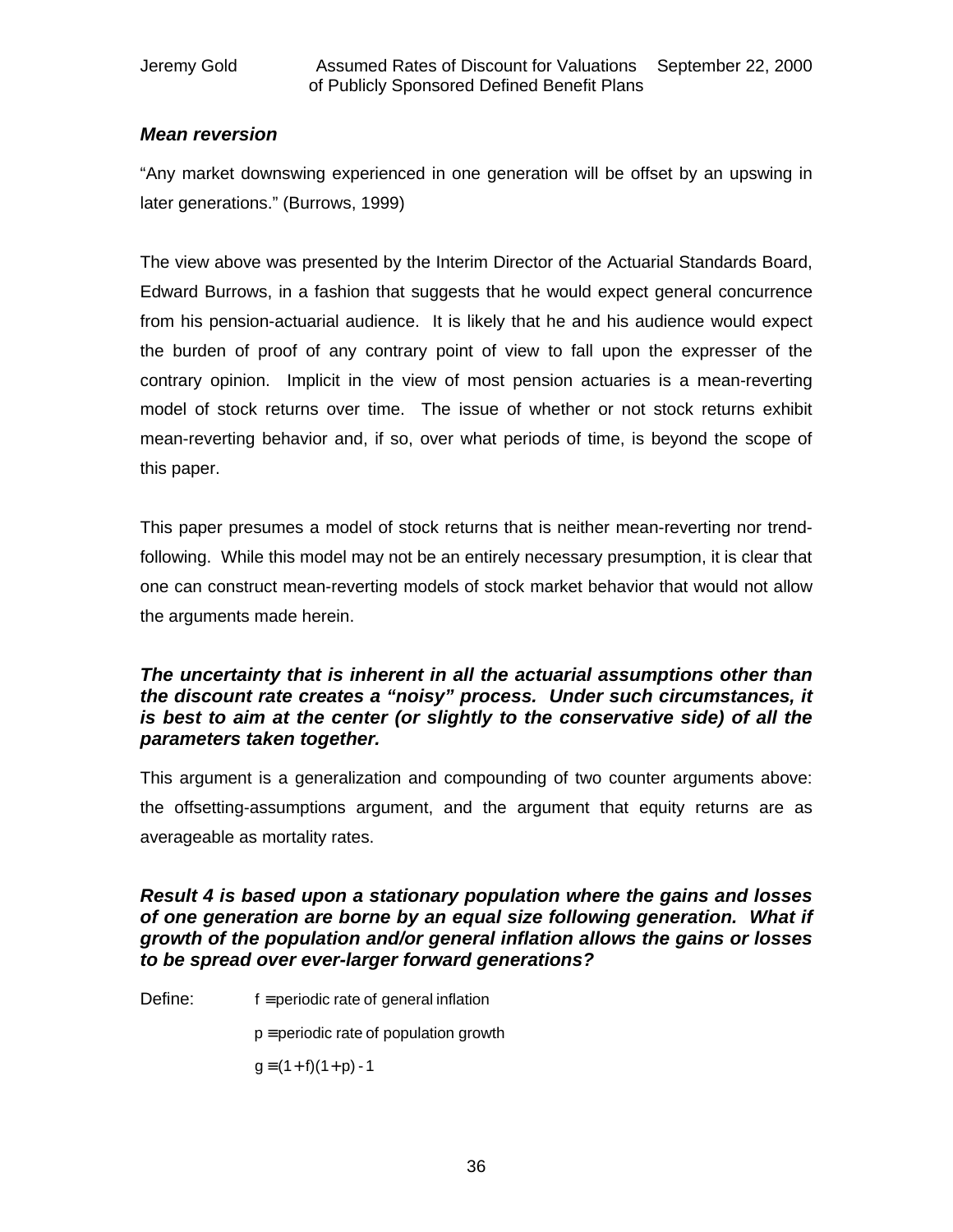$$
F_K = \frac{1 + \frac{\bar{e} \cdot r}{1 + g}}{1 + \bar{e}}
$$

For this risk-adjusted  $F_K$  to be no greater than  $\frac{1}{1+r}$  $\frac{1}{2}$ , it is necessary and sufficient that  $g \ge r$ . Since the risk-free rate is nominal, g is greater than f (real rate strictly positive) and thus p must be strictly greater than zero. This means that the population must be ever-increasing in order for each generation to be able to enjoy a risk and growth adjusted windfall. When the population growth rate falls below the risk-free real rate, i.e.,  $p < \frac{1+1}{1+1} - 1$  $p < \frac{1+r}{1+f}$  $\lt \frac{1+r}{r}$  -1, these Malthusian chickens come home to roost.

Even when we acknowledge that Malthus is not the final word when it comes to predicting the dangers in growth, it is still difficult to justify methodologies that transfer wealth forward and risk backward along the generation stream.

Actuarial precepts require that ACM's and assumptions remain robust in the face of populations that are winding down. This means that we do not expect a vigorous defense of existing methods and assumptions based on the growth forever premise. The recent baby-buster generation in the U.S. represents an example of the weakness in any such growth arguments. There is some irony in the observation that proponents of equity investments in the Social Security system point to public plans as their model at the time that intergenerational difficulties in the Social Security system have been highlighted by the existence of the busters.

### **VI Extensions**

### *Corporate Pension Plans*

This paper addresses public sector pension plans, concluding that the recognition of equity premia in the discount rate leads to intergenerational wealth transfers. The analysis may be extended into the area of single-employer pension plans sponsored by publicly traded corporations. In order to apply our arguments, we have to substitute

37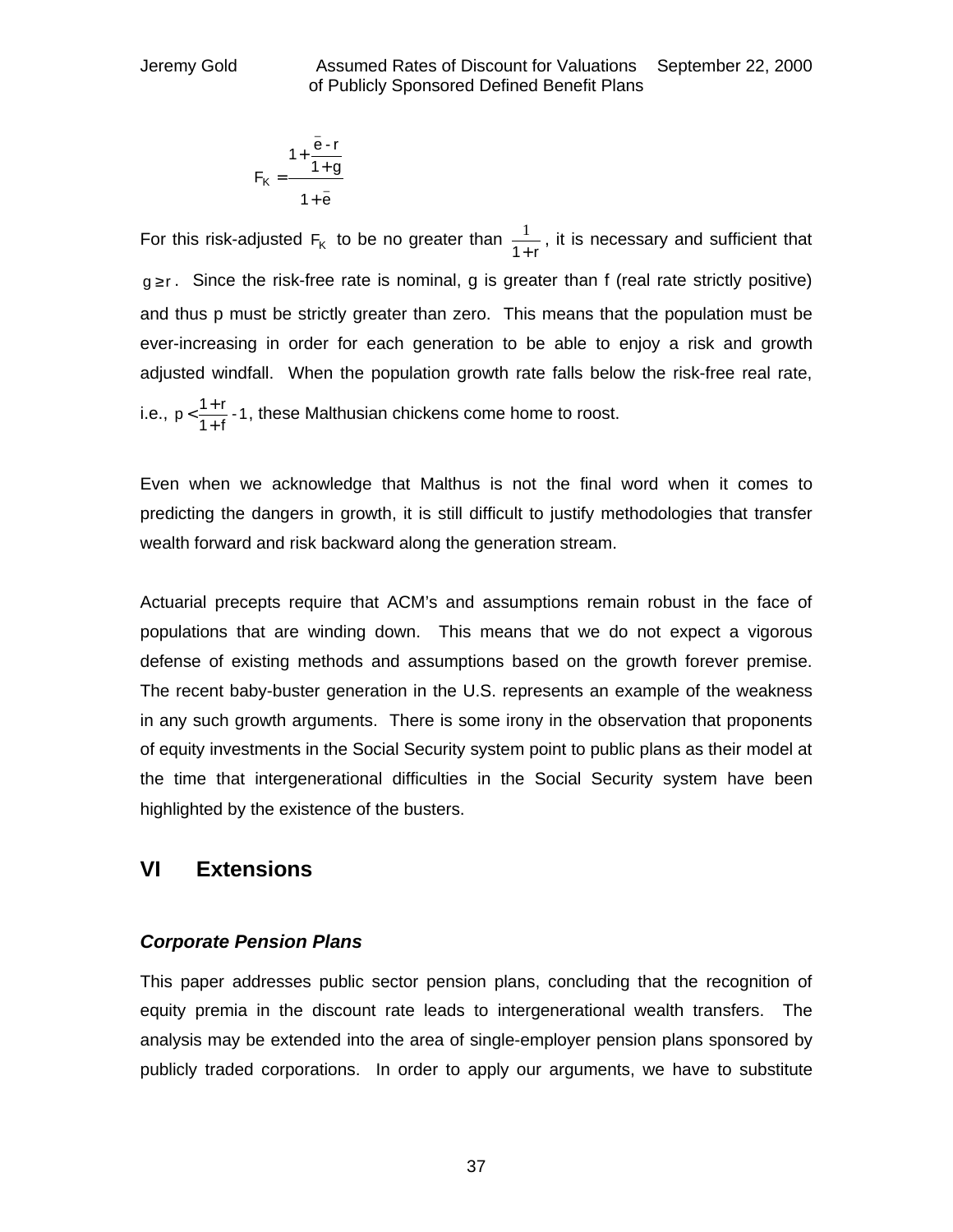shareholders for taxpayers and corporations for governmental agencies. In this sector, we must make more distinctions and conclusions must be more narrowly drawn.

This paper has been able to ignore the tax-favored status enjoyed by pension trust funds primarily because public plan sponsors are generally tax exempt. In the private sector, the tax status of plans and sponsors moves close to center stage. Black (1981) and Tepper (1981) have used arbitrage arguments to question private plan investments in equities which already enjoy partial tax deferral in contrast to fixed income investments.

ASOP 27 applies to both public and private defined benefit pension plans. ERISA defines the minimum funding standards and maximum tax deductions for employer cash contributions. The Pension Benefit Guaranty Corporation insures qualified private plans when the sponsor is unable to meet its obligations. FAS 87 directs the plan sponsor's accounting for its defined benefit pension plans.

Trowbridge and Farr (1976) state that the flow of employer contributions into its pension plan serves two primary purposes:

- Budgeting of employer pension costs
- Securing employee pensions $25$

Because the PBGC is a guarantor of much of the benefits promised to employees, Sharpe (1976) observes that the level and allocation of plan assets may be used to determine (and manage) the value of the "PBGC put". Since 1976, the PBGC has successfully lobbied Congress to increase the effective minimum funding standards and to narrow the circumstances under which the put may be exercised. Additional refinements to ERISA have narrowed the window of possible tax deductions by specifying certain discount rates to be used in the funding process. A model of the interactions between the funding rules, cash contributions, asset allocation and PBGC insurance and their impact on the benefit values from the employee and stockholder perspectives should be a worthy subject for additional research.

  $^{25}$  Trowbridge and Farr (1976), pp. 4-5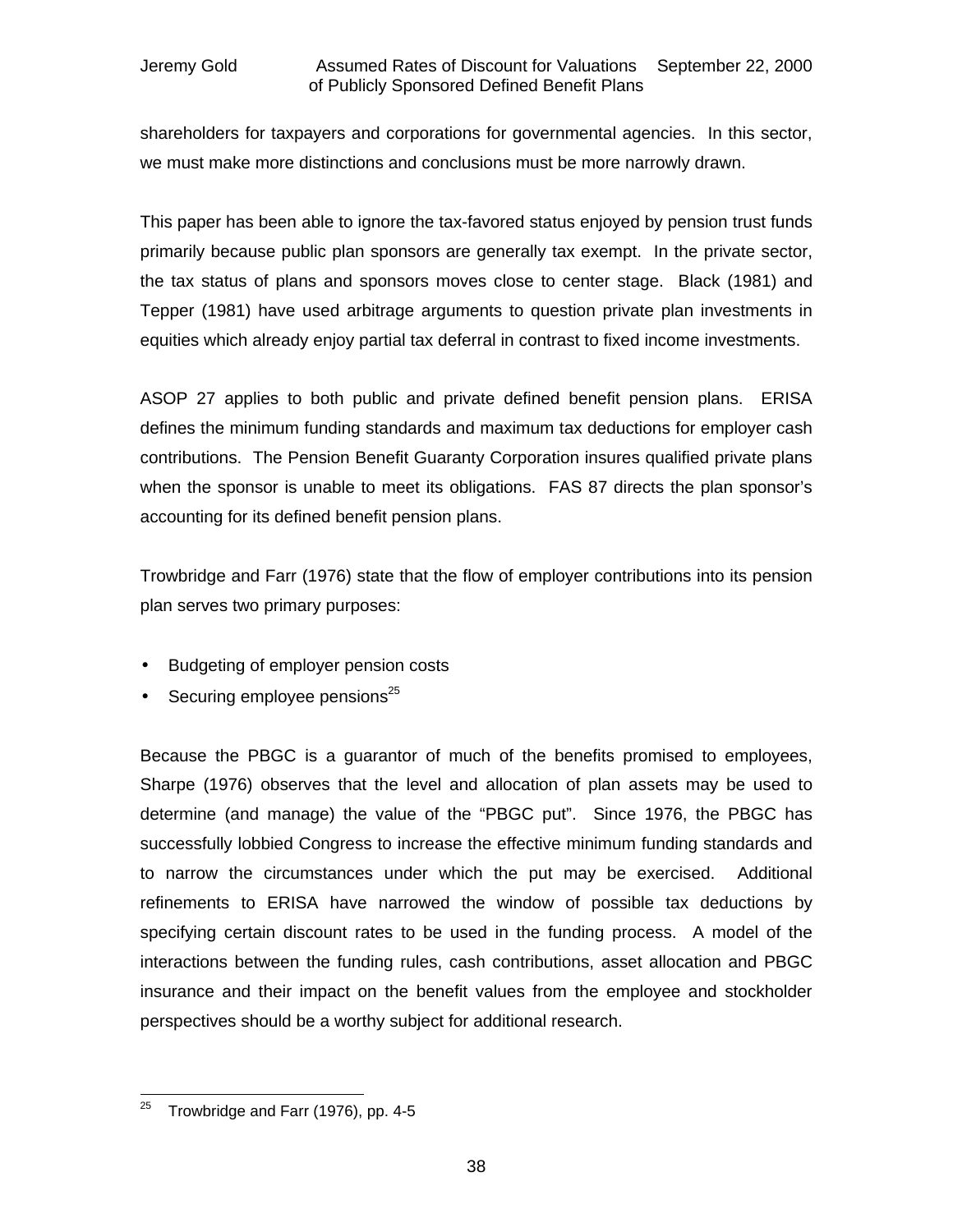The themes of this paper have applicability in the area of corporate accounting for defined benefit plans under the rules of FAS 87, briefly outlined in Appendix B. The arguments apply to the expected long-term returns on assets as defined by FAS 87. The definition is consistent with the ASOP 27 definition of discount rates/investment returns and is inclusive of anticipated risk premia. Thus a corporation that intends to invest more heavily in equities uses a higher long-term expected return, immediately reducing pension expense and raising reported earnings. As before, we find that an advantage (higher earnings) has been frontloaded and risks have been passed on to later accounting periods. This implicit violation of the matching principle of accounting closely parallels the wealth transfer issues in the public sector.

Whether or not this leads to an actual wealth transfer turns on the transparency of the accounting presentation of the status of the pension plan. If securities analysts are able to deduce from the disclosures that the returns are unmatched to the risk bearing, they can make adjustments (in, e.g., the price-earnings ratio). Note that it is easier to sell a security than it is to sever the relationship between a taxpayer and government.

To the extent that translucency or opacity better describes the view of the analyst, then FAS 87, by paralleling the ASOP 27 rules with respect to risk premia, can lead to transfers of wealth and risk between generations of shareholders. (Gold, 1989)

### *The Virtues of Smoothing*

This paper is not sympathetic to the priority that various actuarial processes assign to the smooth development of pension plan costs. The high priority given to solving the sponsor's budgeting (or reporting) problem does not comport well with the financial realities of pension plans viewed as financial institutions.

The numbered results imply that smoothing is a one way street. It is not possible to take the risks realized in GenK and spread them backwards to earlier generations. As result the biases that arise from incorporating risk premia into discount rates are exacerbated by the smoothing process.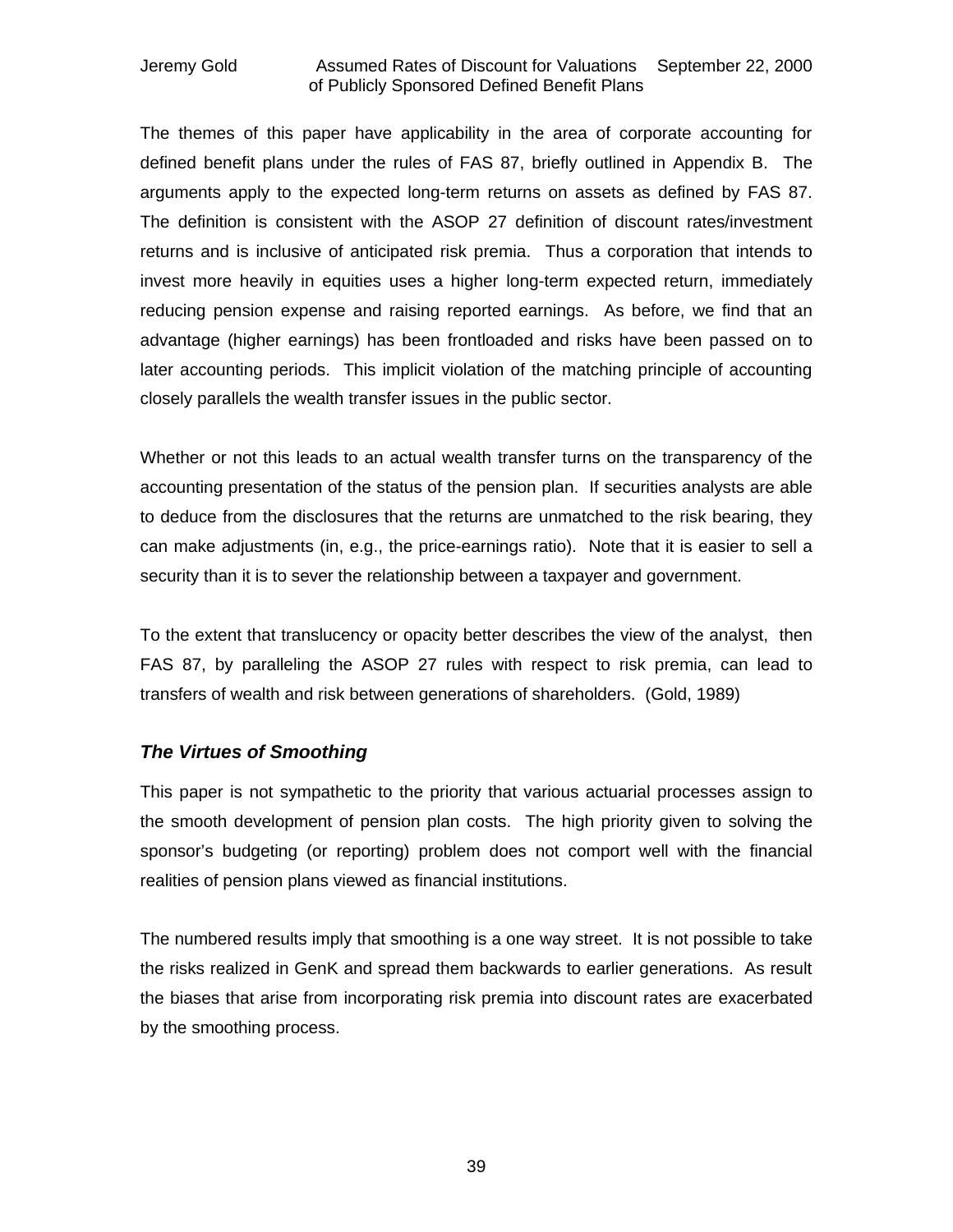It is not necessarily the case that unbiased actuarial assumptions will lead to erratic cost development. Once the illusion that equity investments create a windfall is disposed of, plans can achieve reasonably smooth results by investing in liability-matching assets.

It remains to be investigated whether smoothing risky results forward in time can serve a purpose when there is no primary bias to exacerbate.

### **VII Conclusions**

The actuarial assumption of discount rates that include equity risk premia is biased in favor of early generations and against later generations. This bias is not mitigated by various actuarial smoothing techniques. The use of expected returns is embedded in the actuarial psyche, where it flows somewhat naturally from seemingly similar treatment applied to such actuarial assumptions as mortality rates.

The actuaries who developed the current methods and assumptions did so at the same time that financial economics was developing an important distinction between market and nonmarket risks. Financial economics teaches that systemic market risks cannot be diversified and that this is the source of the equity risk premium. While a mean-reverting model is not explicitly argued in the actuarial literature, such a view has informed much of the thinking of actuaries practicing today. The Burrows quote at the beginning of the mean reversion subsection of the counter arguments (and its general acceptance by pension actuaries) illustrates this. If, in fact, a strong mean reversion exists in the equity markets, then the pension actuary is correct. But then, the burlesque version of pension obligation bonds is likely to prevail and government can become a perpetual money machine by borrowing to invest in equities to earn risk premia. Proponents of equity investments in the Social Security system may be engaging in the same burlesque.

We have seen that a perpetual growth scenario may also be used to postpone the intergenerational bias that arises from the unfortunate actuarial prescription for the assumed discount rate. This argument will not generally flow from actuaries, who have been trained to resist it, but it may have served to camouflage the actuarial bias to date.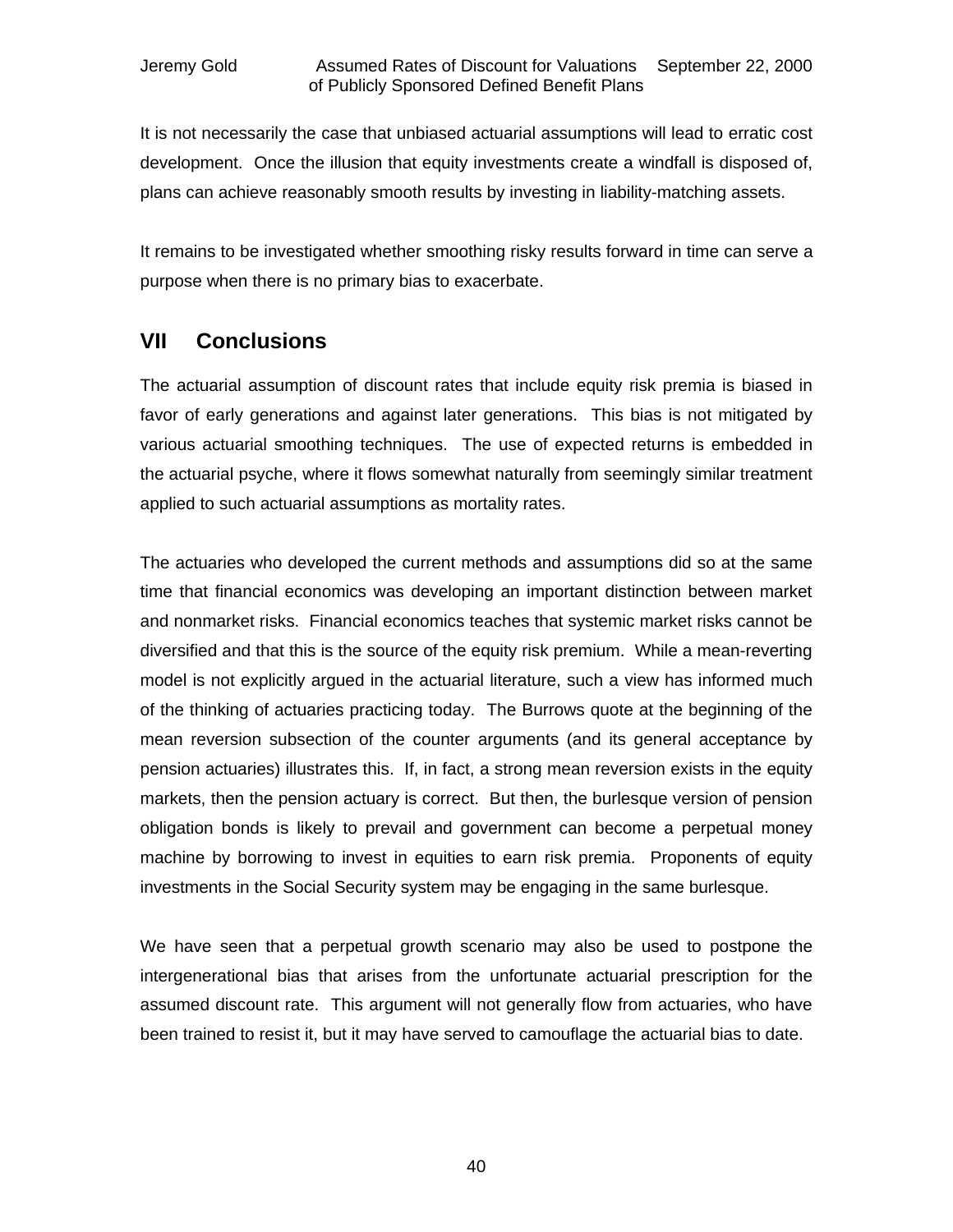Actuaries being trained today are receiving a mixed message. In their pension studies, they learn that "the present value of future contingent payments is a function of the rate of investment return, or interest at which the payments are discounted. … The rate should represent the expected rate of return on plan assets over the long term. $^{26}$  In their investment studies they are exposed to financial economics in a much more rigorous fashion than were their predecessors (Panjer, 1998). The dissonance between these has not received much attention to date and that inattention motivates this paper.

While the flaws in ASOP 27 and its predecessors may, at some future date, be addressed by actuaries better schooled in modern finance, the use of expected returns on plan assets has, over the last four decades, been implanted in statute, regulation and the practices of the accounting profession.

The implications that derive from the bias-inducing actuarially assumed discount rate should be as troubling for taxpayers and policymakers as the design flaw should be for actuaries trained in financial economics. The systematic underpricing of benefits that appeals to municipal managers at budget time has done substantial damage to these budgets in the long run because benefit improvements are negotiated and priced using the same optimism. Undervalued options, such as that exemplified by skim funds, and the highly dubious "arbitrage [of] the actuary" that leads to POB's, injure taxpayers.

Any generation of taxpayers that acts to reduce the equity premium in its actuarial rate must injure itself by paying for the sins of its predecessors while protecting future generations. I.e., such a generation volunteers to become GenΩ. If, however, no generation so acts, the taxpayers will continue to be shorn for the benefit of others. Because recent equity returns have been well above historic norms, it may be argued that this generation can better afford to clean the slate than most. Practically, the incorporation of equity premia in assumed rates of return could be phased out over a period of time so that the situation is corrected without one generation alone having to bear the GenΩ burden.

<sup>26</sup> <sup>26</sup> McGill et al (1996), pp. 515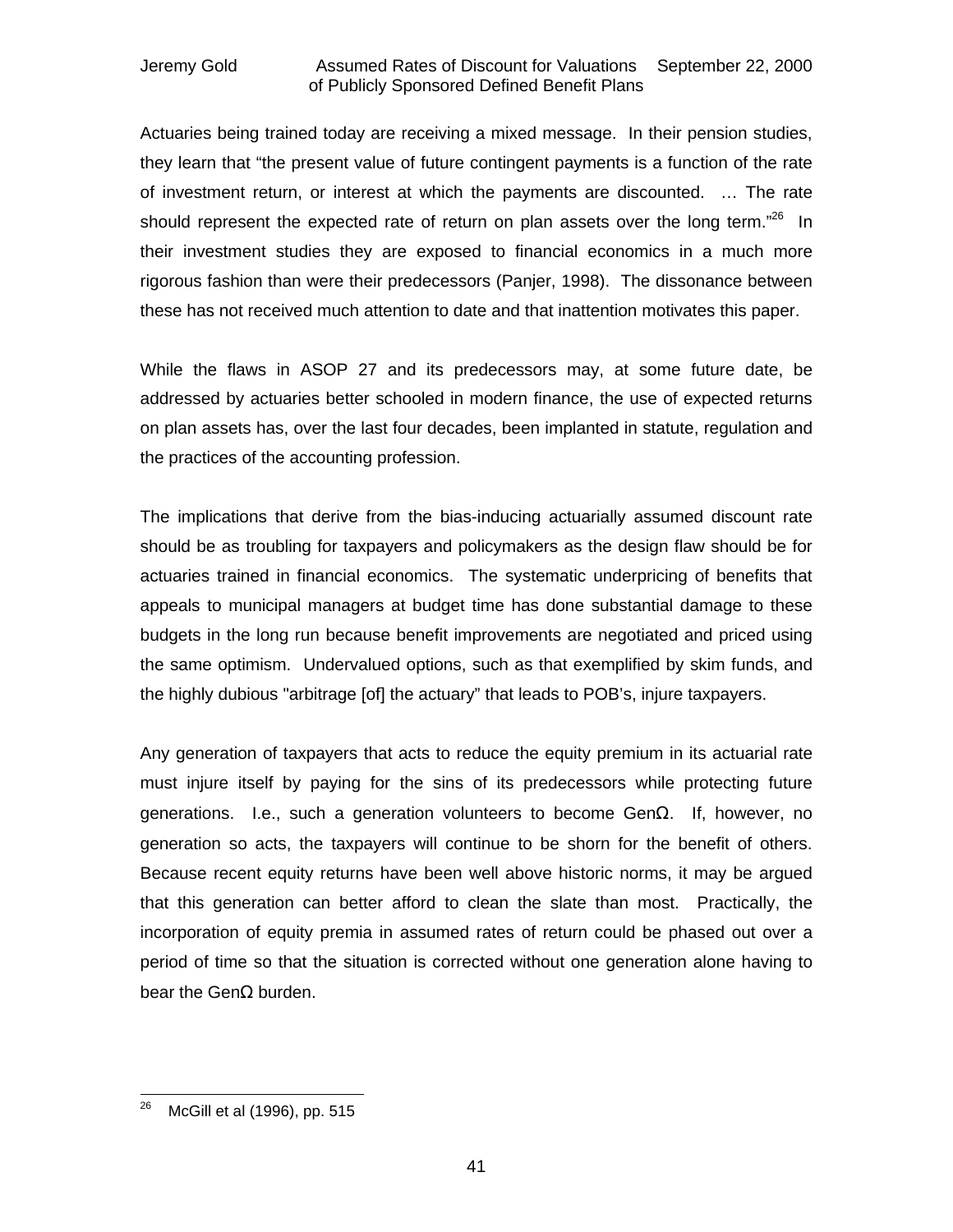In the private sector, financial analysts should be concerned with the earnings reported under FAS 87 and with the availability of the information necessary to make their own analytical adjustments.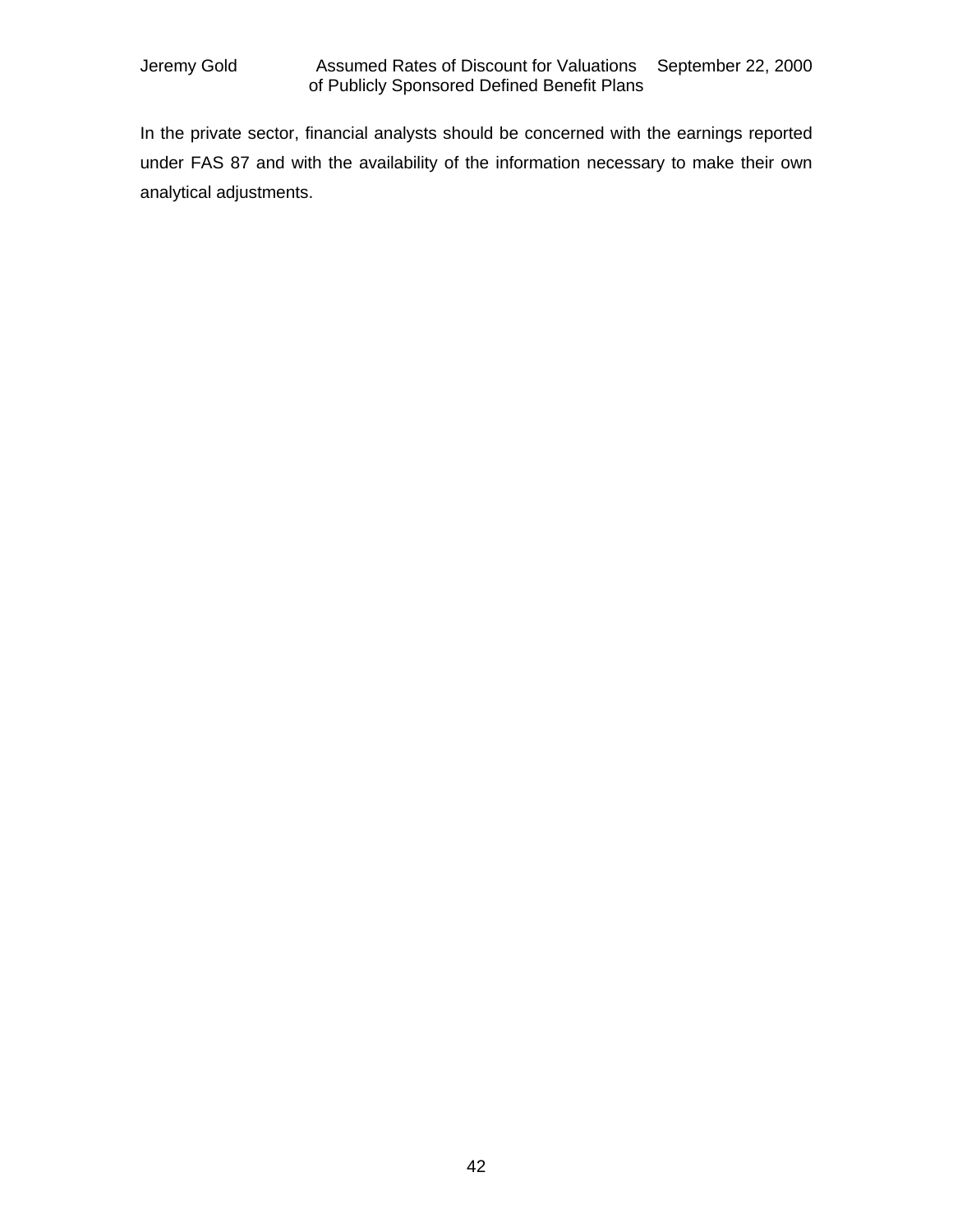## **Appendices**

# **A Actuarial Standard of Practice No. 27, Selection of Economic Assumptions for Measuring Pension Obligations**

Adopted by the ASB in December, 1996, ASOP 27 supercedes ASOP 4 with respect to economic assumptions. Generally, economic assumptions include discount rates, investment returns, inflation, compensation scales and related factors. They may be distinguished from noneconomic (demographic) assumptions relating to rates of death, disability, termination of employment, retirement, marriage, etc.

For the purposes of this paper, Section 3.6 Selecting an Investment Return Assumption and a Discount Rate is most relevant. Sections 3.5 Selecting an Inflation Assumption and Section 3.7 Selecting a Compensation Scale are pertinent to Section V Counter Arguments.

Section 3.6 states in part that "The discount rate is used to determine the present value of expected future plan payments. Generally, the appropriate discount rate is the same as the investment return assumption. But for some purposes, such as SFAS 87 [herein FAS 87] or unfunded plan valuations, the discount rate may be selected independently of the plan's investment return assumption, if any."

Section 3.62 Constructing the Investment Return Range details two example methods:

- a. Building-Block Method after identifying asset classes and, for each such class, estimating real returns and inflation, "compute an average, weighted real-return range reflecting the plan's expected asset class mix; and … combine [this] … with the expected inflation range."
- b. Cash Flow Matching Method "Under the cash flow matching method, the expected future investment return range is viewed as the combination of (i) the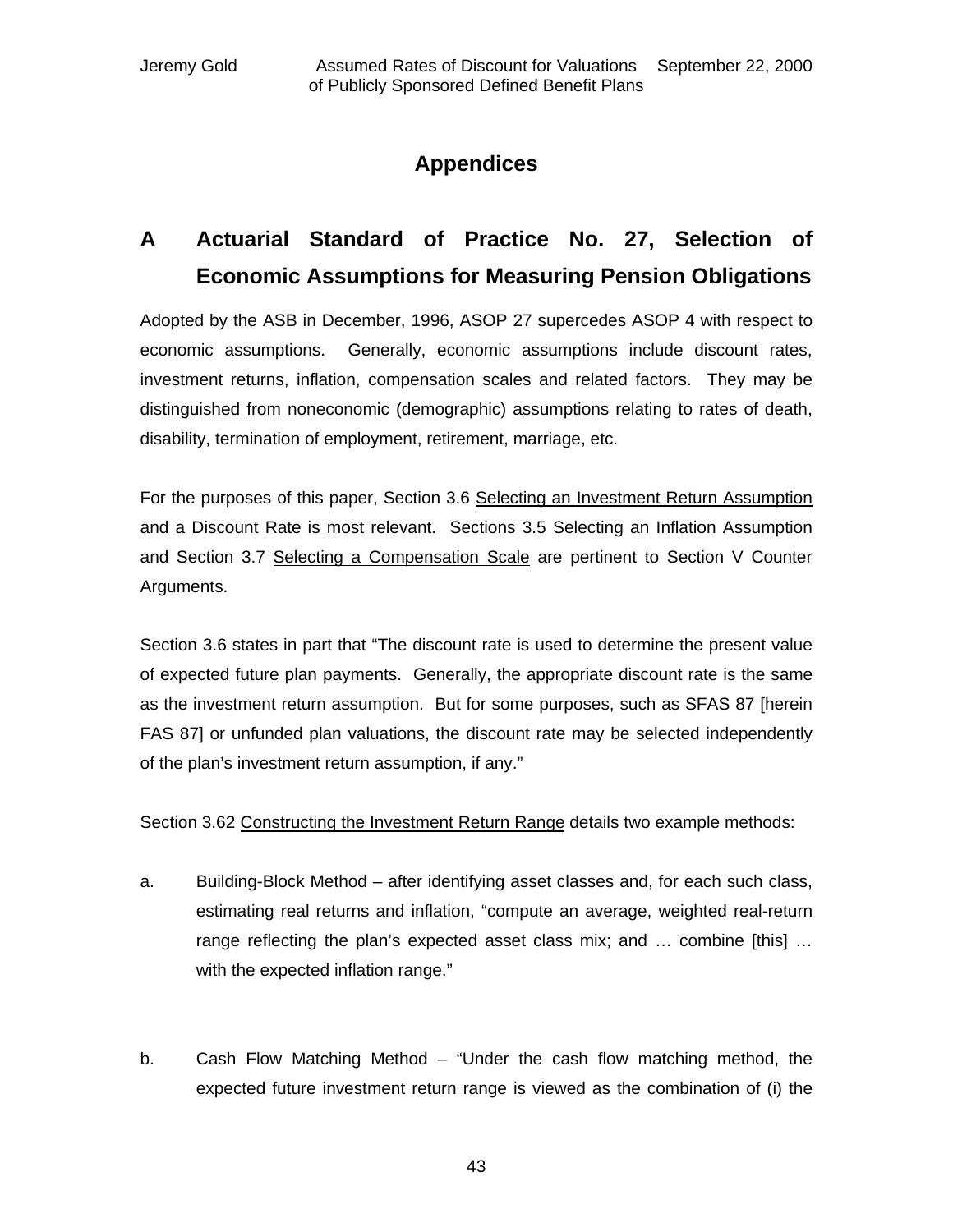internal rate of return on a bond portfolio [of noncallable, high-quality corporate or U.S. government bonds] with interest and principal payments approximately matching the plan's expected disbursements, and (ii) a risk adjustment range." The risk adjustment range should reflect "expected future plan investments in equities or other asset classes besides high-quality bonds."

Clearly, the prescription given by ASOP 27 is that the equity premium (or other risk premia) is to be included in the discount rate when the plan is anticipated to invest in equities and other risky assets. In the present environment, the equity risk premium amounts to several percent per annum and equity allocations frequently represent a majority or near majority of plan assets. Thus, for such plans today, ASOP 27 holds that use of the risk-free rate is outside of the actuarial standard of practice.

# **B Statement No. 87 of the Financial Accounting Standards Board (FAS 87), Accounting for Pensions by Employers**

FAS 87 provides the standards of accounting for private employers who sponsor defined benefit pension plans. The priority of pension accounting is to recognize pension cost over the service period of each employee covered by the plan. This objective leads, in part, to the choice of an accrued benefit actuarial cost method since such methods do not spread costs over aggregations of employees. The chosen method is a modification of an earlier actuarial method often identified as Projected Unit Credit (PUC).

The Projected Unit Credit method assigns to each year of service for each employee a pro rata share of the benefit that will have been earned upon separation from service, reflecting an estimate of any past or future wages that may be taken into account by the defined benefit formula. If, for example, an actuary assumes that an employee, hired at age 35 will retire at age 65 and will have a pay history at age 65 that entitles him to an annual retirement benefit of \$30,000, the method will dictate that \$1000 of that benefit be allocated to each of the thirty years of service.

If that employee is now 50 years of age, the method will recognize \$15,000 of the projected \$30,000 benefit as having been accrued to date and will recognize an additional \$1000 to be earned in the current accounting year. The \$15,000 benefit,

44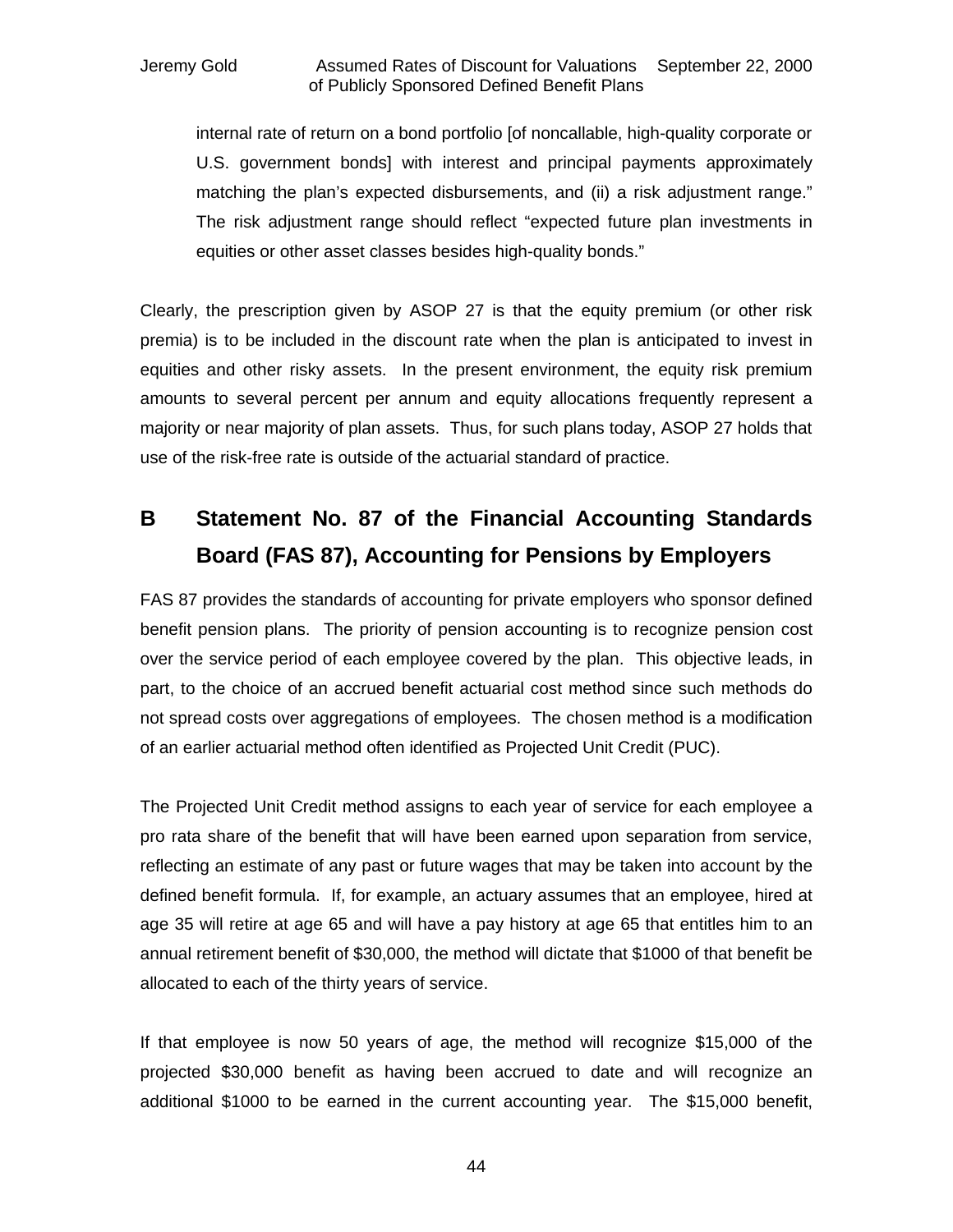multiplied by an appropriate annuity factor and discounted for the period prior to the commencement of the benefit, becomes the Projected Benefit Obligation (PBO) attributable to this employee. The PBO for the plan will be the sum for all current participants of the plan including the remaining annuity value for all those no longer actively employed. The \$1000 of benefit to be allocated to the current period will also be multiplied and discounted by the same factors. The resulting value is called the Service Cost (SC) for this employee and will be aggregated across employees to yield the plan's Service Cost for this period. Using the language of traditional actuarial writings, the PBO would be called the Accrued Liability under the PUC method. The SC would be called the Normal Cost (NC) under the PUC method.

Under the traditional PUC method, the annual cost for the plan would then be determined as: NC + Amortizations , where the amortizations would be a periodic payment whose present value would equal the difference: PBO - AAV which would be called the Unfunded Accrued Liability. The amortization amount for the current period would depend upon the history of events that created the divergence between the AAV and the PBO. Such items as an existing difference at the commencement of the plan, or a difference created by changes to the benefit formula of the plan or to changes in actuarial assumptions, or to differences over time between actual and assumed experience (actuarial gain or loss) would be amortized over various fixed periods.

FAS 87 modifies this method in several ways:

• The amortizations in the traditional method include interest on the unfunded accrued liability in each amortization element. FAS 87 separates the interest component and applies it to the PBO and the AAV (renamed the Market-Related-Value, MRV) separately. The unfunded accrued liability arising from the initial application of FAS 87 and any changes therein attributable to changes in the plan formula or actuarial assumptions are spread (amortized) over time without interest. The gain or loss is accumulated (the asset component of gain and loss is only included herein after it has entered into the MRV) and when it is sufficiently large (it exceeds a optional buffer zone known as a "corridor") it is spread over time without interest.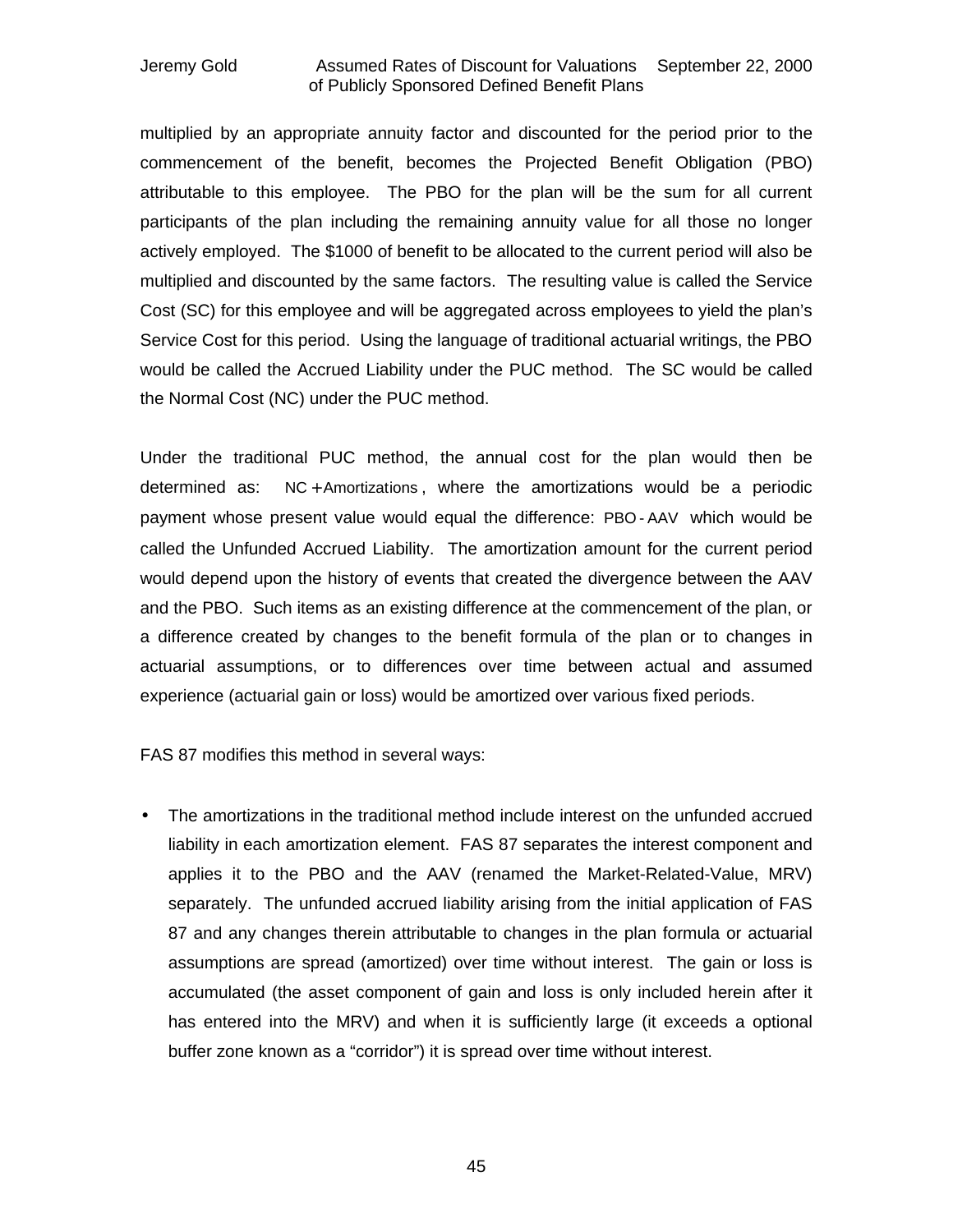- The interest component applied to the PBO is computed using a discount rate identified as the "settlement rate". This same rate, designated i below is also used to compute the PBO itself and the SC. It is determined at each valuation date based on the returns available on high-quality fixed income securities or annuities. In the sense that it contains no equity risk premium and does not take the plan's asset allocation into account, it is conceptually similar to the risk-free rate used elsewhere in this paper. ASOP 27 identifies this as a "prescribed rate" and exempts it from the general ASOP 27 rules pertaining to the selection of an investment return range.
- The interest component applied to the MRV is computed using an expected longterm rate of return on plan assets that is consistent with the ASOP 27 rules. This rate designated j below is generally left unchanged for several years.

The PUC formula may then be reconstituted as:  $iPBO + SC +$  Amortizations -  $jMRV$ . Herein, amortizations are without interest. Amortization of accumulated gains or losses only considers such gains or losses outside of the corridor. The asset component of gains and losses only recognizes the difference in actual versus expected return to the extent that the difference has been filtered through the averaging process used to develop the MRV. As in most ACM's, the special treatment of the divergence between asset assumptions and experience amounts to an extra degree of smoothing.

# **C Statement No. 25 of the Governmental Accounting Standards Board (GASB 25), Financial Reporting for Defined Benefit Pension Plans and Note Disclosures for Defined Contribution Plans**

This statement outlines the standard methods and provides guidance with respect to assumptions used by actuaries and accountants in the preparation of financial reports for public (governmental) employee pension plans. Of most interest with respect to the subject of this paper is Paragraph 36, subparagraphs b-f.

- Subparagraph b provides linkage to ASOP 4 and its successors including ASOP 27 which is a successor to parts of ASOP 4.
- Subparagraph c says, in part, "the **investment return assumption (discount rate)** should be based on an estimated long-term investment yield for the plan with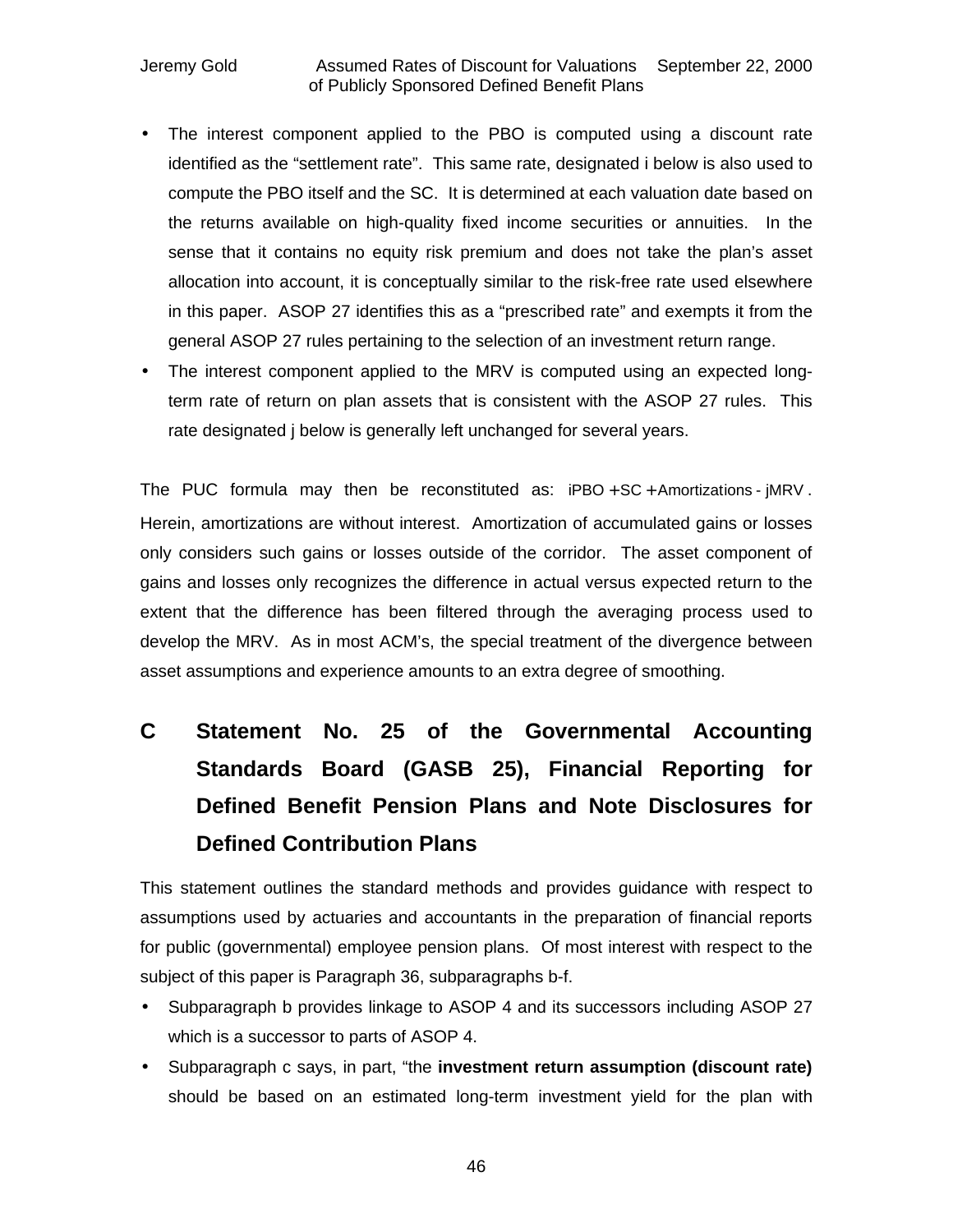consideration given to the nature and mix of current and expected plan investments and the basis used to determine the **actuarial value of assets** (paragraph 36e)."

- Subparagraph d names acceptable **actuarial cost methods** including "**entry age, frozen entry age, attained age, frozen attained age, projected unit credit,** or the aggregate actuarial cost method…"
- Subparagraph e describes **Actuarial Asset Value** methodology and indicates that it is to be **market related**.
- Subparagraph f details amortizations required for use with some of the actuarial cost methods. amortizations may be made as fixed dollars over periods ranging from 10 to 40 years or as a **percentage of the projected payroll** of active plan members..

Bolding above follows that of the document and highlights defined terms. Paragraph 45 indicates that the various actuarial cost methods (ACMs) are as defined in ASOP 4.

# **D Statement No. 27 of the Governmental Accounting Standards Board (GASB 27), Accounting for Pensions by State and Local Government Employers**

This document is the companion to GASB 25 prescribing the inclusion of pension-related financial information on the books of account of the employing entities.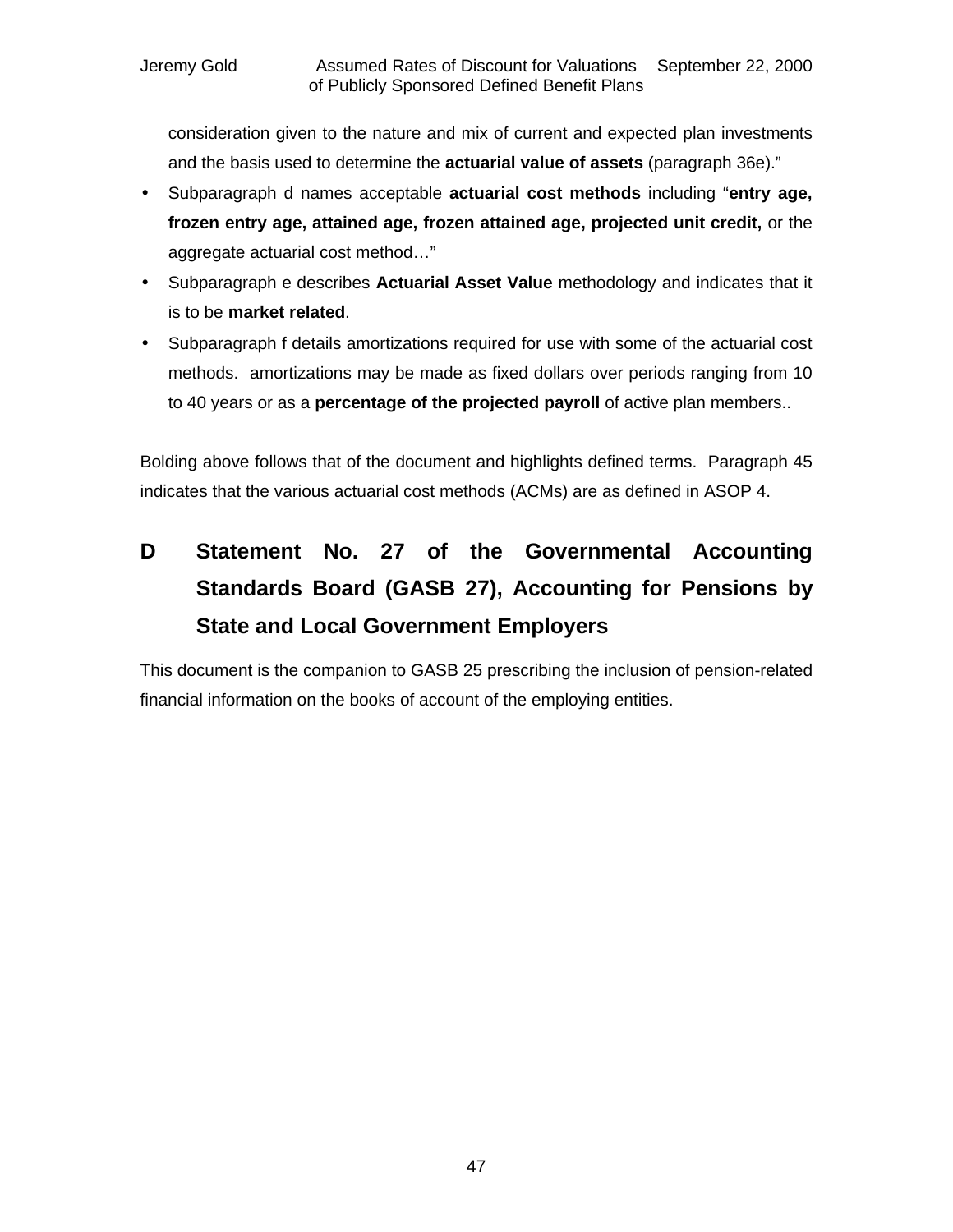### **References**

- Accounting Principals Board Opinion No. 8, "Accounting for The Cost of Pension Plans", 1966
- Actuarial Standards Board, Actuarial Standard of Practice No. 4, "Measuring Pension Obligations", 1993
- Actuarial Standards Board, Actuarial Standard of Practice No. 27, "Selection of Economic Assumptions for Measuring Pension Obligations", December 1996

Anand, V., "Pension Bonds to Help N.J", *Pensions and Investments*, 2/3/97

- Babbel, D. F., "A Perspective on Model Investment Laws for Insurers", "*Journal of the American Society of CLU and ChFC*, September 1994, pp. 72-77
- Barry, D., "Behind Pension Raise, Union's Aggressive Courtship of City Council", *New York Times*, 5-9-99
- Burrows, E. E., "A Cash Balance Solution for Social Security", *Enrolled Actuaries Report*, May 1999
- Berin, B. B., "The Fundamentals of Pension Mathematics", *Society of Actuaries*, 1976
- Black, F., "The Tax Consequences of Long-Run Pension Policy", *Financial Analysts Journal*, July-August 1981, pp. 21-28
- Dreher, W. A., "Gain and Loss Analysis for Pension Fund Valuations", *Transactions of the Society of Actuaries (TSA) No. 11* (1960), pp. 588-635
- Editorial (Unsigned), "A Pension Arbitrage", *Pensions and Investments,* 3/3/97
- Financial Accounting Standards Board, Financial Accounting Standard No. 35, "Accounting and Reporting by Defined Benefit Pension Plans", March 1980
- Financial Accounting Standards Board, Financial Accounting Standard No. 36, "Disclosure of Pension Information", May 1980
- Financial Accounting Standards Board, Financial Accounting Standard No. 87, "Employers' Accounting for Pensions", December 1985
- Gold, J., "Indebtedness as a Model for Deferred Liability Accounting", *Comments to the Financial Accounting Standards Board*, 1989
- Gold, J., "The Shareholder-Optimal Design of Cash Balance Pension Plans", *Working Paper*, 1999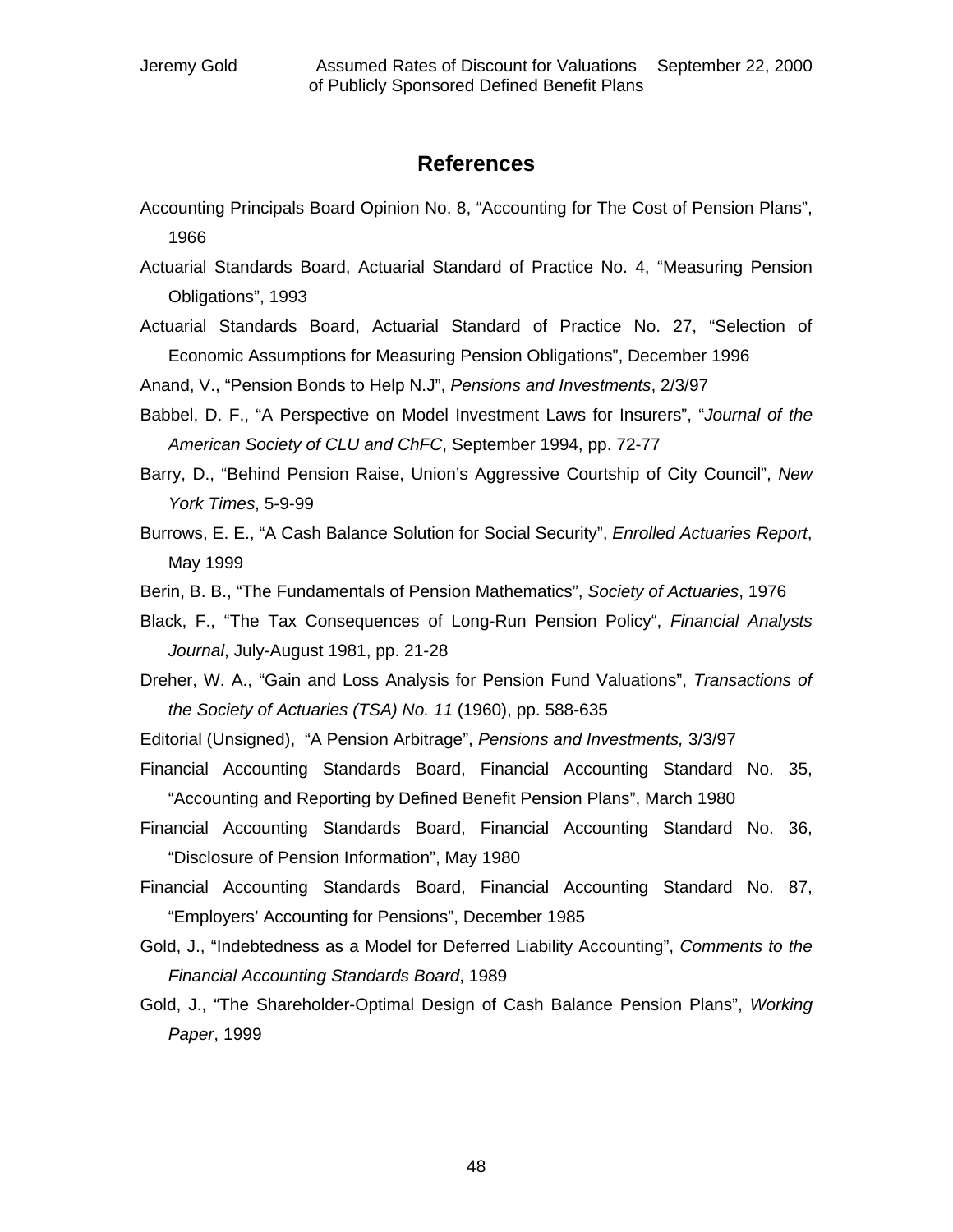- Governmental Accounting Standards Board, Statement No. 25, "Financial Reporting for Defined Benefit Pension Plans and Note Disclosures for Defined Contribution Plans", Nov. 1994
- Governmental Accounting Standards Board, Statement No. 27, "Accounting for Pensions by State and Local Governmental Employers", Nov. 1994

Federal Reserve, "Flow of Funds Account of the United States", 2<sup>nd</sup> Quarter 1998

- Hamilton, J. A., and Jackson, P. H., "The Valuation of Pension Fund Assets", *TSA No. 20* (1968), pp. 386-417
- Harrison, J.M., and Kreps, D. M., "Martingales and Arbitrage in Multiperiod Securities Markets", Journal of Economic Theory 20, 1979, p. 389
- Hemmerick, S., "Los Angeles Bond Offering Likely to be Dead", *Pensions and Investments*, 4/18/94
- Hemmerick, S., "L. A. County Eyes Bonds", *Pensions and Investments*, 7/25/94
- Huang, C., and Litzenberger, R. H., "Foundations for Financial Economics", *Prentice-Hall*, 1988
- McGill, D. M., Brown, K. N., Haley, J. J. & Schieber, S. J., "Fundamentals of Private Pensions, Seventh Edition", *Pension Research Council, The Wharton School of the University of Pennsylvania*, University of Pennsylvania Press, 1996
- Modigliani, F., and Miller, M., "The Cost of Capital, Corporation Finance, and the Theory of Investment", *American Economic Review 48*, 1958, pp. 261-297
- O'Neill, B., *Pittsburgh Post-Gazette*, 1/18/98
- Panjer, H. H., Editor, "Financial Economics With Applications to Investments, Insurance and Pensions", *The Actuarial Foundation*, 1998
- Peskin, M. W., "Asset/Liability Management in the Public Sector", presented to *Pension Research Council Conference*, 1999
- Public Pension Coordinating Council, "2000 Survey of State and Local Retirement Systems", Data from fiscal 1998 respondents.
- Sharpe, W. F., "Corporate Pension Funding Policy", *Journal of Financial Economics,* June 1976, pp. 183-193
- Smetters, K., "The Equivalence Between State Contingent Tax Policy and Options: An Application to Investing the Social Security Trust Fund in Equities", working paper, Wharton Business School, University of Pennsylvania, February, 1999